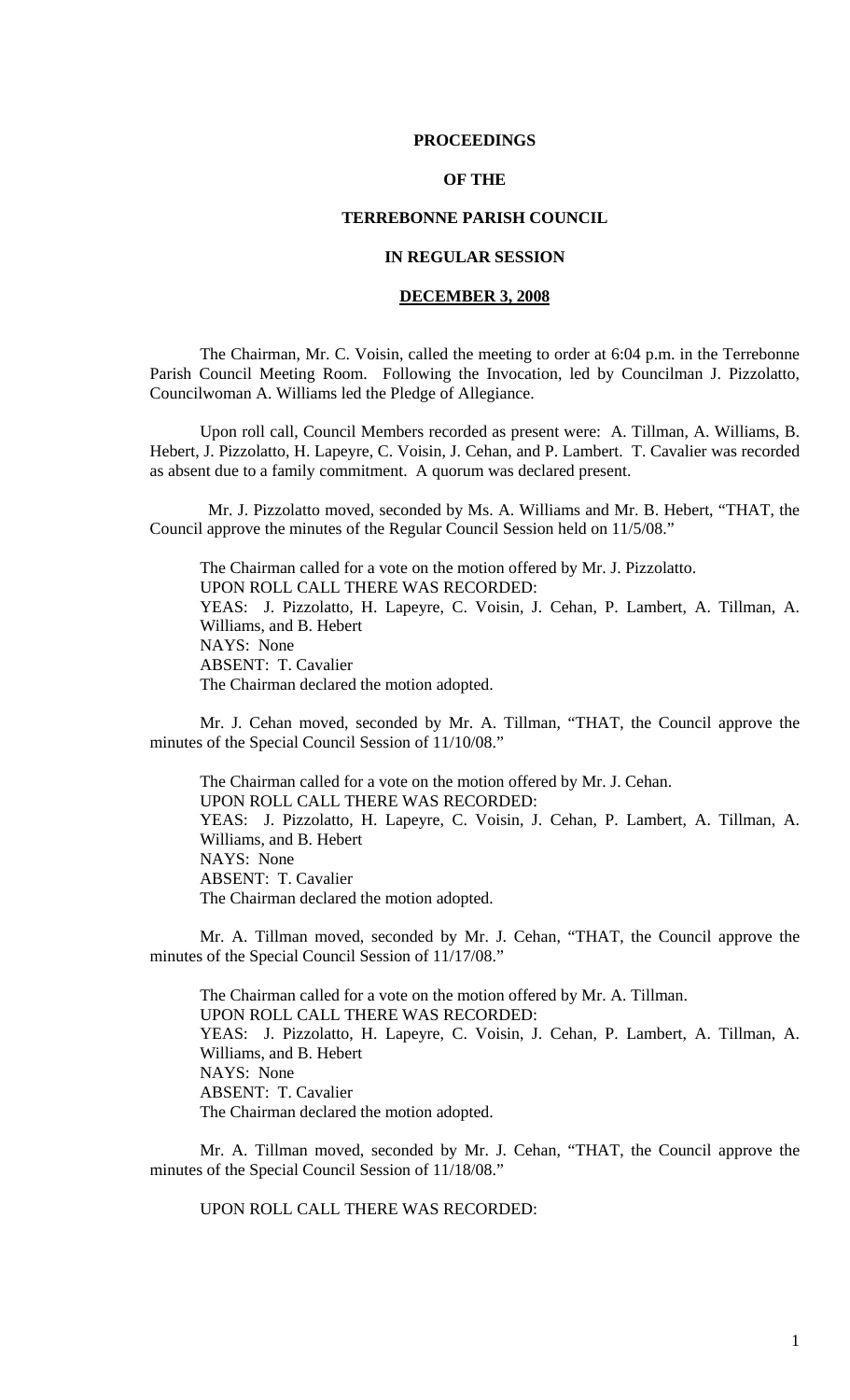YEAS: J. Pizzolatto, H. Lapeyre, C. Voisin, J. Cehan, P. Lambert, A. Tillman, A. Williams, and B. Hebert NAYS: None ABSENT: T. Cavalier The Chairman declared the motion adopted.

Mr. B. Hebert moved, seconded by Mr. H. Lapeyre, "THAT, the Council approve the Parish Bill List dated 11/26/08."

The Chairman called for a vote on the motion offered by Mr. B. Hebert. UPON ROLL CALL THERE WAS RECORDED: YEAS: J. Pizzolatto, H. Lapeyre, C. Voisin, J. Cehan, P. Lambert, A. Tillman, A. Williams, and B. Hebert NAYS: None ABSENT: T. Cavalier The Chairman declared the motion adopted.

Mr. A. Tillman moved, seconded by Mr. J. Cehan and Mr. H. Lapeyre, "THAT, the Council approve the Parish Manual Check List for October 2008."

The Chairman called for a vote on the motion offered by Mr. A. Tillman. UPON ROLL CALL THERE WAS RECORDED: YEAS: J. Pizzolatto, H. Lapeyre, C. Voisin, J. Cehan, P. Lambert, A. Tillman, A. Williams, and B. Hebert NAYS: None ABSENT: T. Cavalier The Chairman declared the motion adopted.

OFFERED BY: Mr. J. Pizzolatto. SECONDED BY: Ms. A. Williams.

RESOLUTION NO. 08-482

A resolution awarding Bid No. 08-1/9-46 Annual Purchase of Recreation Sports Event Equipment to the various vendors as listed: Cannon Sports in the amount of Three Hundred Forty Four Dollars and Eighty Eight Cents (\$344.88), BSN Sports in the amount of Four Hundred Sixty Nine Dollars and Forty One Cents (\$469.41) J.P. Sports in the amount of Forty Four Thousand Four Hundred Seventy Two Dollars and Fifty Two Cents (\$44,472.52), Riddell in the amount of Three Hundred Fifty Nine Dollars and Ten Cents (\$359.10), Baden Sports in the amount of Two Thousand Four Hundred Ninety Dollars and Zero Cents (\$2,490.00).

WHEREAS, Terrebonne Parish Consolidated Government reserves the right to increase or decrease quantities at its sole discretion, based upon the same unit prices,

WHEREAS, Mary Crochet, Warehouse Manager, and Sterling Washington, Recreation Director have reviewed the bids received and recommends the bid of Cannon Sports, BSN Sports, J.P. Sports, Riddell, Baden Sports as the lowest responsive bids, and

WHEREAS, the Department of Finance has certified compliance of this bid with procedural requirements of the bid documents and the availability of funding, and

WHEREAS, based upon these supporting recommendations, the Recreation Department recommends the award of Bid No. 08-1/9-46 Annual Purchase of Recreation Sports Event Equipment to the various vendors as listed: Cannon Sports in the amount of Three Hundred Forty Four Dollars and Eighty Eight Cents (\$344.88), BSN Sports in the amount of Four Hundred Sixty Nine Dollars and Forty One Cents (\$469.41) J.P. Sports in the amount of Forty Four Thousand Four Hundred Seventy Two Dollars and Fifty Two Cents (\$44,472.52), Riddell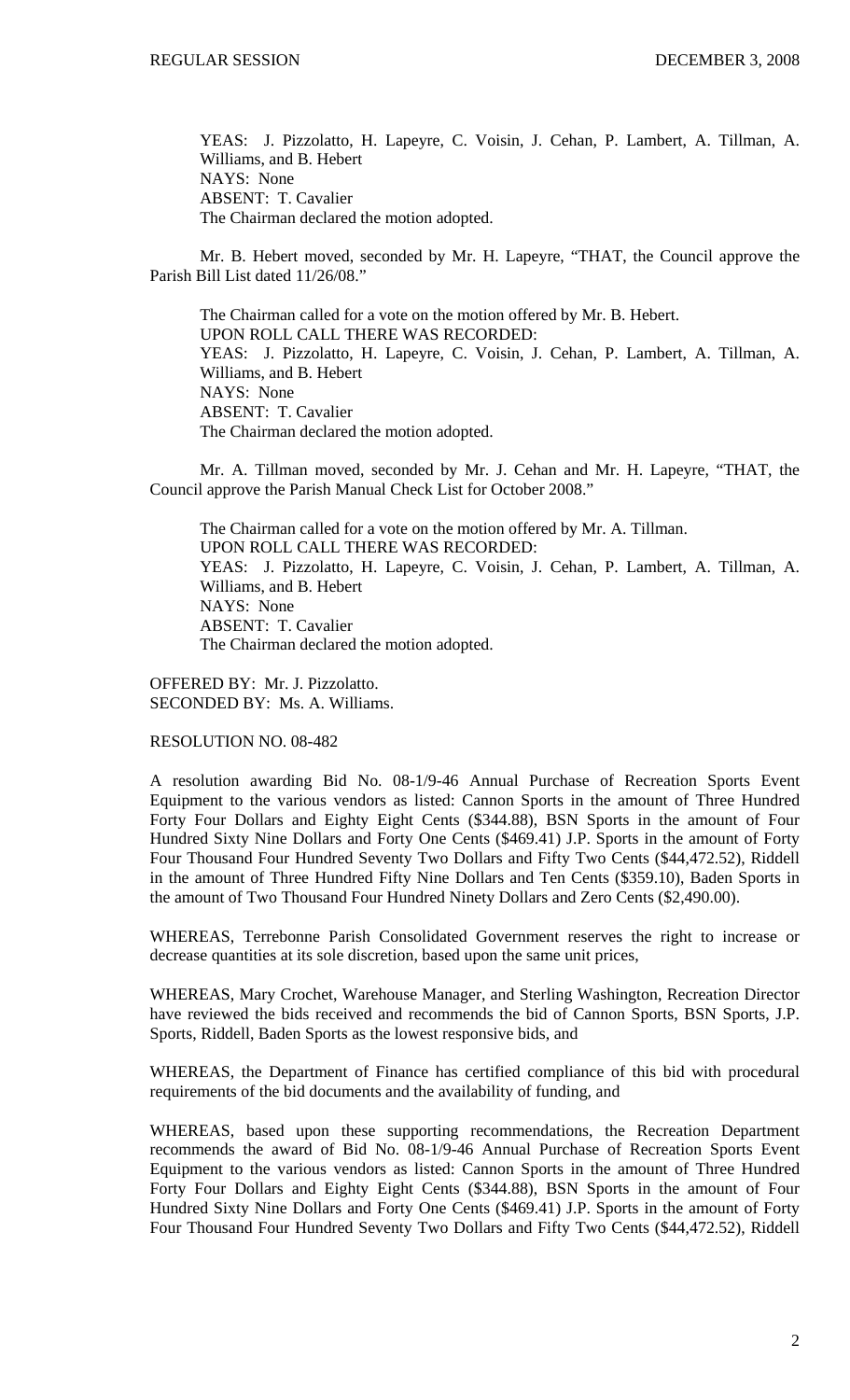in the amount of Three Hundred Fifty Nine Dollars and Ten Cents (\$359.10), Baden Sports in the amount of Two Thousand Four Hundred Ninety Dollars and Zero Cents (\$2,490.00), and

NOW, THEREFORE BE IT RESOLVED that the Terrebonne Parish Council, on behalf of the Terrebonne Parish Consolidated Government, awards Bid #08-1/9-46 Annual Purchase of Recreation Sports Event Equipment to Cannon Sports, BSN Sports, J. P. Sports, Riddell, and Baden Sports and that the Parish President and all other appropriate parties be, and they are hereby authorized to execute any and all contract documents associated therewith.

THERE WAS RECORDED: YEAS: J. Pizzolatto, H. Lapeyre, C. Voisin, J. Cehan, P. Lambert, A. Tillman, A. Williams and B. Hebert. NAYS: None. ABSTAINING: None. ABSENT: T. Cavalier. The Chairman declared the resolution adopted on this, the  $3<sup>rd</sup>$  day of December, 2008.

\* \* \* \* \* \* \* \* \*

Mr. P. Lambert moved, seconded by Ms. A. Williams and Mr. H. Lapeyre, "THAT, the Council introduce an ordinance to amend the 2008 Adopted Budget so as to make necessary departmental adjustments for the various hurricane expenses and call a public hearing on said matter on Wednesday, December 17, 2008 at 6:30 p.m."

The Chairman called for a vote on the motion offered by Mr. P. Lambert. UPON ROLL CALL THERE WAS RECORDED: YEAS: J. Pizzolatto, H. Lapeyre, C. Voisin, J. Cehan, P. Lambert, A. Tillman, A. Williams, and B. Hebert NAYS: None ABSENT: T. Cavalier The Chairman declared the motion adopted.

OFFERED BY: Ms. A. Williams. SECONDED BY: Mr. A. Tillman and Mr. H. Lapeyre.

### RESOLUTION NO. 08-483

A Resolution to Award the Request for Proposals To Provide labor, materials, and equipment necessary to Provide, Transport and Empty Large Refuse Containers for the Terrebonne Parish Consolidated Government to SWDI, LLC, in the amount of One Hundred and Eighty Dollars and Zero Cents per service pull, (\$180.00).

WHEREAS, the lowest bidder H  $\&$  A Container Disposal, LLC has declined acceptance of proposal, due to unforeseen circumstances.

WHEREAS, Tom Bourg, Utilities Director, and Eulin Guidry, Solid Waste Administrator have reviewed the proposals received and recommends the bid of SWDI, LLC the lowest responsive bid, and

WHEREAS, the Department of Finance has certified compliance of this bid with procedural requirements of the bid documents and the availability of funding, and

WHEREAS, based upon these supporting recommendations, the Utilities/Solid Waste Department recommends the award of the Request for Proposals To Provide labor, materials, and equipment necessary to Provide, Transport and Empty Large Refuse Containers for the Terrebonne Parish Consolidated Government in the amount of One Hundred Eighty Dollars and Zero Cents, (\$180.00) per service pull.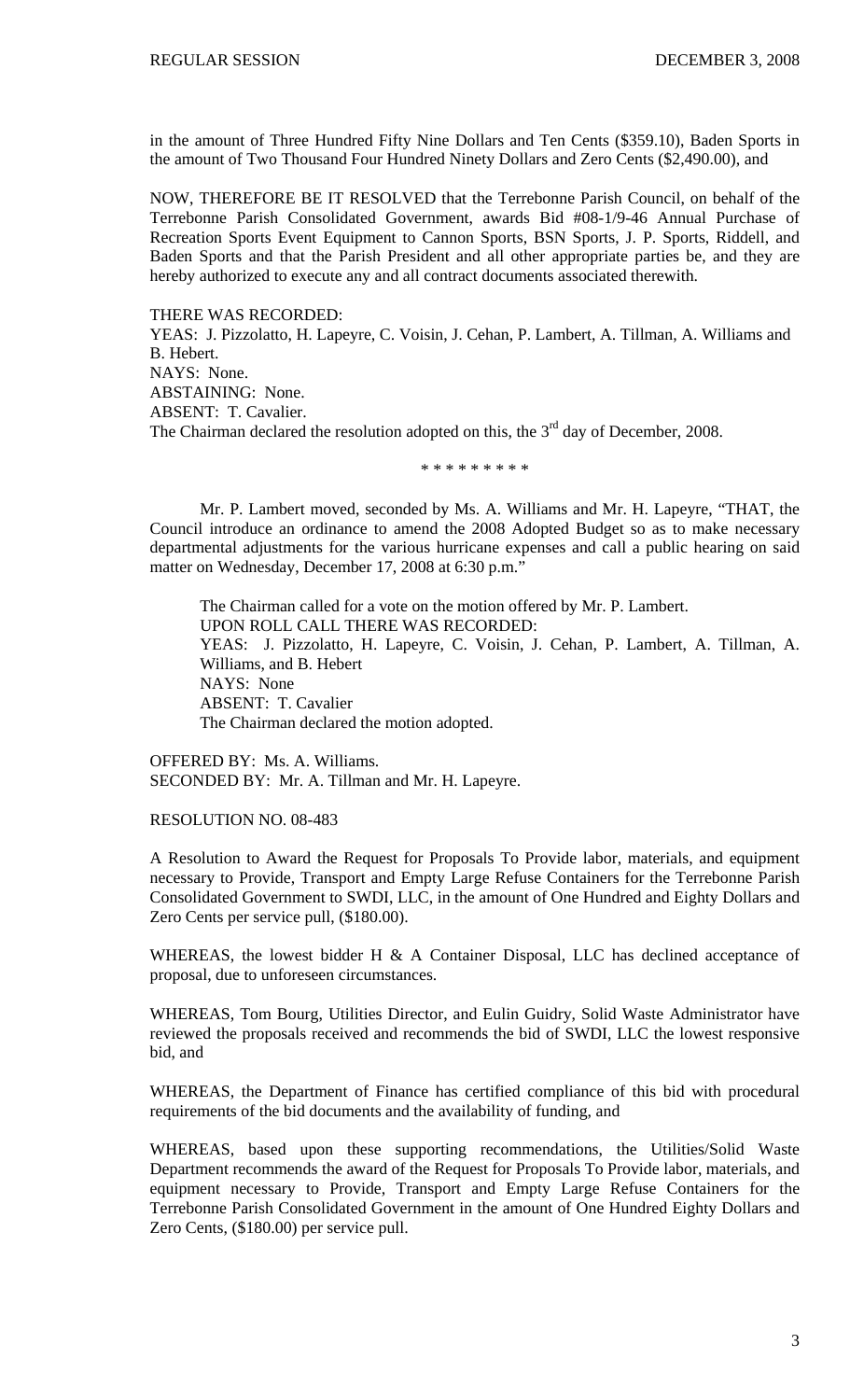NOW, THEREFORE BE IT RESOLVED that the Terrebonne Parish Council, on behalf of the Terrebonne Parish Consolidated Government, awards the Request for Proposals To Provide labor, materials, and equipment necessary to Provide, Transport and Empty Large Refuse Containers for the Terrebonne Parish Consolidated Government to SWDI, LLC in the amount of \$180.00 per service pull, and that the Parish President and all other appropriate parties be, and they are hereby, authorized to execute any and all contract documents associated therewith.

THERE WAS RECORDED: YEAS: J. Pizzolatto, H. Lapeyre, C. Voisin, J. Cehan, P. Lambert, A. Tillman, A. Williams and B. Hebert. NAYS: None. ABSTAINING: None. ABSENT: T. Cavalier. The Chairman declared the resolution adopted on this, the  $3<sup>rd</sup>$  day of December, 2008.

\* \* \* \* \* \* \* \* \*

 Ms. A. Williams moved, seconded by Mr. B. Hebert, "THAT, the Council allow an add on to address a resolution canvassing the returns and results of the election held on November 4, 2008 for amendments to the Home Rule Charter."

 The Chairman called for a vote on the motion offered by Ms. A. Williams. UPON ROLL CALL THERE WAS RECORDED: YEAS: J. Pizzolatto, H. Lapeyre, C. Voisin, J. Cehan, P. Lambert, A. Tillman, A. Williams, and B. Hebert NAYS: None ABSENT: T. Cavalier The Chairman declared the motion adopted.

 Council Clerk P. Labat canvassed the following election returns for the special election held on November 4, 2008 for amendments to the Home Rule Charter:

(i) There was a total of **21,411** votes cast **IN FAVOR OF** Proposition No. 1 and a total of **10,623** votes cast **AGAINST** Proposition No. 1,

(ii) There was a total of **18,663** votes cast **IN FAVOR OF** Proposition No. 2 and a total of **12,961** votes cast **AGAINST** Proposition No. 2,

(iii) There was a total of **21,375** votes cast **IN FAVOR OF** Proposition No. 3 and a total of **10,127** votes cast **AGAINST** Proposition No. 3,

(iv) There was a total of **19,731** votes cast **IN FAVOR OF** Proposition No. 4 and a total of **11,769** votes cast **AGAINST** Proposition No. 4,

(v) There was a total of **19,573** votes cast **IN FAVOR OF** Proposition No. 5 and a total of **11,861** votes cast **AGAINST** Proposition No. 5,

(vi) There was a total of **19,822** votes cast **IN FAVOR OF** Proposition No. 6 and a total of **10,537** votes cast **AGAINST** Proposition No. 6,

(vii) There was a total of **21,783** votes cast **IN FAVOR OF** Proposition No. 7 and a total of **9,694** votes cast **AGAINST** Proposition No. 7, and

(viii) There was a total of **21,788** votes cast **IN FAVOR OF** Proposition No. 8 and a total of **9,404** votes cast **AGAINST** Proposition No. 1.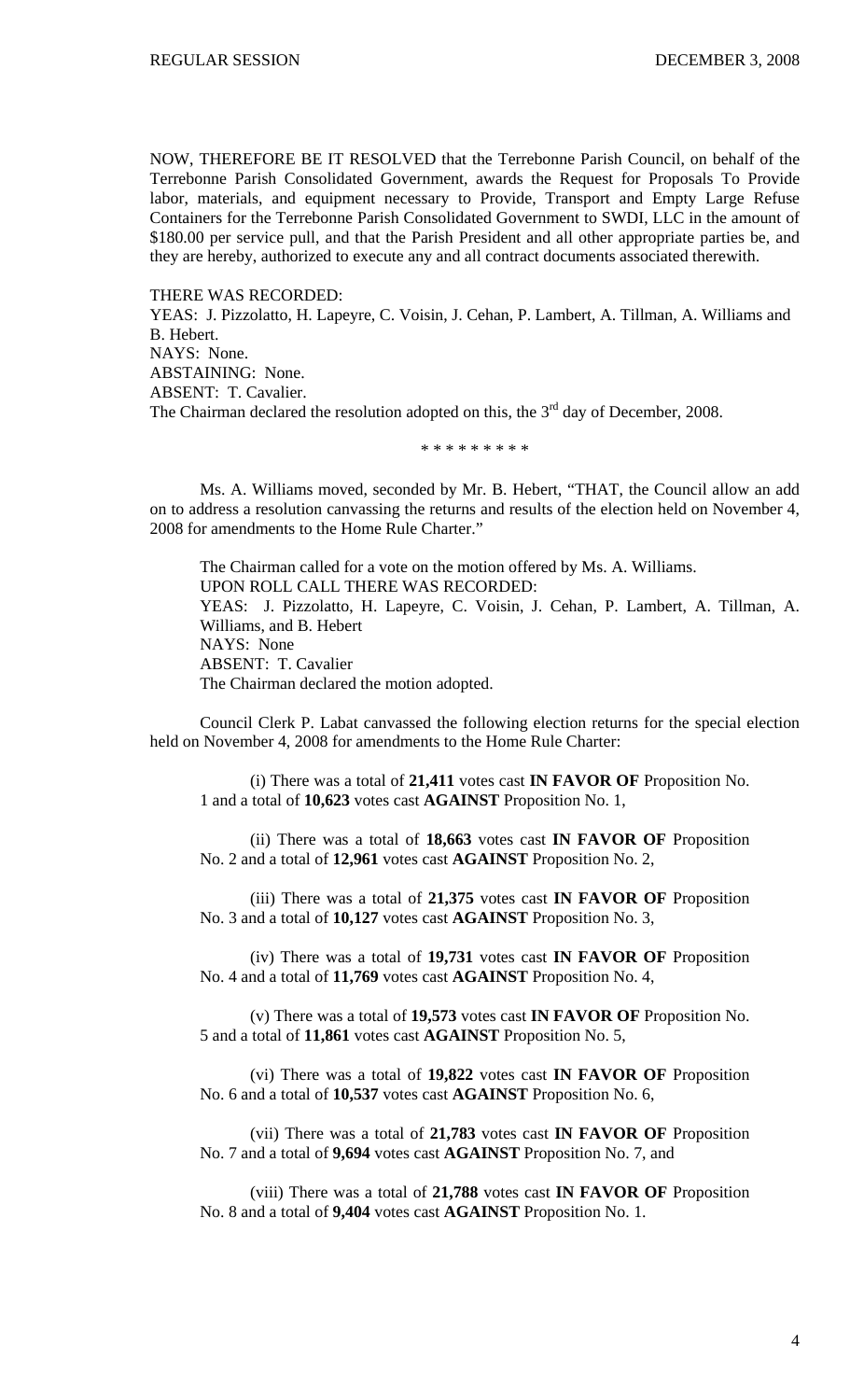Upon inquiry by the Chairman, there were no comments from the public on the aforementioned add on.

 Ms. A. Williams moved, seconded by Mr. J. Cehan and Mr. B. Hebert, "THAT, the Council close the call for public comments."

 The Chairman called for a vote on the motion offered by Ms. A. Williams. UPON ROLL CALL THERE WAS RECORDED: YEAS: J. Pizzolatto, H. Lapeyre, C. Voisin, J. Cehan, P. Lambert, A. Tillman, A. Williams, and B. Hebert NAYS: None ABSENT: T. Cavalier The Chairman declared the motion adopted.

The following resolution was offered by Ms. Arlanda Williams and seconded by Mr. Joey Cehan:

#### RESOLUTION NO. 08-484

A resolution providing for canvassing the returns and declaring the results of the special election held in the Parish of Terrebonne, State of Louisiana, on Tuesday, November 4, 2008, to adopt amendments to the Terrebonne Parish Home Rule Charter.

BE IT RESOLVED by the Terrebonne Parish Council of the Parish of Terrebonne, State of Louisiana (the "Governing Authority"), acting as the governing authority of the Parish of Terrebonne, State of Louisiana (the "Parish"), that:

SECTION 1. Canvass. This Governing Authority does now proceed in open and public session to examine the official tabulations of votes cast at the special election held in the Parish of Terrebonne, State of Louisiana, (the "Parish"), on TUESDAY, NOVEMBER 4, 2008, to adopt amendments to the Terrebonne Parish Home Rule Charter, and said Governing Authority does further proceed to examine and canvass the returns and declare the results of the special election.

SECTION 2. Procès Verbal. A *Procès Verbal* of the canvass of the returns of said election shall be made and a certified copy thereof shall be forwarded to the Secretary of State, Baton Rouge, Louisiana, who shall record the same in his office; another certified copy thereof shall be forwarded to the Clerk of Court and *Ex-Officio* Recorder of Mortgages in and for the Parish of Terrebonne, who shall record the same in the Mortgage Records of said Parish; and another copy thereof shall be retained in the archives of this Governing Authority.

SECTION 3. Promulgation of Election Results. The results of said election shall be promulgated by publication in the manner provided by law.

This resolution having been submitted to a vote, the vote thereon was as follows:

YEAS: Johnny Pizzolatto, Harold Lapeyre, Clayton J. Voisin, Joey Cehan, Pete Lambert, Alvin Tillman, Arlanda Williams and Billy Hebert.

NAYS: NONE. ABSENT: Teri C. Cavalier.

And the resolution was declared adopted on this, the  $3<sup>rd</sup>$  day of December, 2008.

\* \* \* \* \* \* \* \* \* \*

 Mr. J. Cehan moved, seconded by Mr. H. Lapeyre, "THAT, the Council allow an add on to tonight's agenda to address a resolution canvassing the returns and results of the November 4, 2008 election for the renewal of Road Lighting District No. 1 property tax."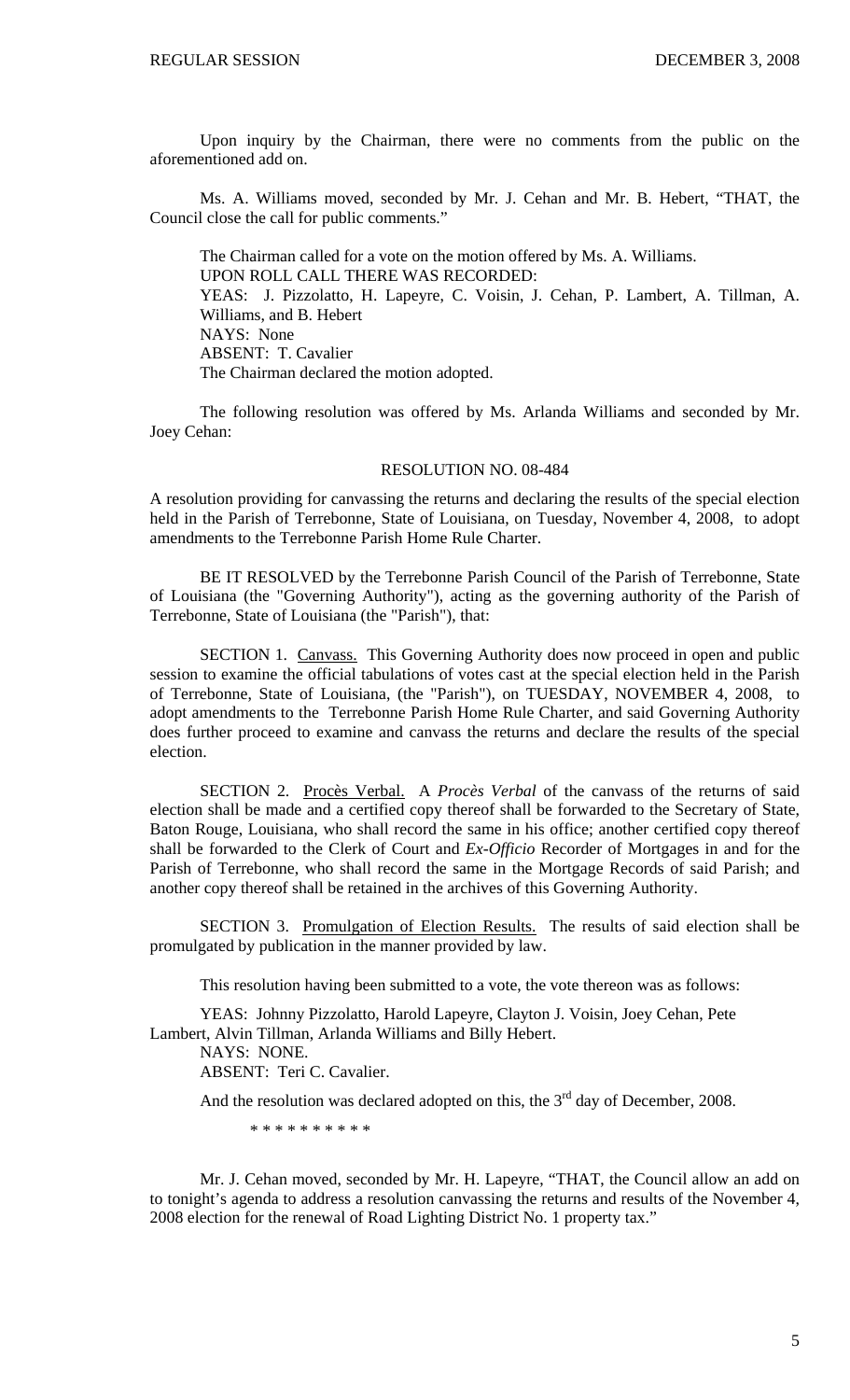The Chairman called for a vote on the motion offered by Mr. J. Cehan. UPON ROLL CALL THERE WAS RECORDED: YEAS: J. Pizzolatto, H. Lapeyre, C. Voisin, J. Cehan, P. Lambert, A. Tillman, A. Williams, and B. Hebert NAYS: None ABSENT: T. Cavalier The Chairman declared the motion adopted.

Council Clerk P. Labat canvassed the following election returns for the special election held on November 4, 2008 for the renewal of the Road Lighting District No. 1 property tax:

There was a total of **3,800** votes cast **IN FAVOR OF** the Proposition and a total of **1,669** votes cast **AGAINST** the Proposition.

 Upon inquiry by the Chairman, there were no comments from the public on the aforementioned add on.

 Mr. A. Tillman moved, seconded by Mr. P. Lambert and Ms. A. Williams, "THAT, the Council close the call for public comments."

 The Chairman called for a vote on the motion offered by Mr. A. Tillman. UPON ROLL CALL THERE WAS RECORDED: YEAS: J. Pizzolatto, H. Lapeyre, C. Voisin, J. Cehan, P. Lambert, A. Tillman, A. Williams, and B. Hebert NAYS: None ABSENT: T. Cavalier The Chairman declared the motion adopted.

The following resolution was offered by Mr. Alvin Tillman and seconded by Mr. Joey Cehan and Mr. Harold Lapeyre:

#### RESOLUTION NO. 08-485

A resolution providing for canvassing the returns and declaring the result of the special election held in Road Lighting District No. 1 of the Parish of Terrebonne, State of Louisiana, on Tuesday, November 4, 2008, to authorize the renewal of a special tax therein.

BE IT RESOLVED by the Terrebonne Parish Council of the Parish of Terrebonne, State of Louisiana (the "Governing Authority"), acting as the governing authority of Road Lighting District No. 1 of the Parish of Terrebonne, State of Louisiana (the "District"), that:

SECTION 1. Canvass. This Governing Authority does now proceed in open and public session to examine the official tabulations of votes cast at the special election held in Road Lighting District No. 1 of the Parish of Terrebonne, State of Louisiana, (the "District"), on TUESDAY, NOVEMBER 4, 2008, to authorize the renewal of a special tax therein, and said Governing Authority does further proceed to examine and canvass the returns and declare the result of the special election.

SECTION 2. Procès Verbal. A *Procès Verbal* of the canvass of the returns of said election shall be made and a certified copy thereof shall be forwarded to the Secretary of State, Baton Rouge, Louisiana, who shall record the same in his office; another certified copy thereof shall be forwarded to the Clerk of Court and *Ex-Officio* Recorder of Mortgages in and for the Parish of Terrebonne, who shall record the same in the Mortgage Records of said Parish; and another copy thereof shall be retained in the archives of this Governing Authority.

SECTION 3. Promulgation of Election Result. The result of said election shall be promulgated by publication in the manner provided by law.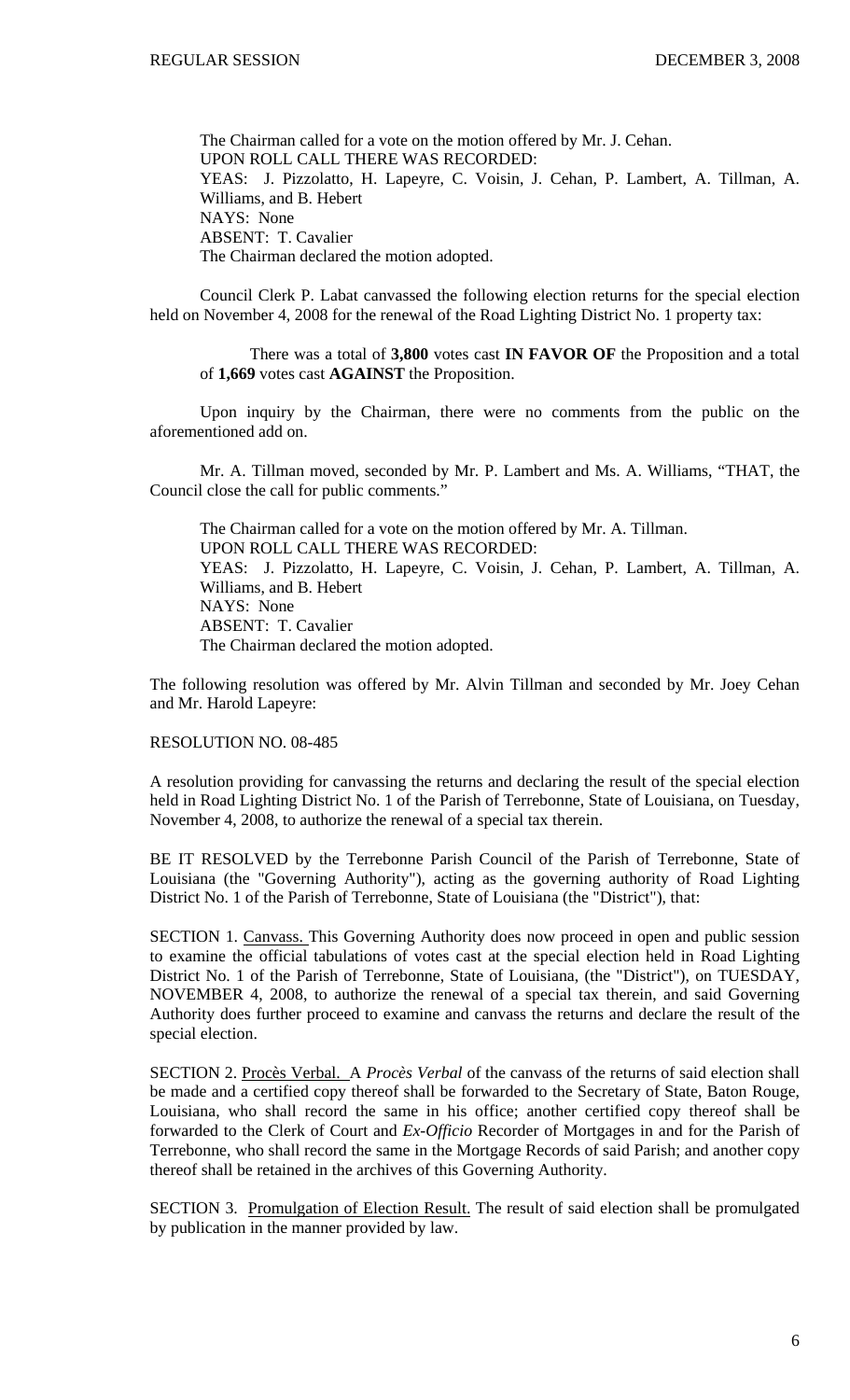This resolution having been submitted to a vote, the vote thereon was as follows: YEAS: Johnny Pizzolatto, Harold Lapeyre, Clayton J. Voisin, Joey Cehan, Pete Lambert, Alvin Tillman, Arlanda Williams and Billy Hebert. NAYS: NONE.

ABSENT: Teri C. Cavalier.

And the resolution was declared adopted on this, the  $3<sup>rd</sup>$  day of December, 2008. \* \* \* \* \* \* \* \* \* \*

Mr. P. Lambert moved, seconded by Ms. A. Williams and Mr. B. Hebert, "THAT, the Council allow an add on to tonight's agenda to address a resolution canvassing the returns and results of the November 4, 2008 election on the renewal of Road Lighting District No.5 property taxes."

The Chairman called for a vote on the motion offered by Mr. P. Lambert. UPON ROLL CALL THERE WAS RECORDED: YEAS: J. Pizzolatto, H. Lapeyre, C. Voisin, J. Cehan, P. Lambert, A. Tillman, A. Williams, and B. Hebert NAYS: None ABSENT: T. Cavalier The Chairman declared the motion adopted.

Council Clerk P. Labat canvassed the following election returns for the special election held on November 4, 2008 for Road Lighting District No. 5:

There was a total of **1,481** votes cast **IN FAVOR OF** the Proposition and a total of **640**  votes cast **AGAINST** the Proposition.

Upon inquiry by the Chairman, there were no comments from the public on the aforementioned add on.

Mr. A. Tillman moved, seconded by Mr. P. Lambert, "THAT, the Council close the call for public comments."

The Chairman called for a vote on the motion offered by Mr. A. Tillman. UPON ROLL CALL THERE WAS RECORDED: YEAS: J. Pizzolatto, H. Lapeyre, C. Voisin, J. Cehan, P. Lambert, A. Tillman, A. Williams, and B. Hebert NAYS: None ABSENT: T. Cavalier The Chairman declared the motion adopted.

 The following resolution was offered by Mr. Pete Lambert and seconded by Mr. Harold Lapeyre:

#### RESOLUTION NO. 08-486

A resolution providing for canvassing the returns and declaring the result of the special election held in Road Lighting District No. 5 of the Parish of Terrebonne, State of Louisiana, on Tuesday, November 4, 2008, to authorize the renewal of a special tax therein.

BE IT RESOLVED by the Terrebonne Parish Council of the Parish of Terrebonne, State of Louisiana (the "Governing Authority"), acting as the governing authority of Road Lighting District No. 5 of the Parish of Terrebonne, State of Louisiana (the "District"), that:

SECTION 1. Canvass. This Governing Authority does now proceed in open and public session to examine the official tabulations of votes cast at the special election held in Road Lighting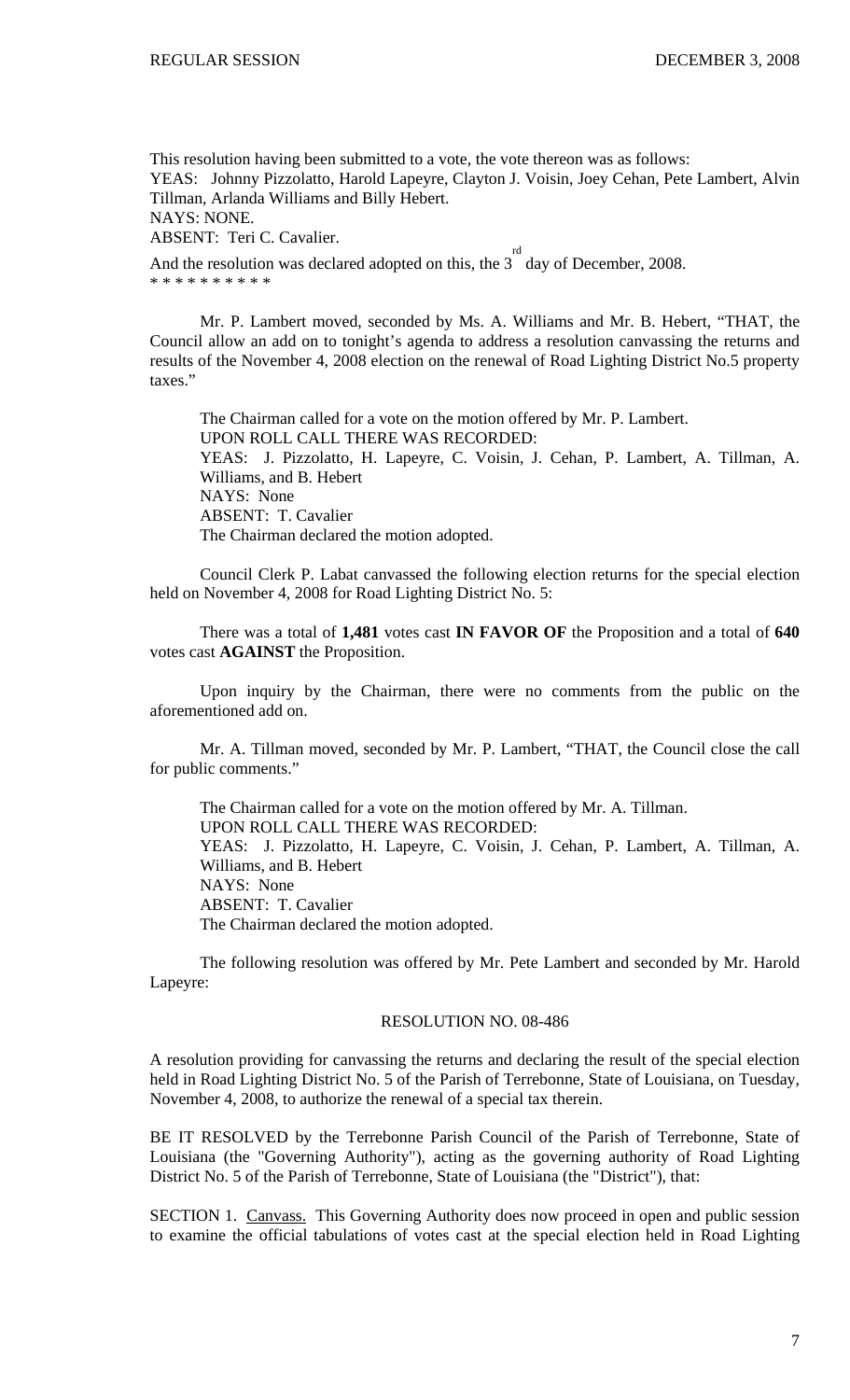District No. 5 of the Parish of Terrebonne, State of Louisiana, (the "District"), on TUESDAY, NOVEMBER 4, 2008, to authorize the renewal of a special tax therein, and said Governing Authority does further proceed to examine and canvass the returns and declare the result of the special election.

SECTION 2. Procès Verbal. A *Procès Verbal* of the canvass of the returns of said election shall be made and a certified copy thereof shall be forwarded to the Secretary of State, Baton Rouge, Louisiana, who shall record the same in his office; another certified copy thereof shall be forwarded to the Clerk of Court and *Ex-Officio* Recorder of Mortgages in and for the Parish of Terrebonne, who shall record the same in the Mortgage Records of said Parish; and another copy thereof shall be retained in the archives of this Governing Authority.

SECTION 3. Promulgation of Election Result. The result of said election shall be promulgated by publication in the manner provided by law.

This resolution having been submitted to a vote, the vote thereon was as follows:

YEAS: Johnny Pizzolatto, Harold Lapeyre, Clayton J. Voisin, Joey Cehan, Pete Lambert, Alvin Tillman, Arlanda Williams and Billy Hebert.

NAYS: NONE.

ABSENT: Teri C. Cavalier.

And the resolution was declared adopted on this, the  $3<sup>rd</sup>$  day of December, 2008.

\* \* \* \* \* \* \* \* \* \*

 Mr. P. Lambert moved, seconded by Mr. J. Cehan, "THAT, the Council allow an add on to tonight's agenda to address a resolution canvassing the returns and results of the November 4, 2008 election regarding millage renewal propositions for the Council on Aging, Mental Health, Health Unit and Parishwide Recreation."

 The Chairman called for a vote on the motion offered by Mr. P. Lambert. UPON ROLL CALL THERE WAS RECORDED: YEAS: J. Pizzolatto, H. Lapeyre, C. Voisin, J. Cehan, P. Lambert, A. Tillman, A. Williams, and B. Hebert NAYS: None ABSENT: T. Cavalier The Chairman declared the motion adopted.

 Council Clerk P. Labat canvassed the following election results for the special election held on November 4, 2008 for millage renewal propositions for the Council on Aging, Mental Health, Health Unit, and Parishwide Recreation:

(i) There was a total of **24,065** votes cast **IN FAVOR OF** the Council on Aging Proposition and a total of **9,212** votes cast **AGAINST** the Council on Aging Proposition,

(ii) There was a total of **24,005** votes cast **IN FAVOR OF** the Mental Health Proposition and a total of **9,111** votes cast **AGAINST** the Mental Health Proposition,

(iii) There was a total of **24,435** votes cast **IN FAVOR OF** the Health Unit Proposition and a total of **8,642** votes cast **AGAINST** the Health Unit Proposition, and

(iv) There was a total of **23,877** votes cast **IN FAVOR OF** the Recreation Proposition and a total of **9,135** votes cast **AGAINST** the Recreation Proposition.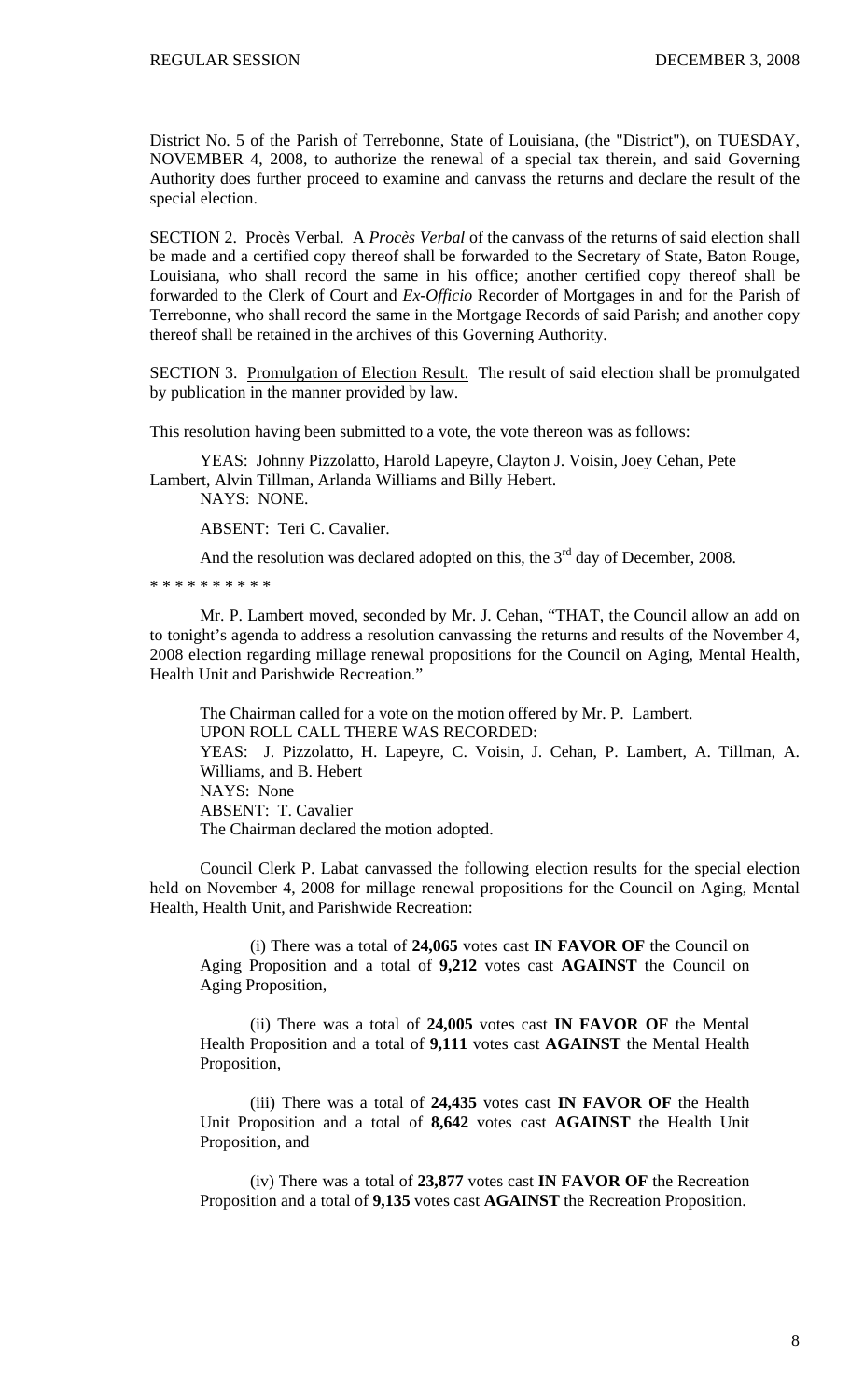Upon inquiry by the Chairman, there were no comments from the public on the aforementioned add on.

 Ms. A. Williams moved, seconded by Mr. H. Lapeyre, "THAT, the Council close the call for public comments."

 The Chairman called for a vote on the motion offered by Mr. P. Lambert. UPON ROLL CALL THERE WAS RECORDED: YEAS: J. Pizzolatto, H. Lapeyre, C. Voisin, J. Cehan, P. Lambert, A. Tillman, A. Williams, and B. Hebert NAYS: None ABSENT: T. Cavalier The Chairman declared the motion adopted.

The following resolution was offered by Ms. Arlanda Williams and seconded by Mr. Pete Lambert:

#### RESOLUTION NO. 08-487

A resolution providing for canvassing the returns and declaring the results of the special election held in the Parish of Terrebonne, State of Louisiana, on Tuesday, November 4, 2008, to authorize the renewal of special taxes therein.

BE IT RESOLVED by the Terrebonne Parish Council of the Parish of Terrebonne, State of Louisiana (the "Governing Authority"), acting as the governing authority of the Parish of Terrebonne, State of Louisiana (the "Parish"), that:

SECTION 1. Canvass. This Governing Authority does now proceed in open and public session to examine the official tabulations of votes cast at the special election held in the Parish of Terrebonne, State of Louisiana, (the "Parish"), on TUESDAY, NOVEMBER 4, 2008, to authorize the renewal of special taxes therein, and said Governing Authority does further proceed to examine and canvass the returns and declare the results of the special election.

SECTION 2. Procès Verbal. A *Procès Verbal* of the canvass of the returns of said election shall be made and a certified copy thereof shall be forwarded to the Secretary of State, Baton Rouge, Louisiana, who shall record the same in his office; another certified copy thereof shall be forwarded to the Clerk of Court and *Ex-Officio* Recorder of Mortgages in and for the Parish of Terrebonne, who shall record the same in the Mortgage Records of said Parish; and another copy thereof shall be retained in the archives of this Governing Authority.

SECTION 3. Promulgation of Election Results. The results of said election shall be promulgated by publication in the manner provided by law.

This resolution having been submitted to a vote, the vote thereon was as follows:

YEAS: Johnny Pizzolatto, Harold Lapeyre, Clayton J. Voisin, Joey Cehan, Pete Lambert, Alvin Tillman, Arlanda Williams and Billy Hebert.

NAYS: NONE.

ABSENT: Teri C. Cavalier.

And the resolution was declared adopted on this, the  $3<sup>rd</sup>$  day of December, 2008.

\* \* \* \* \* \* \* \* \* \*

 Ms. Williams moved, seconded by Mr. H. Lapeyre, "THAT, the Council allow an add on to tonight's agenda to address a resolution canvassing the returns and results of the November 4, 2008 election for the renewal of the Fire Protection District No. 8 property tax."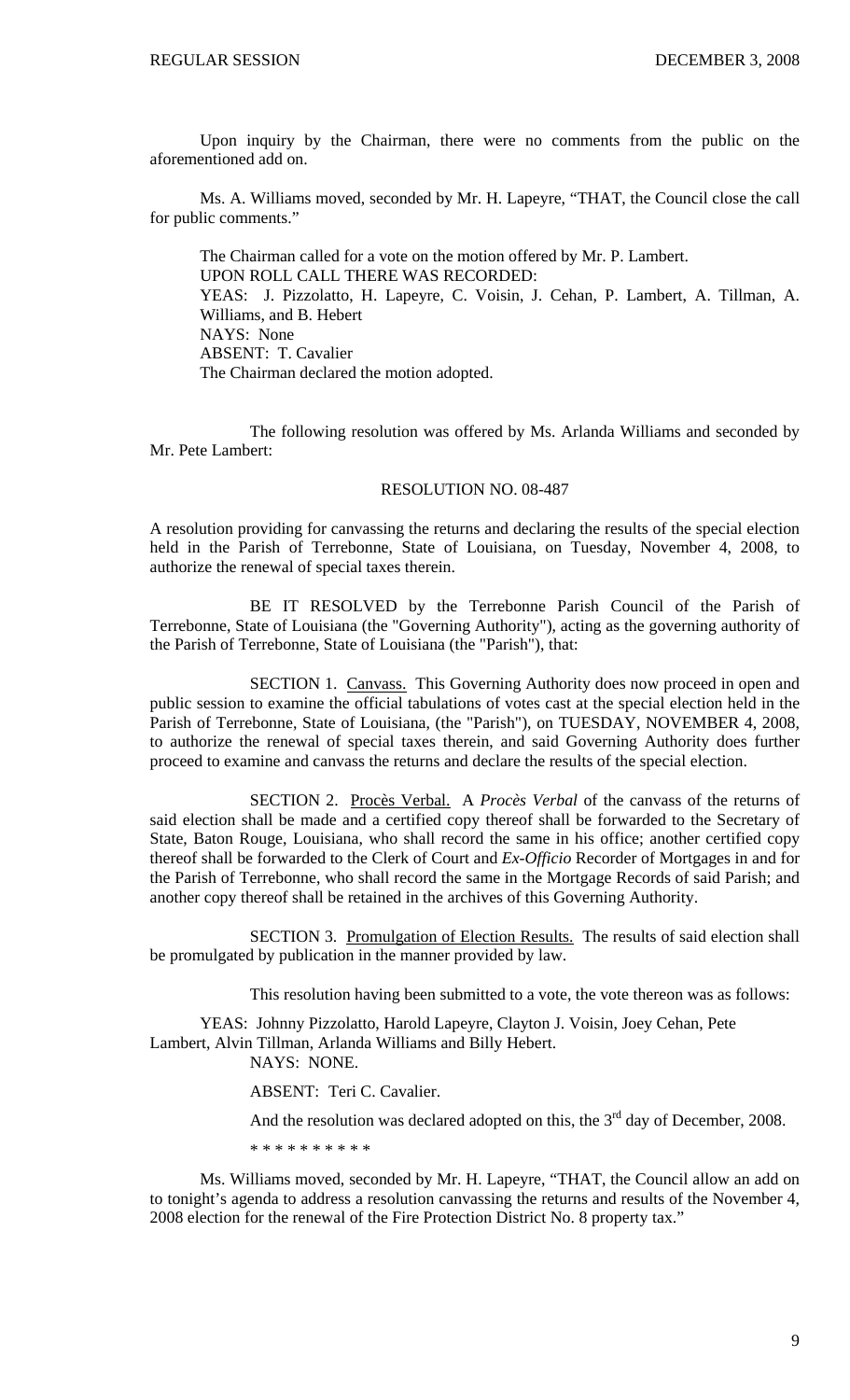The Chairman called for a vote on the motion offered by Ms. A. Williams. UPON ROLL CALL THERE WAS RECORDED: YEAS: J. Pizzolatto, H. Lapeyre, C. Voisin, J. Cehan, P. Lambert, A. Tillman, A. Williams, and B. Hebert NAYS: None ABSENT: T. Cavalier The Chairman declared the motion adopted.

 Council Clerk P. Labat canvassed the following election returns for the special election held on November 4, 2008 for the renewal of the Fire Protection District No. 8 property tax:

There was a total of **590** votes cast **IN FAVOR OF** the Proposition and a total of **238** votes cast **AGAINST** the Proposition.

 Upon inquiry by the Chairman, there were no comments from the public on the aforementioned add on.

 Ms. A. Williams moved, seconded by Mr. P. Lambert, Mr. B. Hebert, and Mr. J. Cehan, "THAT, the Council close the call for public comments."

 The Chairman called for a vote on the motion offered by Ms. A. Williams. UPON ROLL CALL THERE WAS RECORDED: YEAS: J. Pizzolatto, H. Lapeyre, C. Voisin, J. Cehan, P. Lambert, A. Tillman, A. Williams, and B. Hebert NAYS: None ABSENT: T. Cavalier The Chairman declared the motion adopted.

The following resolution was offered by Ms. Arlanda Williams and seconded by Mr. Pete Lambert:

## RESOLUTION NO. 08-488

A resolution providing for canvassing the returns and declaring the result of the special election held in Fire Protection District No. 8 of the Parish of Terrebonne, State of Louisiana, on Tuesday, November 4, 2008, to authorize the continuation of a special tax therein.

BE IT RESOLVED by the Terrebonne Parish Council of the Parish of Terrebonne, State of Louisiana (the "Governing Authority"), acting as the governing authority of Fire Protection District No. 8 of the Parish of Terrebonne, State of Louisiana (the "District"), that:

SECTION 1. Canvass. This Governing Authority does now proceed in open and public session to examine the official tabulations of votes cast at the special election held in Fire Protection District No. 8 of the Parish of Terrebonne, State of Louisiana, (the "District"), on TUESDAY, NOVEMBER 4, 2008, to authorize the continuation of a special tax therein, and said Governing Authority does further proceed to examine and canvass the returns and declare the result of the special election.

SECTION 2. Procès Verbal. A *Procès Verbal* of the canvass of the returns of said election shall be made and a certified copy thereof shall be forwarded to the Secretary of State, Baton Rouge, Louisiana, who shall record the same in his office; another certified copy thereof shall be forwarded to the Clerk of Court and *Ex-Officio* Recorder of Mortgages in and for the Parish of Terrebonne, who shall record the same in the Mortgage Records of said Parish; and another copy thereof shall be retained in the archives of this Governing Authority.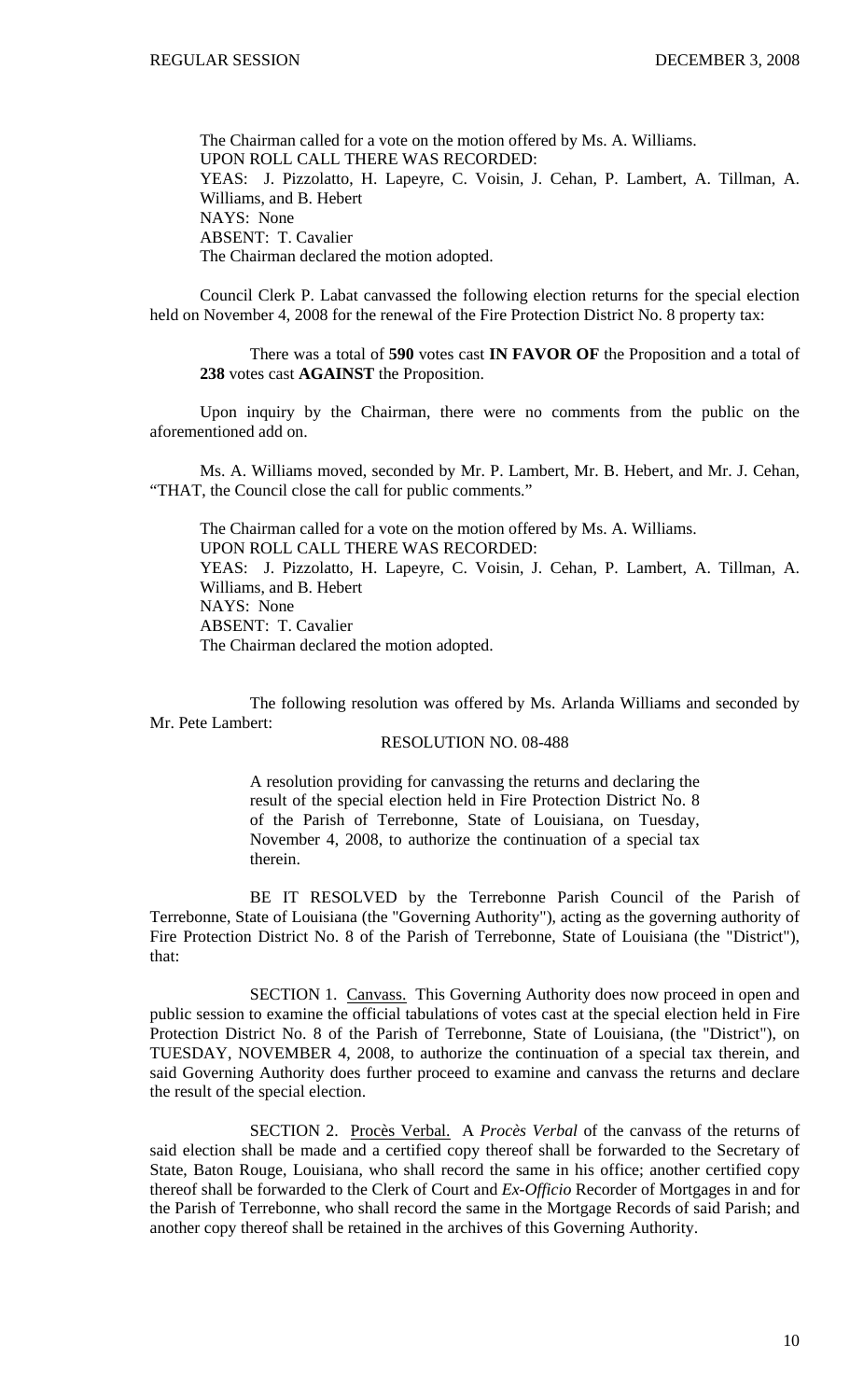SECTION 3. Promulgation of Election Result. The result of said election shall be promulgated by publication in the manner provided by law.

This resolution having been submitted to a vote, the vote thereon was as follows:

YEAS: Johnny Pizzolatto, Harold Lapeyre, Clayton J. Voisin, Joey Cehan, Pete Lambert, Alvin Tillman, Arlanda Williams and Billy Hebert.

NAYS: NONE.

ABSENT: Teri C. Cavalier.

And the resolution was declared adopted on this, the  $3<sup>rd</sup>$  day of December, 2008.

\* \* \* \* \* \* \* \* \* \*

The Chairman stated that Mr. August Bonvillain, who was listed on the agenda to address the Council regarding the East Park Fire Station, and Mr. Charles Bonvillain, who also wanted to speak, would defer until the next Council Meeting in two weeks.

Before the Chairman recognized speaker cards from the public, Councilman A. Tillman stated that he has been contacted recently by numerous residents regarding Sub-mar, Inc. and their expansion of a cement plant. He stated that he would call a meeting regarding the matter with residents, representatives from the Planning Department, the Parish Manager, Legal Staff, the Chairman and Vice-Chairwoman of the Council, himself, etc.

The Chairman recognized Mr. Norman Simon, Liberty St. resident, who expressed his concerns relative to Sub-mar, Inc. on Dunn St. with problems he has experienced with this business being located in a residential neighborhood. He expressed his concerns for the expansion of the business to include a cement plant causing additional problems to the residents in the area.

The Chairman recognized Mr. Ted Ponville, Point St. resident, who expressed his concerns relative to Sub-mar, Inc. on Dunn St. causing trucking problems to the neighborhood for the last couple years. He expressed his concerns relative to the permit issued for a cement plant in a residential neighborhood and that the property was not zoned for a concrete plant.

The Chairman recognized Mr. Tommy King, representing Dynasty Transportation Oil Co., that does a lot of business with Sub-mar, who explained how the large trucks are staged and monitored to keep them from causing problems in a residential neighborhood.

 Ms. A. Williams moved, seconded by Mr. P. Lambert and Mr. H. Lapeyre, "THAT, it now being 6:30 p.m., the Council open public hearings at this time."

 The Chairman called for a vote on the motion offered by Ms. A. Williams. UPON ROLL CALL THERE WAS RECORDED: YEAS: J. Pizzolatto, H. Lapeyre, C. Voisin, J. Cehan, P. Lambert, A. Tillman, A. Williams, and B. Hebert NAYS: None ABSENT: T. Cavalier The Chairman declared the motion adopted.

The Chairman recognized the public for comments on the following:

A. A proposed ordinance to adopt the 2009 Budget and the Five Year Capital Improvements Budget, as presented by the Parish President and amended during the budget hearings

There were no comments from the public on the proposed ordinance.

 Mr. H. Lapeyre moved, seconded by Ms. A. Williams, "THAT, the Council close the aforementioned public hearing."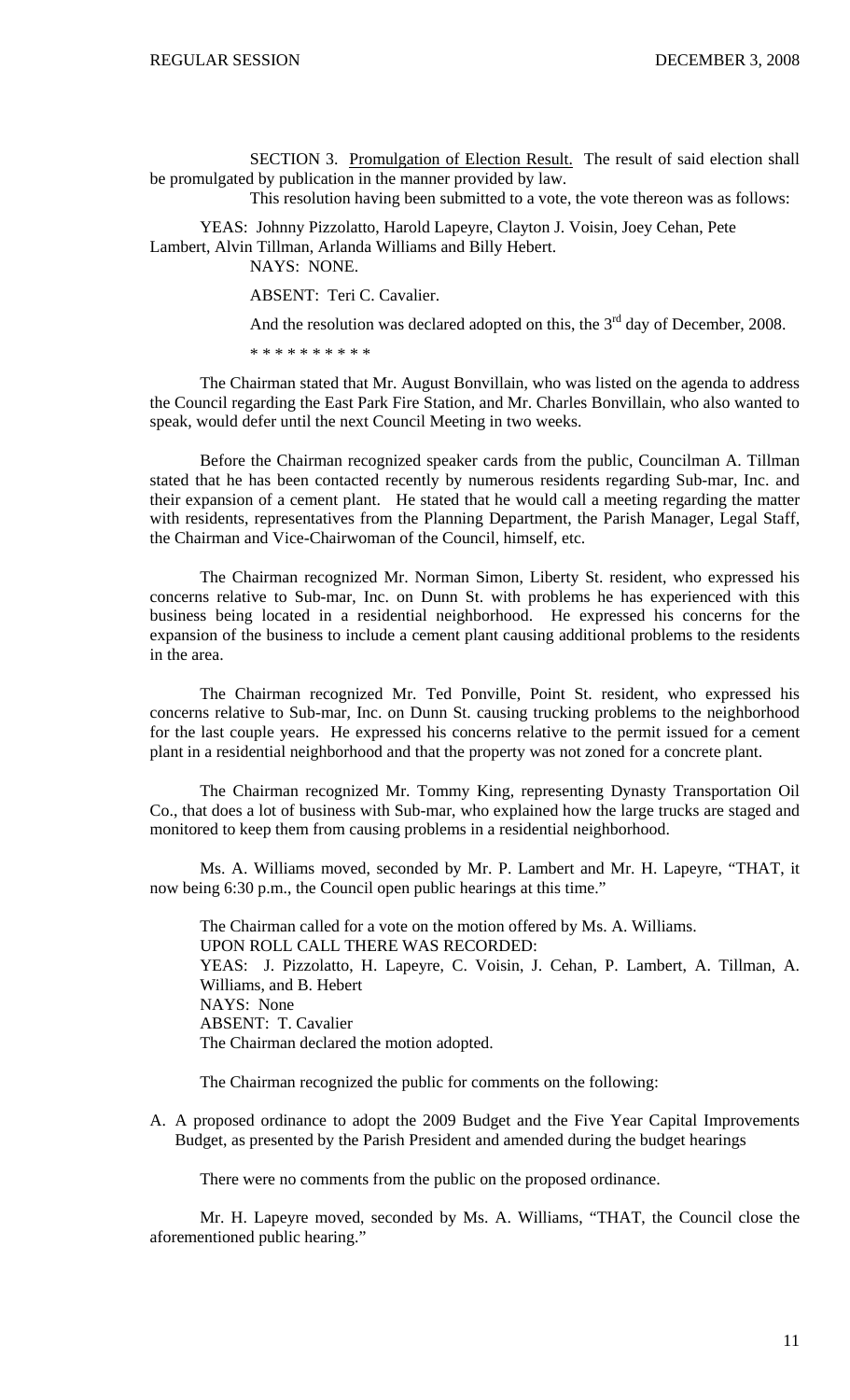The Chairman called for a vote on the motion offered by Mr. H. Lapeyre. UPON ROLL CALL THERE WAS RECORDED: YEAS: J. Pizzolatto, H. Lapeyre, C. Voisin, J. Cehan, P. Lambert, A. Williams, and B. Hebert NAYS: A. Tillman ABSENT: T. Cavalier The Chairman declared the motion adopted.

OFFERED BY: Mr. H. Lapeyre. SECONDED BY: Ms. A. Williams.

### ORDINANCE NO. 7566

AN ORDINANCE TO ADOPT THE 2009 OPERATIONS AND MAINTENANCE BUDGET AND THE FIVE YEAR CAPITAL IMPROVEMENTS BUDGET OF THE TERREBONNE PARISH CONSOLIDATED GOVERNMENT AS PRESENTED BY THE PARISH PRESIDENT AND FURTHER AMENDED BY THE TERREBONNE PARISH COUNCIL; TO SET THE SALARIES OF THE COUNCIL STAFF; AND TO ADDRESS OTHER MATTERS RELATIVE THERETO.

### SECTION I

NOW, THEREFORE BE IT ORDAINED, by the Terrebonne Parish Council, on behalf of the Terrebonne Parish Consolidated Government, that the 2009 Operations and Maintenance Budget and the Five Year Capital Improvements Budget of the Terrebonne Parish Consolidated Government be hereby adopted, as presented by the Parish President and further amended by the Terrebonne Parish Council.

# SECTION III

This ordinance shall become effective upon approval by the Parish President or as otherwise provided in Section 2-13(b) of the Home Rule Charter for a Consolidated Government for Terrebonne Parish, whichever occurs sooner.

This ordinance, having been introduced and laid on the table for at least two weeks, was voted upon as follows: THERE WAS RECORDED: YEAS: J. Pizzolatto, H. Lapeyre, C. Voisin, J. Cehan, P. Lambert, A. Williams and B. Hebert. NAYS: A. Tillman. ABSTAINING: None. ABSENT: T. Cavalier. The Chairman declared the ordinance adopted on this, the  $3<sup>rd</sup>$  day of December, 2008. \* \* \* \* \* \* \* \* \*

The Chairman recognized the public for comments on the following:

B. A proposed ordinance to amend the Parish Code with respect to the enforcement of the Building Code Enforcement Program, to exclude Master Plumbers from the requirements for registration of gas fitters

There were no comments from the public on the proposed ordinance.

 Mr. A. Tillman moved, seconded by Mr. J. Pizzolatto, "THAT, the Council close the aforementioned public hearing."

The Chairman called for a vote on the motion offered by Mr. A. Tillman.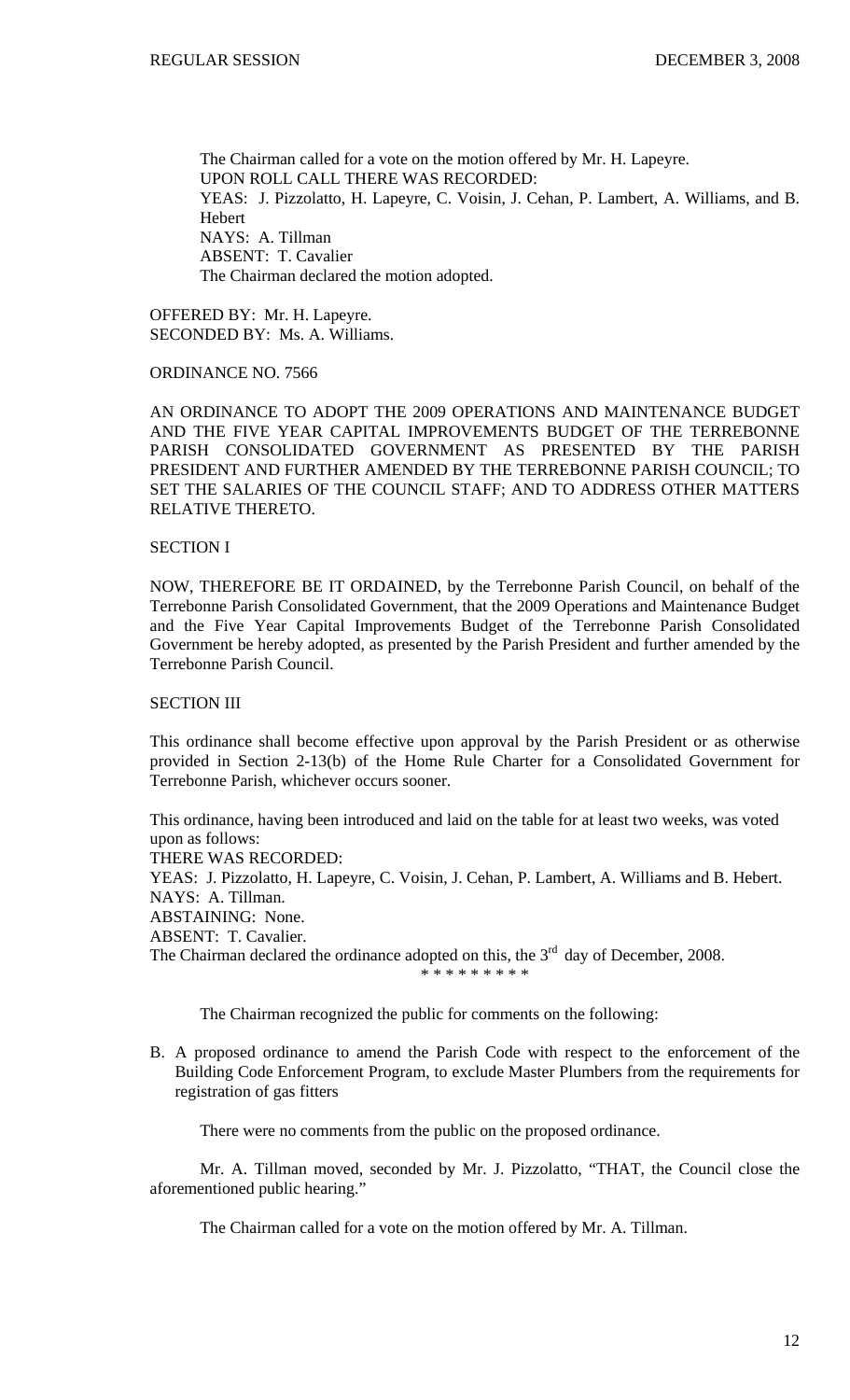UPON ROLL CALL THERE WAS RECORDED: YEAS: J. Pizzolatto, H. Lapeyre, C. Voisin, J. Cehan, P. Lambert, A. Tillman, A. Williams, and B. Hebert NAYS: None ABSENT: T. Cavalier The Chairman declared the motion adopted.

OFFERED BY: Mr. J. Pizzolatto. SECONDED BY: Mr. A. Tillman.

# ORDINANCE NO. 7567

AN ORDINANCE TO AMEND THE PARISH CODE WITH RESPECT TO THE ENFORCEMENT OF THE BUILDING CODE ENFORCEMENT PROGRAM, SO AS TO EXCLUDE MASTER PLUMBERS FROM THE REQUIREMENTS FOR REGISTRATION OF GAS FITTERS; AND TO PROVIDE FOR RELATED MATTERS.

WHEREAS, Section 106 of the Home Rule Charter for the Parish of Terrebonne provides that the parish government shall have the right, power and authority to pass all ordinances requisite or necessary to promote, protect and preserve the general welfare, safety, health, peace and good order of the Parish, including, but not by way of limitation, the right, power and authority to pass ordinances on all subject matters necessary, requisite or proper for the management of parish affairs, and all other subject matter without exception, subject only to the limitation that the same shall not be inconsistent with the Constitution or expressly denied by general law applicable to the Parish; and

WHEREAS, the Terrebonne Parish Council adopted the Comprehensive Building Code Enforcement Program for the betterment of this community, and

WHEREAS, specific language to omit Master Plumbers from the requirement to register gas fitters was inadvertently excluded from the appropriate section of the Parish Code.

NOW, THEREFORE BE IT ORDAINED by the Terrebonne Parish Council, on behalf of the Terrebonne Parish Consolidated Government, that the Parish Code of Terrebonne Parish be amended as follows:

CHAPTER 6. Buildings and Structures ARTICLE II. Comprehensive Building Code Enforcement Program Chapter 5. Gas Code

SECTION 6-91. Registration of gas fitters required

- (a) Every person installing, constructing, reconstructing, or repairing any gas piping in Terrebonne, (insert) *excluding Master Plumbers*, shall be required to annually register as a gas fitter with the Terrebonne Parish Consolidated Government. Gas fitters shall pay to the Terrebonne Parish Consolidated Government an annual registration fee of seventy-five dollars (\$75.00) and shall furnish an occupational license from the Terrebonne Parish Sales and Use Tax Office and a bond with good and solvent surety in the sum of not less than five thousand dollars (\$5,000.00), conditioned to indemnify the Terrebonne Parish Consolidated Government, against loss by reason of the negligence, bad workmanship or the use of any material not approved by the Underwriters' Laboratories, Inc., or for any violation of the gas code.
- (b) Remains the same
- (c) Remains the same
- (d) Remains the same…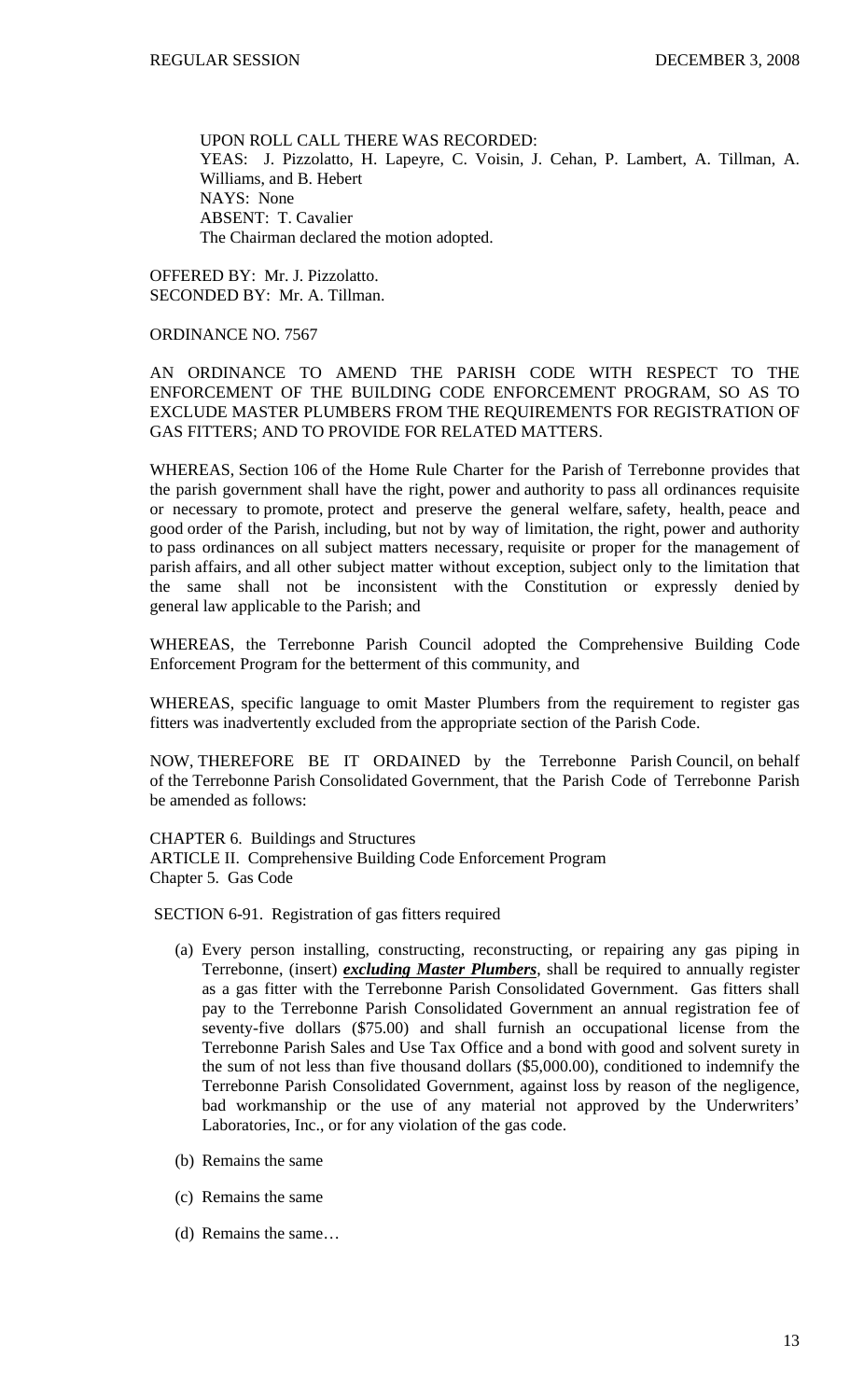This ordinance, having been introduced and laid on the table for at least two weeks, was voted upon as follows:

THERE WAS RECORDED:

YEAS: J. Pizzolatto, H. Lapeyre, J. Cehan, P. Lambert, A. Tillman, A. Williams and B. Hebert. NAYS: None.

ABSTAINING: C. Voisin.

ABSENT: T. Cavalier.

The Chairman declared the ordinance adopted on this, the  $3<sup>rd</sup>$  day of December, 2008.

\* \* \* \* \* \* \* \* \*

The Chairman recognized the public for comments on the following:

C. A proposed ordinance to provide for the dedication and acceptance of Energy Center of Southeast Louisiana, Phases A and B, and to incorporate Technology Lane into the Enhanced 911 Emergency Response System

There were no comments from the public on the proposed ordinance.

 Ms. A. Williams moved, seconded by Mr. H. Lapeyre, "THAT, the Council close the aforementioned public hearing."

 The Chairman called for a vote on the motion offered by Ms. A. Williams. UPON ROLL CALL THERE WAS RECORDED: YEAS: J. Pizzolatto, H. Lapeyre, C. Voisin, J. Cehan, P. Lambert, A. Tillman, A. Williams, and B. Hebert NAYS: None ABSENT: T. Cavalier The Chairman declared the motion adopted.

OFFERED BY: Ms. A. Williams. SECONDED BY: Mr. J. Cehan and Mr. H. Lapeyre.

ORDINANCE NO. 7568

AN ORDINANCE DEDICATING AND ACCEPTING THE MAINTENANCE/OPERATION OF THE STREET(S), DRAINAGE SERVITUDES, AND RIGHTS-OF-WAY FOR "ENERGY CENTER OF SOUTHEAST LOUISIANA, PHASES A & B" AND TO INCORPORATE "TECHNOLOGY LANE" INTO THE ENHANCED 911 EMERGENCY RESPONSE SYSTEM FOR THE PURPOSE OF PROVIDING A BETTER MEANS OF LOCATING ADDRESSES; AND TO SET FORTH AN EFFECTIVE DATE FOR THE INCORPORATION OF STREET NAME(S), TO INFORM THE PROPER AGENCIES OF THE STREET NAME(S), AND TO AUTHORIZE THE INSTALLATION OF THE APPROPRIATE STREET SIGN(S), AND TO ADDRESS OTHER MATTERS RELATIVE THERETO.

### SECTION I

BE IT ORDAINED that the Terrebonne Parish Council, on behalf of Terrebonne Parish Consolidated Government, dedicates and accepts the maintenance/operation of the street(s), drainage servitudes, and rights-of-way as depicted on a plat, prepared on October 28, 2008 by Milford & Associates, Inc. titled "Energy Center of Southeast Louisiana, Phases A & B," a copy of which is attached hereto and made a part hereof;

BE IT FURTHER ORDAINED effective on the  $17<sup>th</sup>$  day of December, 2008, that "Technology Lane" be incorporated into the Enhanced 911 Emergency Response System;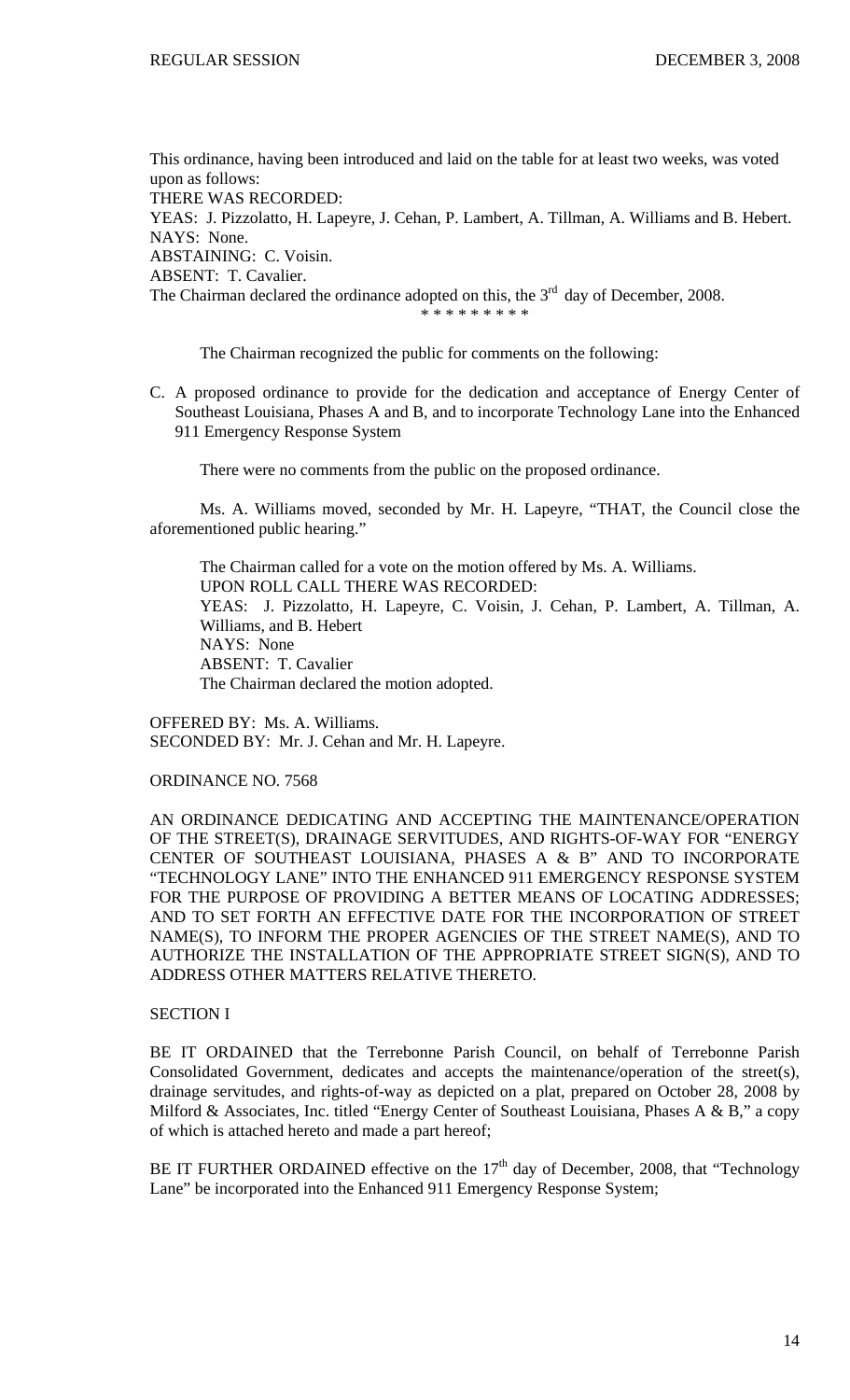BE IT FURTHER ORDAINED that a copy of this ordinance be submitted to the Terrebonne Parish Communications Board, local U.S. Postal Services, fire districts, Acadian Ambulance, Terrebonne Parish Sheriff's Office, and any other appropriate agency; and

BE IT FURTHER ORDAINED that the Parish Forces be directed to install the proper street sign on the appropriate street, and that any other actions relative thereto be addressed.

SECTION II

If any word, clause, phrase, section or other portion of this ordinance shall be declared null, void, invalid, illegal, or unconstitutional, the remaining words, clauses, phrases, sections or other portions of this ordinance shall remain in full force and effect, the provisions of this section hereby being declared to be severable.

This ordinance, having been introduced and laid on the table for at least two weeks, was voted upon as follows: THERE WAS RECORDED: YEAS: J. Pizzolatto, H. Lapeyre, C. Voisin, J. Cehan, P. Lambert, A. Tillman, A. Williams and B. Hebert. NAYS: None. ABSTAINING: None. ABSENT: T. Cavalier. The Chairman declared the ordinance adopted on this, the  $3<sup>rd</sup>$  day of December, 2008. \* \* \* \* \* \* \* \*

The Chairman recognized the public for comments on the following:

D. A proposed ordinance to amend the Parish Code to include the appropriate changes to the Home Rule Charter that were approved by the voters in the November 4, 2008 election

There were no comments from the public on the proposed ordinance.

 Mr. A. Tillman moved, seconded by Ms. A. Williams and Mr. H. Lapeyre, "THAT, the Council close the aforementioned public hearing."

 The Chairman called for a vote on the motion offered by Mr. A. Tillman. UPON ROLL CALL THERE WAS RECORDED: YEAS: J. Pizzolatto, H. Lapeyre, C. Voisin, J. Cehan, P. Lambert, A. Tillman, A. Williams, and B. Hebert NAYS: None ABSENT: T. Cavalier The Chairman declared the motion adopted.

OFFERED BY: Mr. A. Tillman. SECONDED BY: Ms. A. Williams.

ORDINANCE NO. 7569

AN ORDINANCE AMENDING THE PARISH CODE OF TERREBONNE PARISH SO AS TO REFLECT THE HOME RULE CHARTER AMENDMENTS AS APPROVED BY THE VOTERS ON NOVEMBER 4, 2008.

WHEREAS, the Terrebonne Parish Consolidated Government proposed several amendments to the Home Rule Charter for Terrebonne Parish for voter consideration on November 4, 2008; and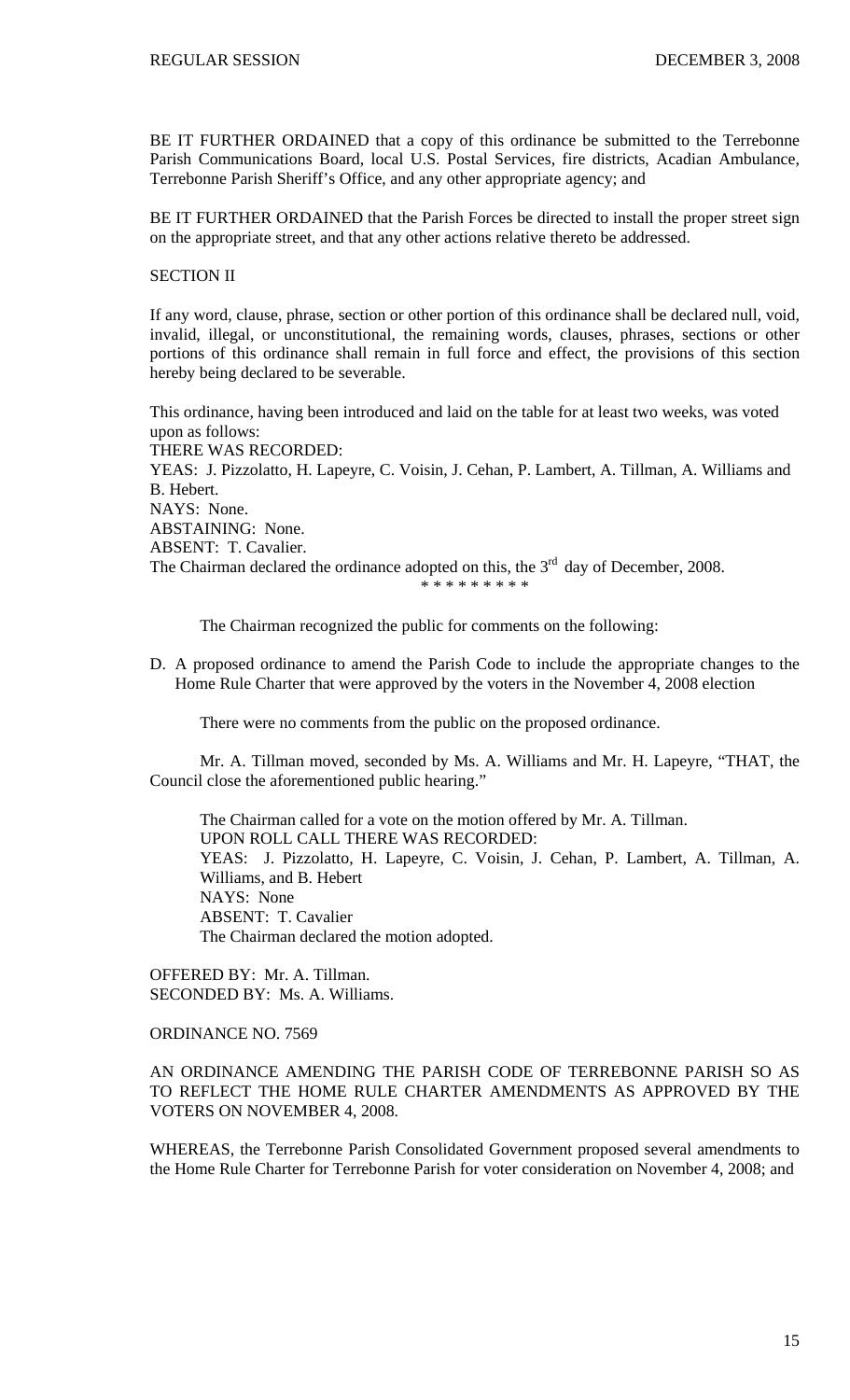WHEREAS, after learning more about the Charter amendments and that the changes would, in most cases, simply comply with current state law, the voters approved all eight changes to the local "constitution"; and

WHEREAS, in order to comply with the voters' decision and Section 2-11 (18) of the Terrebonne Parish Charter, the Terrebonne Parish Council must amend the Parish Code so as to include the voter approved modifications to the Home Rule Charter, and

WHEREAS, the United States Department of Justice must review and approve certain Charter amendments due to their relationship to voters.

## SECTION I

THEREFORE, BE IT ORDAINED, by the Terrebonne Parish Council, on behalf of the Terrebonne Parish Consolidated Government, that the Parish Code of Terrebonne Parish be hereby amended to reflect the amendments listed below to the Home Rule Charter for Terrebonne Parish, as approved by the voters of this parish on November 4, 2008.

#### 1.) Section 2-07. Council meetings and rules.

Subsections (c) and (d) shall be revised as follows:

 (c) The council shall determine by resolution its own rules and order of business and shall provide for keeping a journal of its minutes and proceedings. This journal shall be a public record. All official actions of the council shall be made available to the public in accordance with state law.

 (d) At all regular meetings of the council, the council shall operate from an agenda which shall be made available to the public in accordance with state law at least two (2) days prior to the meeting. The agenda for special or emergency meetings shall be made available to the public as soon as practical prior to the meeting.

#### 2.) Section 2-11. Action Requiring an Ordinance

Amended to include a number 19- Authorize the levy of development impact fees.

## 3.) Section 2-12. Ordinances in General

Subsection B shall be revised as follows:

 All proposed ordinances shall be read by title when introduced and published in full, in summary, or by title within five (5) days after introduction. Except as otherwise provided in Section 2-14 (Emergency Ordinances), no ordinance shall be considered for final passage until it has laid over at least two (2) weeks from the date of introduction and a public hearing has been held on the ordinance.

#### 4.) Section 5-08. Bonded Debt

#### Shall be amended to read as follows:

 The Parish Government is empowered to incur bonded debt in accordance with this charter and the constitution and laws of the state. No proceeds of any bond issue may be expended without specific inclusion in the capital budget. All bond authorizations previously authorized are hereby ratified and afforded.

### 5.) Section 5-11 Dedication of Emergency Fund

Shall be amended to read as follows:

 Each year there shall be a minimum appropriation of \$200,000, or 3% of General Fund revenues based on the previous year final audited revenues, whichever amount is greater, dedicated to an emergency fund account. All funds so appropriated and any interest accruing thereon shall be placed in this dedicated fund and shall be subject to the provisions of this section. In the event the fund has a balance of at least \$1,500,000.00, the appropriation mandated herein shall become discretionary for all such periods of time that the fund has a balance of at least \$1,500,000.00. Every two (2) years the cap of \$1,500,000.00 will be increased by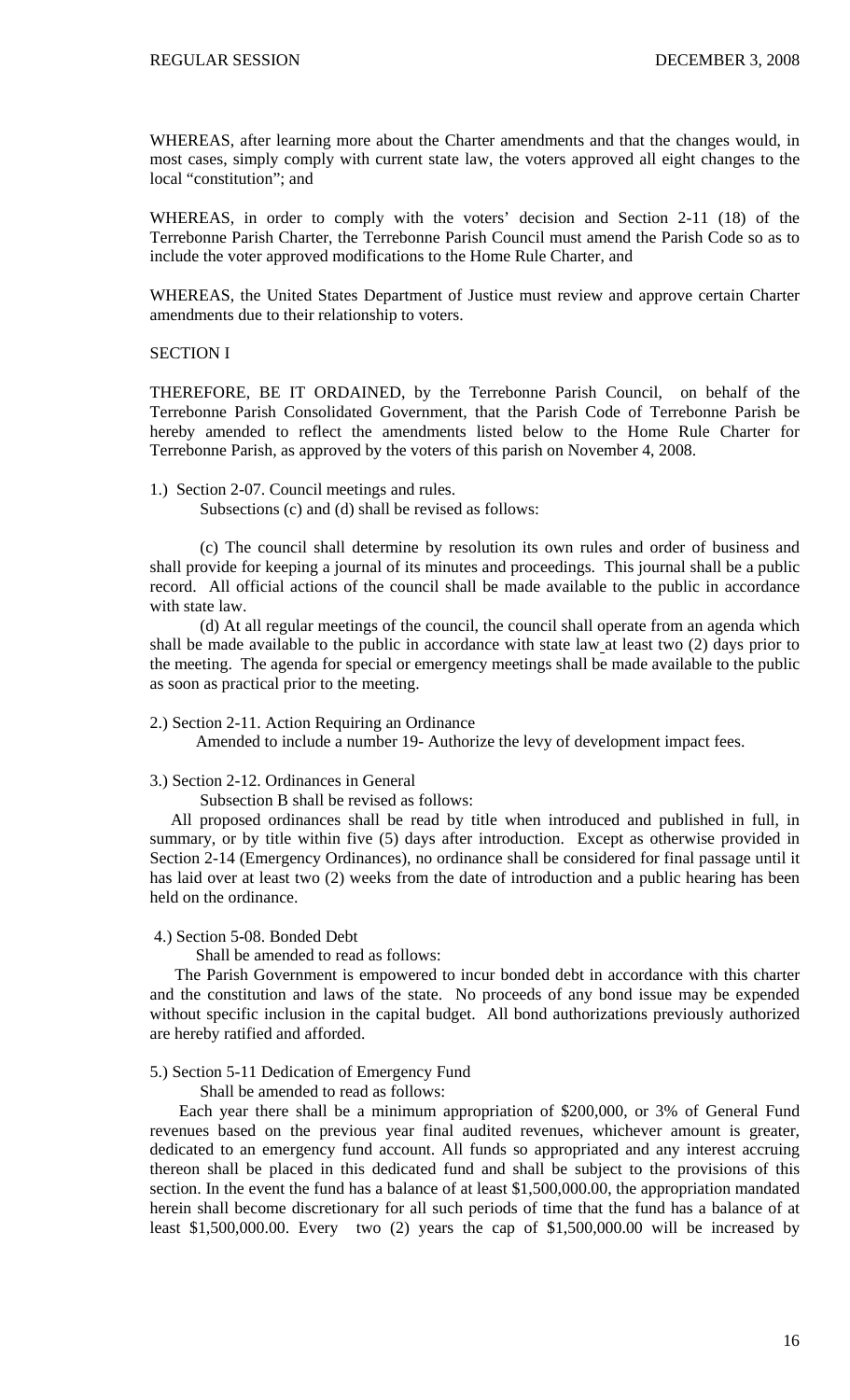increments of \$250,000.00 to a maximum cap of \$5,000,000.00 which may be increased by a 2/3 vote of the Council.

6.) Section 6-01 Initiative and Referendum

Subsection B and C shall be amended to read as follows:

 B. Within ninety (90) days after the form of the petition shall have been specified, the person or persons circulating the petition shall obtain the signatures of at least fifteen (15) percent of the total registered voters of the Parish. There shall be noted after each signature on the petition the date signed and the address of the signer. Each person circulating a copy of the petition shall attach a sworn affidavit to it stating the number of signers and the fact that each signature was made in the presence of the circulator of the petition.

 C. The signed petition shall be filed with the Council within ninety (90) days of the specification of the form of the petition and, upon filing, the Council shall order a canvass of the signatures through the office of the Parish Registrar of Voters to determine their sufficiency and authenticity. The Council's canvass shall be completed within thirty (30) days. If the number of signatures is insufficient or the petition is deficient as to form or compliance with this section, the Council shall notify the person or persons filing the petition of such sufficiency or deficiency and allow thirty (30) days for filing of additional papers, at the end of which time the sufficiency and correctness of the petition shall be determined finally.

## 7.) Section 6-02 Recall

Subsection A shall be amended to read as follows:

 Any elected official of the Parish Government may be removed from office by the electors of the Parish through a recall process. The recall procedure shall be the same as is provided in the general laws of the state.

# 8.) Section 8-11. Election of officials.

Subsection (a) shall be amended to read as follows:

 (a) The first election for the officials provided for by the charter shall coincide with the 1983 elections for governor, and subsequent elections shall be held on corresponding dates every fourth year thereafter. Persons elected under the provisions of this charter shall take office at noon on the Thursday following the first Monday in January after their election.

# SECTION II

This ordinance shall become effective upon approval by the U.S. Department of Justice.

This ordinance, having been introduced and laid on the table for at least two weeks, was voted upon as follows:

THERE WAS RECORDED:

YEAS: J. Pizzolatto, H. Lapeyre, C. Voisin, J. Cehan, P. Lambert, A. Tillman, A. Williams and B. Hebert. NAYS: None. ABSTAINING: None. ABSENT: T. Cavalier. The Chairman declared the ordinance adopted on this, the  $3<sup>rd</sup>$  day of December, 2008.

\* \* \* \* \* \* \* \* \*

The Chairman recognized the public for comments on the following:

E. A proposed ordinance to approve the 60-day Emergency Ordinance No. 7547, adopted by the Parish Council on October 8, 2008, which appropriated \$2,482,500 from the Dedicated Emergency Contingency Fund for the purpose of addressing the destruction and flood-related damages caused as a result of Hurricanes Gustav and Ike

There were no comments from the public on the proposed ordinance.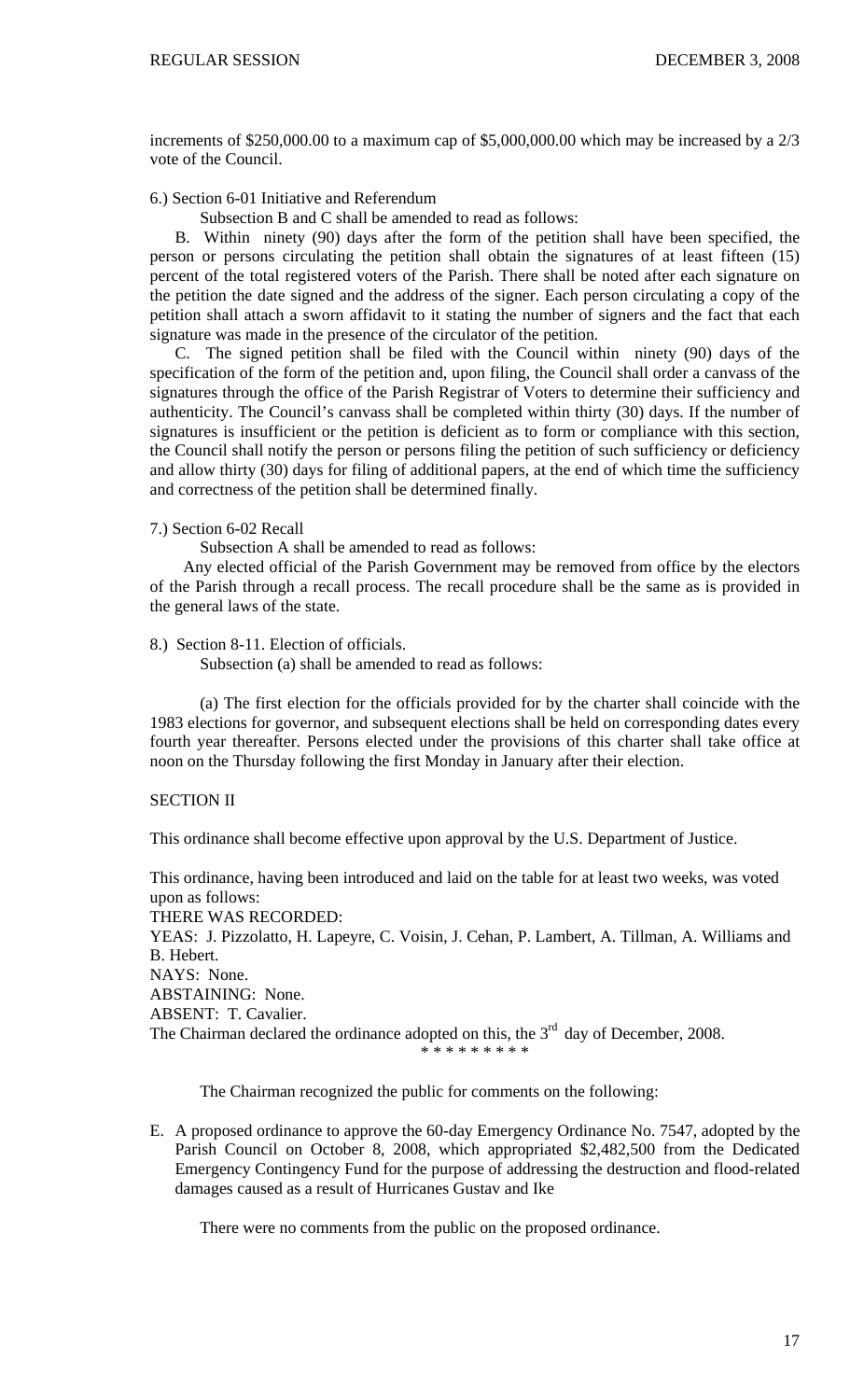Mr. J. Cehan moved, seconded by Mr. P. Lambert, "THAT, the Council close the aforementioned public hearing."

 The Chairman called for a vote on the motion offered by Mr. J. Cehan. UPON ROLL CALL THERE WAS RECORDED: YEAS: J. Pizzolatto, H. Lapeyre, C. Voisin, J. Cehan, P. Lambert, A. Tillman, A. Williams, and B. Hebert NAYS: None ABSENT: T. Cavalier The Chairman declared the motion adopted.

OFFERED BY: Mr. J. Cehan. SECONDED BY: Mr. P. Lambert.

ORDINANCE NO. 7570

AN ORDINANCE TO APPROVE THE SIXTY (60) DAY EMERGENCY ORDINANCE NO. 7547, ADOPTED BY THE PARISH COUNCIL ON OCTOBER 8, 2008, WHICH APPROPRIATED \$2,482,500 FROM THE DEDICATED EMERGENCY CONTINGENCY FUND FOR THE FOLLOWING PURPOSES OF ADDRESSING THE DESTRUCTION AND FLOOD RELATED DAMAGES CAUSED AS A RESULT OF HURRICANES GUSTAV AND IKE; CALL A PUBLIC HEARING ON DECEMBER 3, 2008 AT 6:30 P.M.; AND TO PROVIDE FOR OTHER RELATED MATTERS:

- Emergency repairs and rehabilitation of the 4-1 Levee in Pointe-aux Chenes, estimated to cost \$500,000.
- Repair, rehabilitation and improvement of the Ward 7 Levee in Chauvin, at an estimated cost of \$4.0 million, of which \$1.0 million is necessary to initiate the emergency phase of the project, with subsequent funding proposed in the 2009 in the amount of \$3.0 million.
- Repair and rehabilitate the Clinton Street Pump Station, at an estimated cost of \$2.33 million, of which 25% match of \$582,500 is necessary to apply for NRCS Grants.
- Emergency site acquisitions and servitudes for the Susie Canal/Susie Canal Extension/Orange St. representing the local funding share estimated to be \$400,000; in conjunction with the "Non-Federal Levee Project".

WHEREAS, on October 8, 2008, the Parish Council adopted an emergency ordinance to appropriate \$2,482,500 from the Dedicated Emergency Fund, and

WHEREAS, pursuant to Section 1-13 of the Terrebonne Parish Code of Ordinances, an emergency ordinance shall be effective for no longer than sixty (60) days after final approval, and

WHEREAS, the Parish President was hereby authorized to expend and utilize those monies necessary, from the emergency appropriation and in his discretion, for purposes of addressing the subject emergency, along with providing the Parish Council with a report of all such actions, and

WHEREAS, the projects continue to be a priority resulting from the destruction and flood related damages caused as a result of Hurricanes Gustav and Ike.

NOW, THEREFORE BE IT ORDAINED, by the Terrebonne Parish Council, on behalf of the Terrebonne Parish Consolidated Government, that the 2008 Adopted Budget of the Terrebonne Parish Consolidated Government be amended so as to concur and approve the transfer of \$2,482,500 adopted in Emergency Ordinance Number 7547 on October 8, 2008.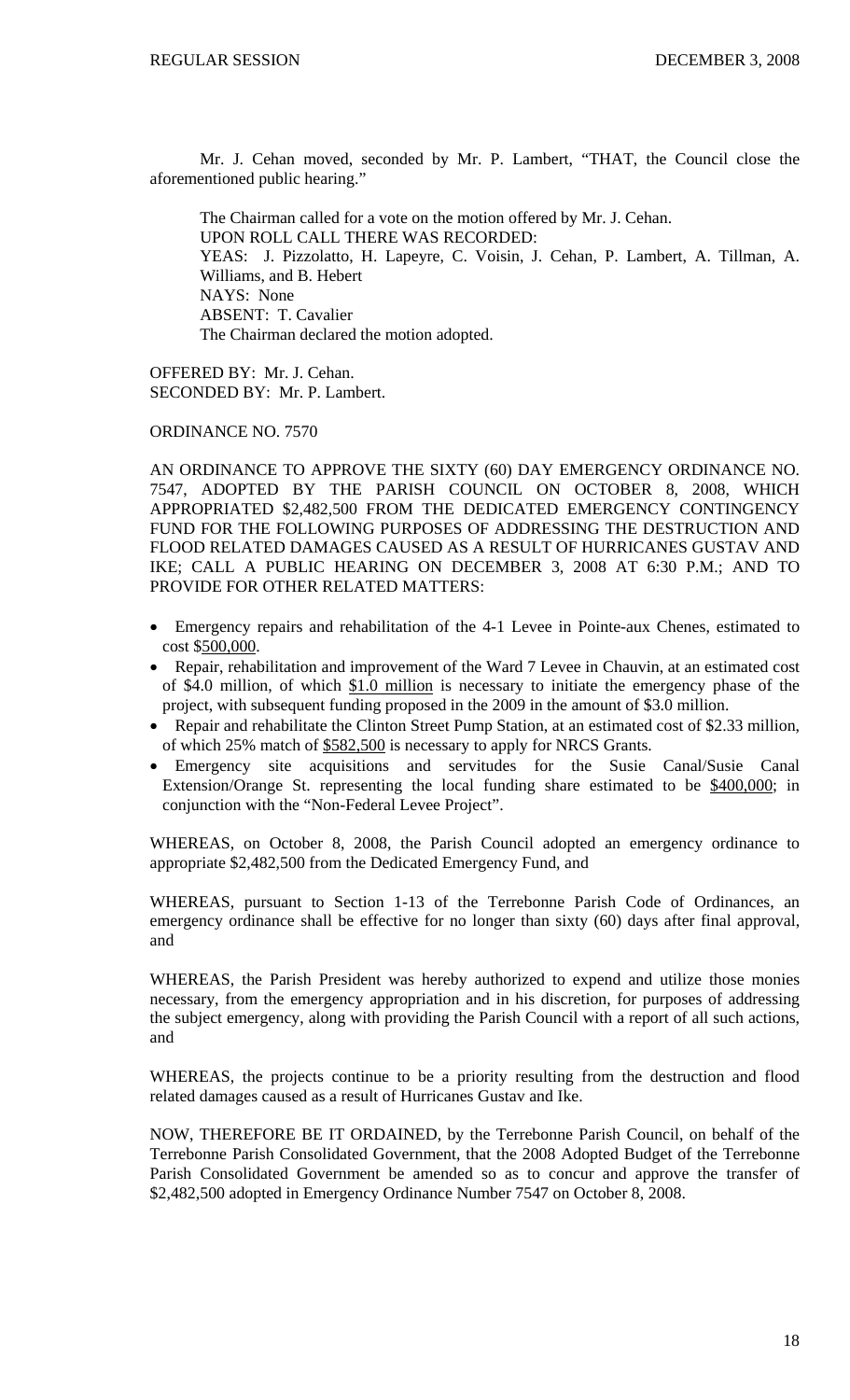This ordinance, having been introduced and laid on the table for at least two weeks, was voted upon as follows: THERE WAS RECORDED: YEAS: J. Pizzolatto, H. Lapeyre, C. Voisin, J. Cehan, P. Lambert, A. Tillman, A. Williams and B. Hebert. NAYS: None. ABSTAINING: None. ABSENT: T. Cavalier. The Chairman declared the ordinance adopted on this, the  $3<sup>rd</sup>$  day of December, 2008. \* \* \* \* \* \* \* \* \*

## **\*Note: Agenda Items 6:30 F and 6:30 G were inadvertently taken out of order, therefore the next item addressed was 6:30 G then 6:30 F.**

The Chairman recognized the public for comments on the following:

G. A proposed ordinance to amend the 2008 Budget to recognize the funds from the FEMA Grant Award for the purchase of generators and related equipment

There were no comments from the public on the proposed ordinance.

 Mr. A. Tillman moved, seconded by Ms. A. Williams, "THAT, the Council close the aforementioned public hearing."

 The Chairman called for a vote on the motion offered by Mr. A. Tillman. UPON ROLL CALL THERE WAS RECORDED: YEAS: J. Pizzolatto, H. Lapeyre, C. Voisin, J. Cehan, P. Lambert, A. Tillman, A. Williams, and B. Hebert NAYS: None ABSENT: T. Cavalier The Chairman declared the motion adopted.

OFFERED BY: Mr. A. Tillman. SECONDED BY: Mr. H. Lapeyre and Ms. A. Williams.

# ORDINANCE NO. 7571

# AN ORDINANCE TO AMEND THE 2008 ADOPTED BUDGET SO AS TO RECOGNIZE FEMA GRANT AWARD FOR PURCHASE OF GENERATORS AND RELATED EQUIPMENT.

#### SECTION I

WHEREAS, the Parish has received a grant from the Governor's Office of Homeland Security and Emergency Preparedness in the amount of \$648,204, and

WHEREAS, this grant will allow the Parish to purchase generators for emergency situations and place them in strategic locations in the parish, and

WHEREAS, the Parish does not have to allocate any match funds for this grant.

BE IT ORDAINED, by the Terrebonne Parish Council, on behalf of the Terrebonne Parish Consolidated Government, that the 2008 Adopted Budget of the Terrebonne Parish Consolidated Government be amended reflect the grant award for the purchase of the emergency generators. (Attachment A)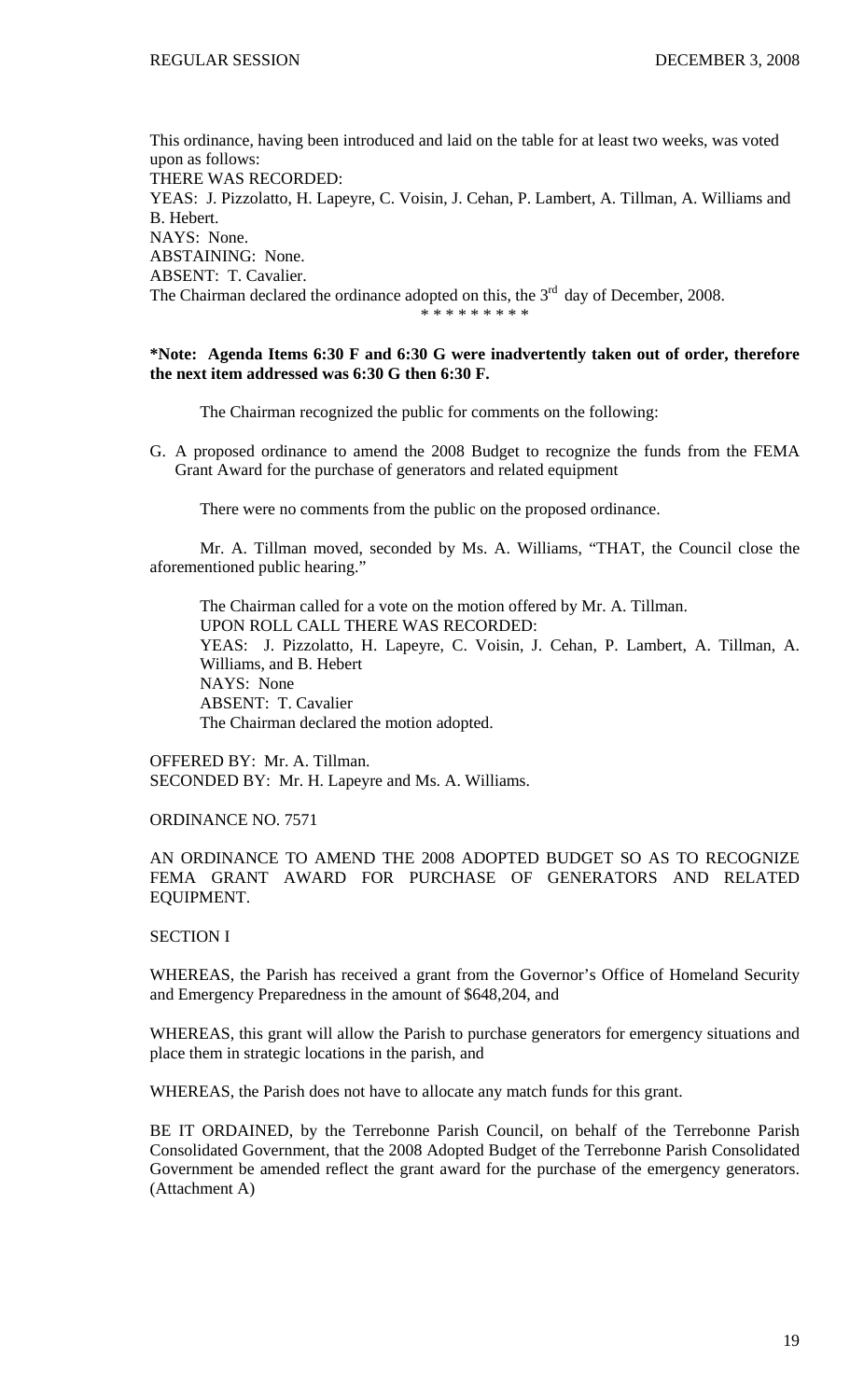This ordinance, having been introduced and laid on the table for at least two weeks, was voted upon as follows: THERE WAS RECORDED: YEAS: J. Pizzolatto, H. Lapeyre, C. Voisin, J. Cehan, P. Lambert, A. Tillman, A. Williams and B. Hebert. NAYS: None. ABSTAINING: None. ABSENT: T. Cavalier. The Chairman declared the ordinance adopted on this, the  $3<sup>rd</sup>$  day of December, 2008. \* \* \* \* \* \* \* \* \*

# ATTACHMENT A - GENERATORS GRANT

| <b>Statewide Generator Program</b> | 648,204   |
|------------------------------------|-----------|
| <b>FEMA Generators</b>             | (648,204) |
|                                    |           |

\* \* \* \* \* \* \* \* \* \*

The Chairman recognized the public for comments on the following:

F. A proposed ordinance to amend the 2008 Budget so that the Parish Government can effectuate the appropriation of funds for purposes of addressing the destruction and floodrelated damages caused as a result of Hurricanes Gustav and Ike

There were no comments from the public on the proposed ordinance.

 Ms. A. Williams moved, seconded by Mr. J. Cehan, "THAT, the Council close the aforementioned public hearing."

 The Chairman called for a vote on the motion offered by Ms. A. Williams. UPON ROLL CALL THERE WAS RECORDED: YEAS: J. Pizzolatto, H. Lapeyre, C. Voisin, J. Cehan, P. Lambert, A. Tillman, A. Williams, and B. Hebert NAYS: None ABSENT: T. Cavalier The Chairman declared the motion adopted.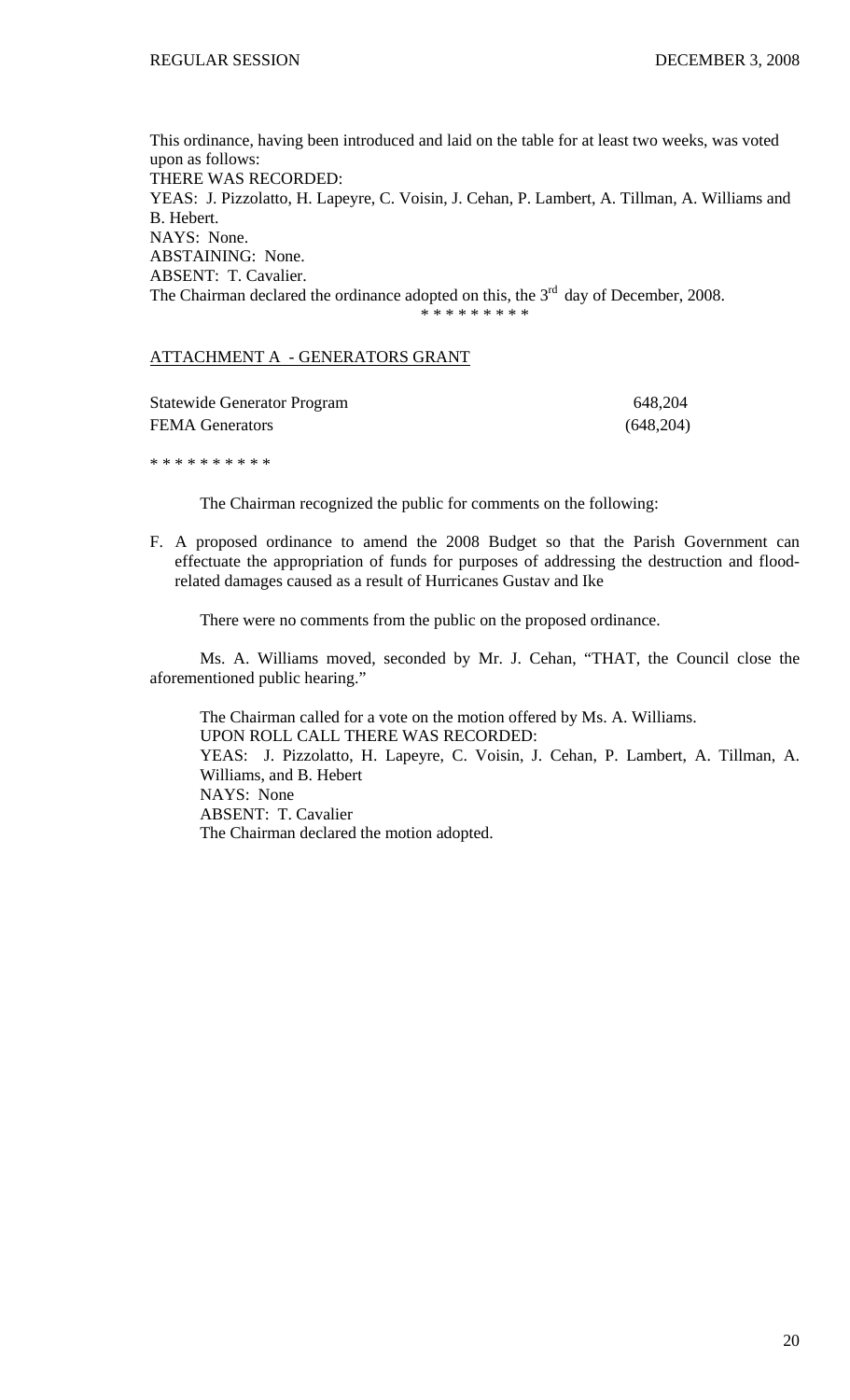OFFERED BY: Ms. A. Williams. SECONDED BY: Mr. P. Lambert and Mr. J. Cehan.

ORDINANCE NO. 7572

AN ORDINANCE DECLARING AN EMERGENCY PURSUANT TO R.S. 38:2212(d) AND SECTIONS 2-14, 5-04(b) OF THE HOME RULE CHARTER FOR THE TERREBONNE PARISH CONSOLIDATED GOVERNMENT TO EFFECTUATE THE APPROPRIATION OF FUNDS FOR PURPOSES OF ADDRESSING THE DESTRUCTION AND FLOOD RELATED DAMAGES CAUSED AS A RESULT OF HURRICANES GUSTAV AND IKE.

### SECTION I

WHEREAS, on August 28, 2008, Parish President Michel H. Claudet declared a State of Emergency to exist relative to Hurricane Gustav in Terrebonne Parish and, on September 8, 2008, declared a State of Emergency to exist relative to Hurricane Ike in Terrebonne Parish, so that immediate action could take place to prepare for and address both natural disasters, and

WHEREAS, Hurricanes Gustav and Ike caused extensive infrastructure damage and flooding conditions due to high winds and high tides, and

WHEREAS, on September 17, 2008, the Parish Council adopted Resolution 08-364 directing Administration to immediately initiate projects deemed a high priority during the post storm period, and

WHEREAS, Administration desires to immediately initiate the following projects which are deemed a high priority during the continued post storm recovery period:

- Bayou Terrebonne Tree Removal, (NRCS) Work Project at an estimated total cost of \$405,400 with the Parish's 25% share to be \$101,350.
- Restore Aggregate Shoulders & Roadways in affected areas of Terrebonne Parish, (FEMA) Work Project at an estimated cost of \$1,707,913, with the Parish's 25% share to be \$426,978.
- Levee Restoration to Pre-Storm Conditions (FEMA) Work Project at an estimated cost of \$1,755,690 with the Parish's 25% share to be \$438,923.
- Island Road Restoration (FEMA) Work Project at an estimated cost of \$3,500,000 with the Parish's 25% share to be \$875,000.
- Investigation of all Pump Stations (FEMA) Work Project at an estimated \$300,000 with the Parish's 25% share to be \$75,000.
- St. Louis Bayou Clearing (NRCS) Work Project at an estimated \$968,745 with the Parish's share to be \$242,185.
- Physical Plant Loss Fund for repairs to Parish buildings with the Parish's share not covered by insurance and/or FEMA to be \$775,000.

THEREFORE BE IT ORDAINED by the Terrebonne Parish Council, on behalf of the Terrebonne Parish Consolidated Government, that:

An extreme, public emergency, namely an unforeseen event bringing with it the destruction and injury to life or property, is hereby certified and declared to exist with respect to infrastructure and flood damage caused by Hurricanes Gustav and Ike;

The Parish President is hereby authorized to expend and utilize those monies necessary (See Attachment A), from the above emergency appropriation and in his discretion, for purposes of addressing the subject emergency, along with providing the Parish Council with a report of all such actions.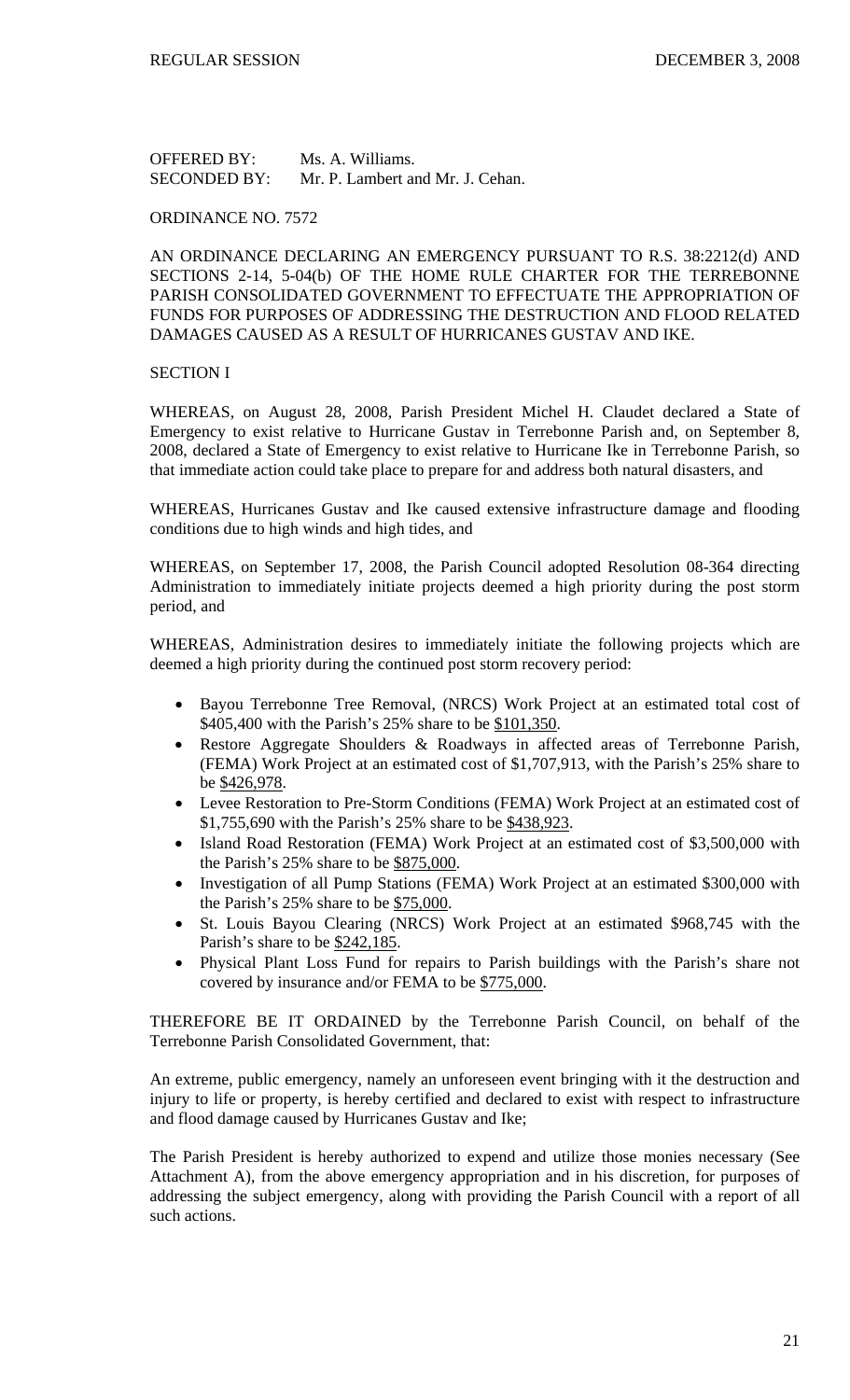This ordinance, having been introduced and laid on the table for at least two weeks, was voted upon as follows: THERE WAS RECORDED: YEAS: J. Pizzolatto, H. Lapeyre, C. Voisin, J. Cehan, P. Lambert, A. Tillman, A. Williams, and B. Hebert. NAYS: None. ABSTAINING: None. ABSENT: T. Cavalier. The Chairman declared the ordinance adopted on this, the  $3<sup>rd</sup>$  day of December, 2008.

\* \* \* \* \* \* \* \* \*

ATTACHMENT A - HURRICANES GUSTAV AND IKE CLEANUPS

| 252-351-8422-90 | <b>Gustav Drainage Projects</b>                                         | 1,374,145                                |
|-----------------|-------------------------------------------------------------------------|------------------------------------------|
| 252-000-7106-55 | <b>Transfer from Parishwide Drainage Construction</b>                   | (343, 535)                               |
| 252-000-6318-10 | NRCS - Gustav/Ike                                                       | (1,030,610)                              |
| 655-999-9102-52 | <b>Transfer to Drainage Fund</b>                                        | 343,535                                  |
| 655-351-8929-56 | <b>Exhibit Channel 14 Improvements</b>                                  | (343, 535)                               |
| 252-351-8422-89 | Ike Drainage Projects                                                   | 2,055,690                                |
| 252-000-7106-55 | <b>Transfer from Parishwide Drainage Construction</b>                   | (513, 923)                               |
| 252-000-6318-89 | FEMA - Ike                                                              | (1,541,767)                              |
| 655-999-9102-52 | <b>Transfer to Drainage Fund</b>                                        | 513,923                                  |
| 655-351-8929-56 | <b>Exhibit Channel 14 Improvements</b>                                  | (513, 923)                               |
| 251-310-8422-89 | Ike Road & Bridge Projects                                              | 5,207,913                                |
| 251-000-7106-56 | <b>Transfer from Parishwide Sewerage Construction</b>                   | (1,301,978)                              |
| 251-000-6318-89 | FEMA - Ike                                                              | (3,905,935)                              |
| 656-999-9102-51 | Transfer to Road & Bridge Fund                                          | 1,301,978                                |
| 656-431-8927-34 | <b>MLK Sewers</b>                                                       | (1,301,978)                              |
| 151-999-9103-74 | Transfer to Public Building Loss Fund                                   | 775,000                                  |
| 151-000-5111-00 | Fund Balance (Decrease)                                                 | (775,000)                                |
| 374-155-8334-30 | <b>Physical Plant Insurance</b>                                         | 775,000                                  |
| 374-000-7101-51 | <b>Transfer from General Fund</b>                                       | (775,000)                                |
|                 | <b>Total Project Costs - Gustav</b><br><b>Total Project Costs - Ike</b> | 1,374,145<br>7,263,603<br>8,637,748      |
|                 | Parish's 25% - Gustav<br>Parish's 25% - Ike                             | (343, 535)<br>(1,815,901)<br>(2,159,436) |
|                 | FEMA Reimbursements - Ike                                               | (5,447,702)                              |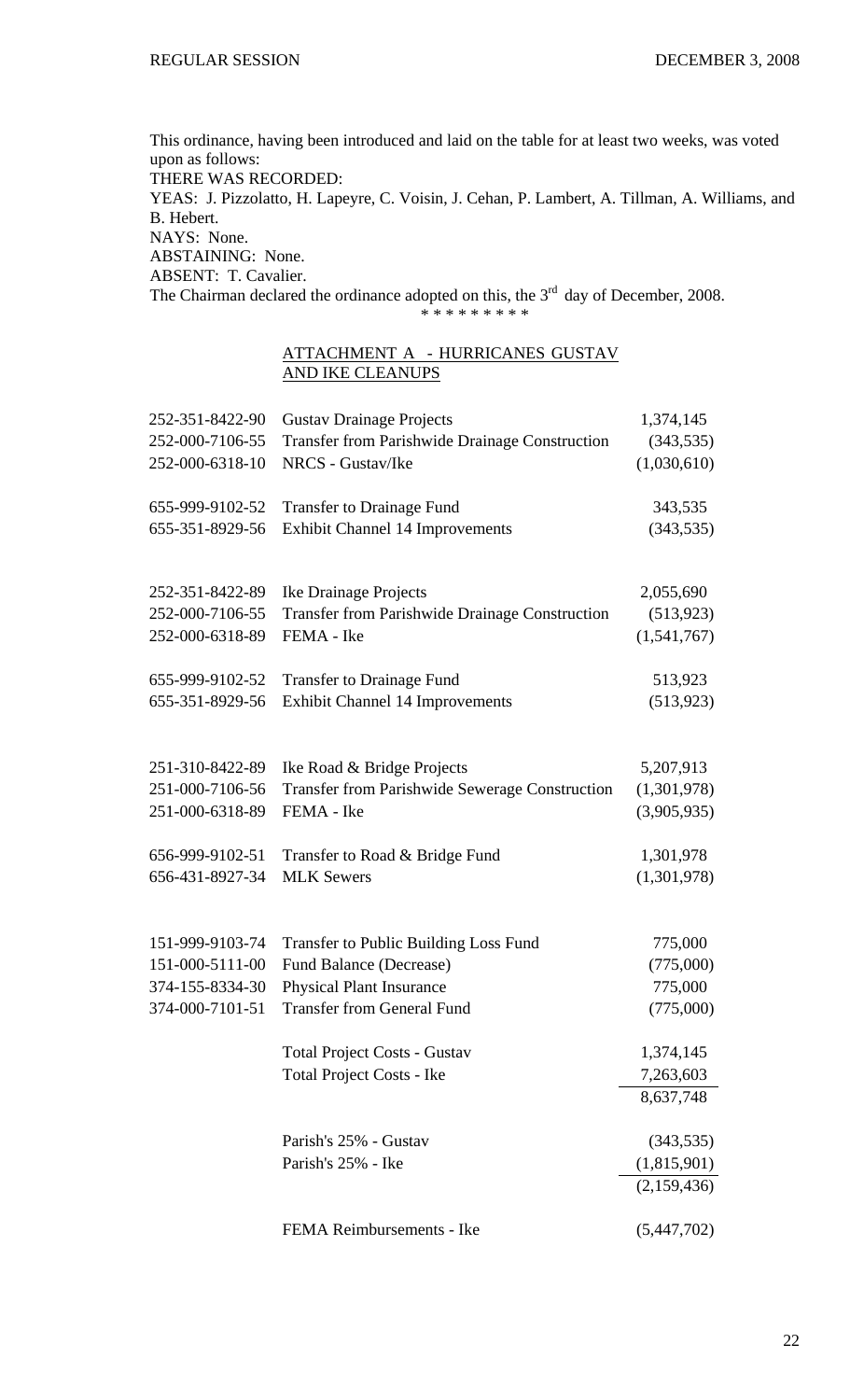|                            | <b>NRCS</b> Reimbursements - Gustav                     | (1,030,610) |
|----------------------------|---------------------------------------------------------|-------------|
|                            |                                                         | (6,478,312) |
|                            | 151-000-5111-00 Fund Balance (Physical Plant Loss Fund) | 775,000     |
|                            | 655-351-8929-56 Exhibit 14 Channel Improvements         | 857,458     |
| 656-431-8927-34 MLK Sewers |                                                         | 1,301,978   |
|                            |                                                         | 2,934,436   |

The Chairman recognized the public for comments on the following:

H. A proposed ordinance to amend the 2008 Budget to recognize funding from FEMA for the elevation of various properties located throughout Terrebonne Parish

There were no comments from the public on the proposed ordinance.

 Mr. P. Lambert moved, seconded by Mr. J. Cehan and Ms. A. Williams, "THAT, the Council close the aforementioned public hearing."

 The Chairman called for a vote on the motion offered by Mr. P. Lambert. UPON ROLL CALL THERE WAS RECORDED: YEAS: J. Pizzolatto, H. Lapeyre, C. Voisin, J. Cehan, P. Lambert, A. Tillman, A. Williams, and B. Hebert NAYS: None ABSENT: T. Cavalier The Chairman declared the motion adopted.

OFFERED BY: Mr. P. Lambert. SECONDED BY: Mr. J. Cehan.

ORDINANCE NO. 7573

AN ORDINANCE TO AMEND THE 2008 ADOPTED BUDGET OF THE TERREBONNE PARISH CONSOLIDATED GOVERNMENT SO AS TO RECOGNIZE FUNDING FROM FEMA FOR ELEVATIONS OF VARIOUS PROPERTIES LOCATED THROUGHOUT TERREBONNE PARISH.

### SECTION I

WHEREAS, the Parish has received Federal funding for Project Number HMGP #1607-109- 0001, FEMA-1607-DR-LA for a total of \$1,406,424 which is available through the Hazard Mitigation Grant Program (HMGP), and

WHEREAS, this grant is for eleven (11) properties located throughout the parish (see attached list), and

WHEREAS, all individual structures must comply with the Advisory Base Flood Elevation (ABFE), if issued, even if the ABFE has not been approved by the Parish.

NOW, THEREFORE BE IT ORDAINED, by the Terrebonne Parish Council, on behalf of the Terrebonne Parish Consolidated Government, that the 2008 Adopted Budget of the Terrebonne Parish Consolidated Government be amended so as to accept the FEMA acquisitions of several properties throughout Terrebonne Parish. (Attachment A)

This ordinance, having been introduced and laid on the table for at least two weeks, was voted upon as follows: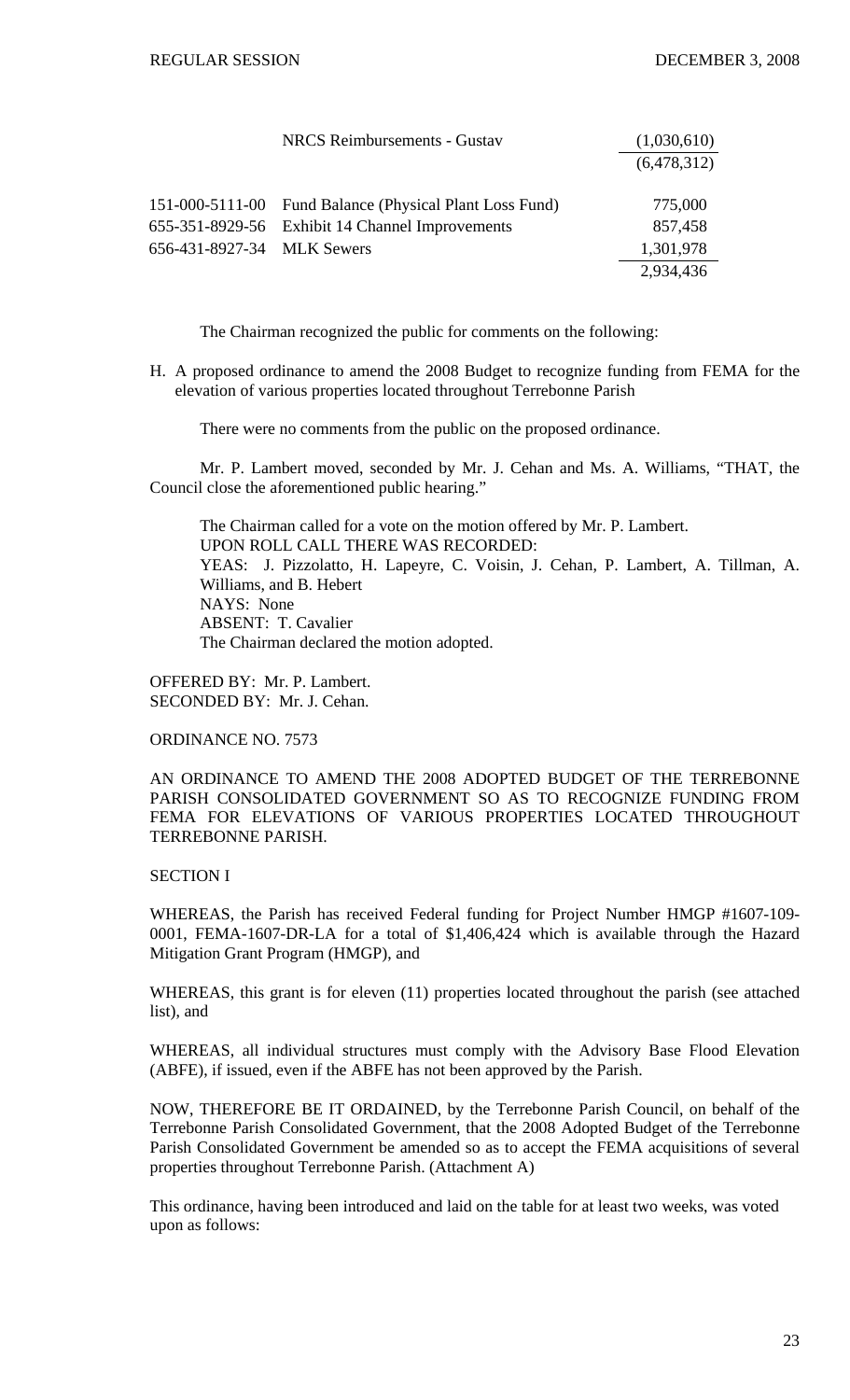THERE WAS RECORDED: YEAS: J. Pizzolatto, H. Lapeyre, C. Voisin, J. Cehan, P. Lambert, A. Tillman, A. Williams and B. Hebert. NAYS: None. ABSTAINING: None. ABSENT: T. Cavalier. The Chairman declared the ordinance adopted on this, the  $3<sup>rd</sup>$  day of December, 2008. \* \* \* \* \* \* \* \*

### ATTACHMENT A - HAZARD MITIGATION GRANT

| HMGP 1607-109-0001 Elevation | (1,043,258) |
|------------------------------|-------------|
| 1607-01 State Participation  | (347,753)   |
| 1607-01 Administration Fees  | (15, 413)   |
| Elevation 1607-01            | 1,391,011   |
| <b>Other Fees 1607-01</b>    | 15,413      |
|                              |             |

\* \* \* \* \* \* \* \* \* \*

The Chairman recognized the public for comments on the following:

I. A proposed ordinance to declare computers and other miscellaneous equipment from various Parish Departments/Divisions as surplus and authorizing said items to be disposed of by any legally approved method

There were no comments from the public on the proposed ordinance.

 Ms. A. Williams moved, seconded by Mr. B. Hebert and Mr. H. Lapeyre, "THAT, the Council close the aforementioned public hearing."

 The Chairman called for a vote on the motion offered by Ms. A. Williams. UPON ROLL CALL THERE WAS RECORDED: YEAS: J. Pizzolatto, H. Lapeyre, C. Voisin, J. Cehan, P. Lambert, A. Tillman, A. Williams, and B. Hebert NAYS: None ABSENT: T. Cavalier The Chairman declared the motion adopted.

OFFERED BY: Ms. A. Williams. SECONDED BY: Mr. P. Lambert.

ORDINANCE NO. 7574

An Ordinance to declare computers and other miscellaneous equipment from the Government Buildings, Houma Police, Housing & Human Services, Human Resources, Pollution Control, Risk Management, and Vegetation as surplus as described in the attached Exhibit "A" and authorizing said items to be disposed of by public bid, negotiated sale, junked or by any other legally approved method.

### SECTION I

NOW THEREFORE BE IT ORDAINED that the Terrebonne Parish Council, on behalf of the Terrebonne Parish Consolidated Government, does hereby declare the attached Exhibit "A" surplus and authorizes the Parish President to dispose of said items by public bid, negotiated sale, junked or by any other legally approved method.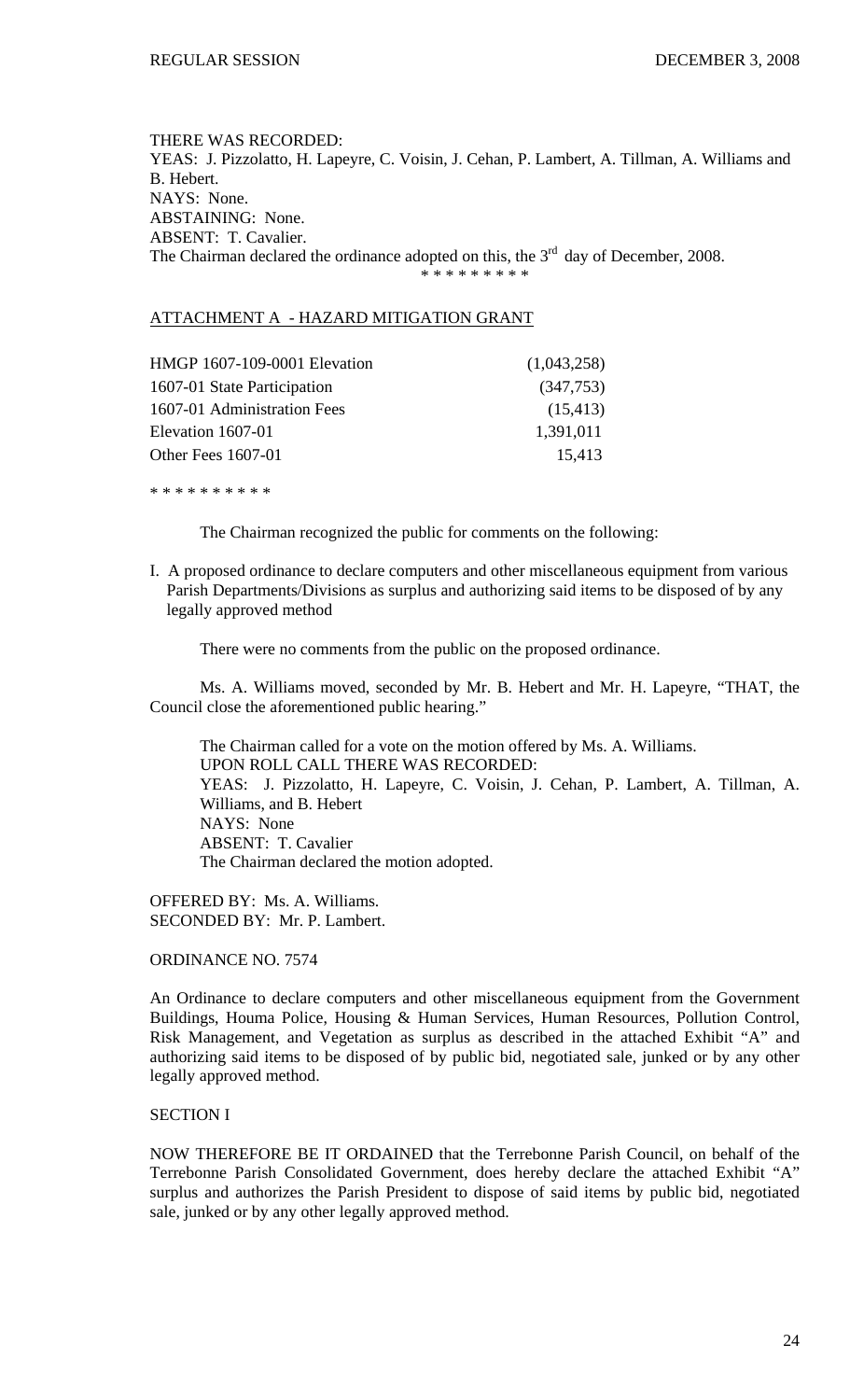## SECTION II

If any word, clause, phrase, section or other portion of this ordinance shall be declared null, void, invalid, illegal, or unconstitutional, the remaining words, clauses, phrases, sections and other portions of this ordinance shall remain in force and effect, the provisions of this ordinance hereby being declared to be severable.

## SECTION III

This ordinance shall become effective upon approval by the Parish President or as otherwise provided in Section 2-13 (b) of the Home Rule Charter for a Consolidated Government for Terrebonne Parish, whichever occurs sooner.

This ordinance, having been introduced and laid on the table for at least two weeks, was voted upon as follows: THERE WAS RECORDED: YEAS: J. Pizzolatto, H. Lapeyre, C. Voisin, J. Cehan, P. Lambert, A. Tillman, A. Williams and B. Hebert. NAYS: None. ABSTAINING: None. ABSENT: T. Cavalier. The Chairman declared the ordinance adopted on this, the  $3<sup>rd</sup>$  day of December, 2008. \* \* \* \* \* \* \* \* \*

## EXHIBIT 'A'

### Surplus List

- 2 Computer Monitors (Government Buildings)
- 2 CPUs (Government Buildings)
- 1- Keyboard/ 1Mouse (Government Buildings)
- 1- Laptop (Police)
- 1 Amana upright freezer (Housing & Human Services)
- 1 Projection Screen (Human Resources)
- 1 Typewriter Table (Human Resources)
- 10 File Cabinets (Human Resources)
- 1 Calculator (Human Resources)
- 1 Cart (Human Resources)
- 5 Keyboards (Risk Mngmt./ Human Resources)
- 6 Mouse (Risk Mngmt./ Human Resources)
- 2 Computer Speakers (Risk Mngmt./ Human Resources)
- 3 Monitors (Risk Mngmt./ Human Resources)
- 3 CPUs (Risk Mngmt./ Human Resources)
- 1 Telephone System/10 phone/1 control box (Pollution Control)
- 1- Kodak Camera (Vegetation)
- 1 Metal Desk (Vegetation)

\* \* \* \* \* \* \* \* \* \*

The Chairman recognized the public for comments on the following:

J. A proposed ordinance to amend the Budget to make necessary adjustments to the Sanitation Fund, two State Office of Culture Development Grants, and a DHHS Grant

There were no comments from the public on the proposed ordinance.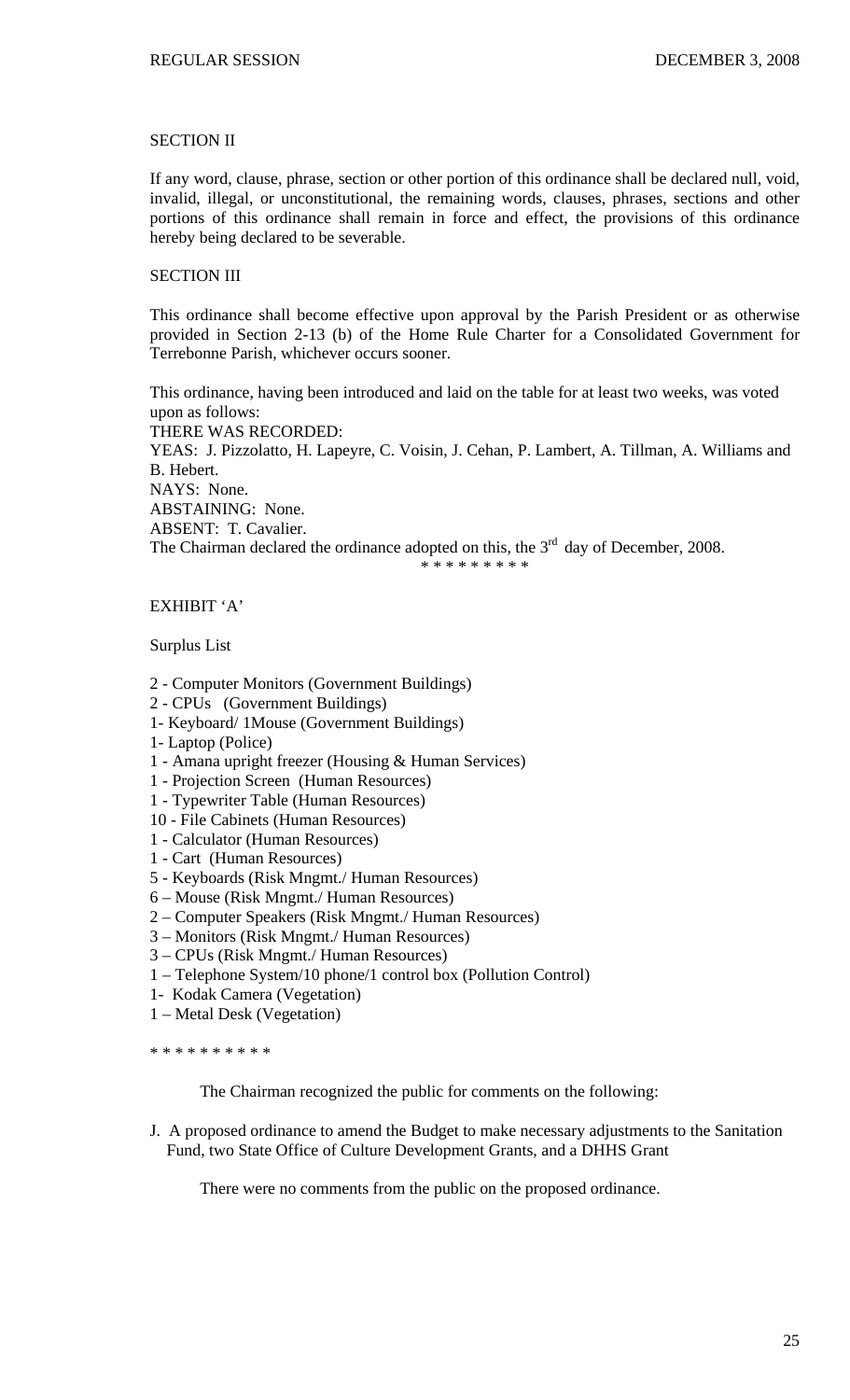Ms. A. Williams moved, seconded by Mr. H. Lapeyre, "THAT, the Council close the aforementioned public hearing."

 The Chairman called for a vote on the motion offered by Ms. A. Williams. UPON ROLL CALL THERE WAS RECORDED: YEAS: J. Pizzolatto, H. Lapeyre, C. Voisin, J. Cehan, P. Lambert, A. Tillman, A. Williams, and B. Hebert NAYS: None ABSENT: T. Cavalier The Chairman declared the motion adopted.

OFFERED BY: Ms. A. Williams. SECONDED BY: Mr. H. Lapeyre.

ORDINANCE NO. 7575

AN ORDINANCE TO AMEND THE 2008 ADOPTED BUDGET FOR THE TERREBONNE PARISH CONSOLIDATED GOVERNMENT SO AS TO MAKE NECESSARY ADJUSTMENTS FOR THE FOLLOWING ITEMS:

- I. Transfer to General Fund from Sanitation Fund : \$531,473
- II. Two (2) State Office of Cultural Development Grants: \$7,500

III. Dept. of Health & Human Services Grant: \$18,500

SECTION I

WHEREAS, Animal Shelter is under the Department/Division of Utilities/Sanitation and

WHEREAS, through Ordinance 7541, the Sanitation Fund was reclassified as Enterprise Fund with the Animal Shelter remaining as a General Government Function now reported in the General Fund, and

WHEREAS, the Sanitation Fund will remain as the principal funding source for the Animal Shelter, with an estimated supplement of \$531,473 for the year of 2008.

BE IT ORDAINED, by the Terrebonne Parish Council, on behalf of the Terrebonne Parish Consolidated Government, that the 2008 Adopted Budget of the Terrebonne Parish Consolidated Government be amended so as to transfer funds from the Sanitation Fund to the General Fund for the Animal Shelter. (Attachment A)

## SECTION II

WHEREAS, the Parish is receiving two grants from the Office of Cultural Development one known as the 2008 Main to Main Grants, \$5,000 and the second is known as World Cultural Economic Forum, \$2,500, and

WHEREAS, the purpose of these grants is to continue the networking of our dedicated communities and leaders as well as leveraging our cultural assets to promote tourism.

BE IT FURTHER ORDAINED, by the Terrebonne Parish Council, on behalf of the Terrebonne Parish Consolidated Government, that the 2008 Adopted Budget of the Terrebonne Parish Consolidated Government be amended for the 2008 Main to Main and World Cultural Economic Forum Grants of the State Office of Cultural Development. (Attachment B)

SECTION III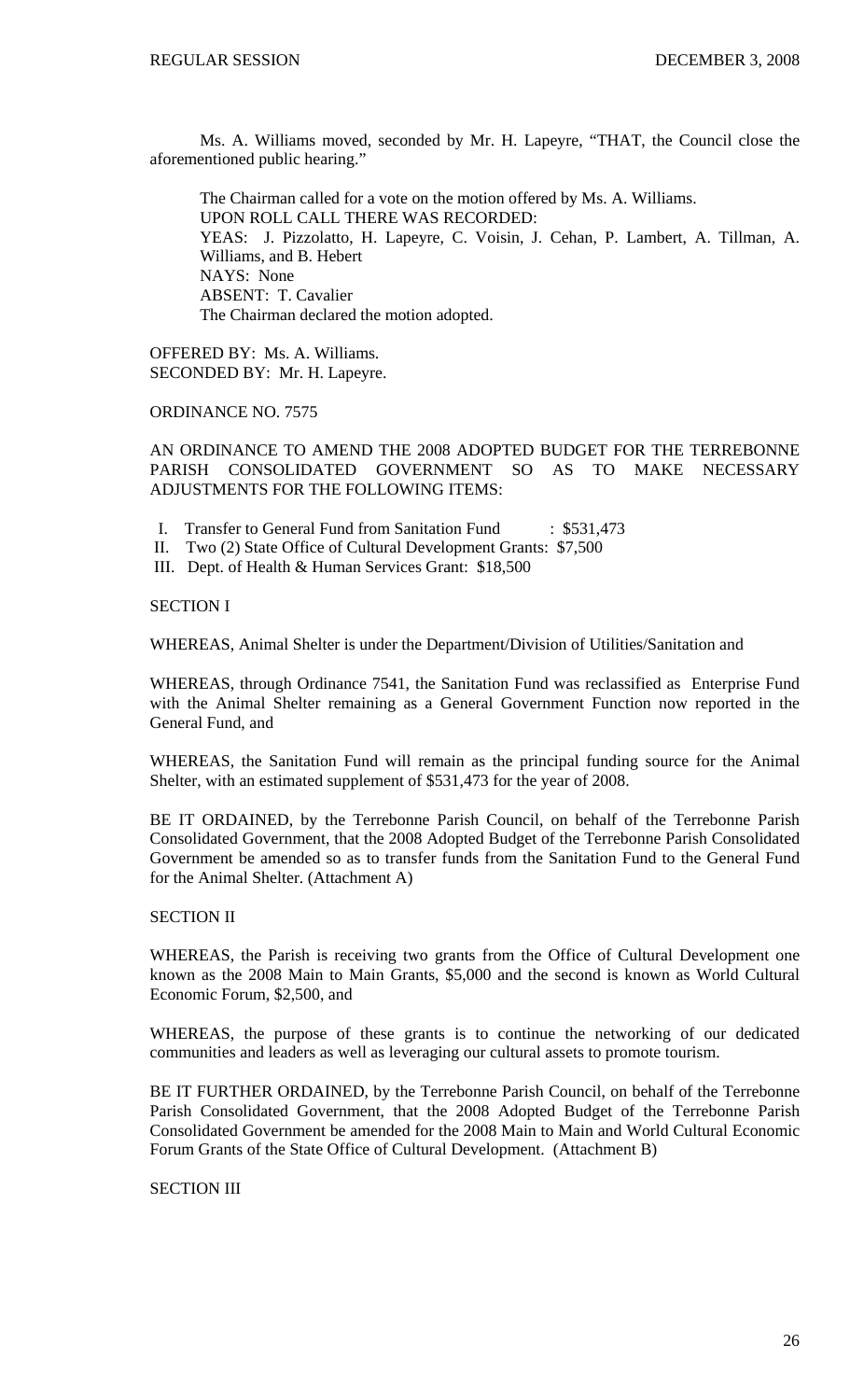WHEREAS, the Parish is in receipt of a grant from the Department of Health and Human Services for Children and Families Financial Assistance Award, and

WHEREAS, this awards a one-time Training and Technical Assistance supplement of \$3,500, and

WHEREAS, this grant also awards \$15,000 to relocate Gray classroom portable building to the Church Street site as well as set up the awning and ramp at Church Street site.

BE IT FURTHER ORDAINED, by the Terrebonne Parish Council, on behalf of the Terrebonne Parish Consolidated Government, that the 2008 Adopted Budget of the Terrebonne Parish Consolidated Government be amended to recognize the Department of Health and Human Services Administration for Children and Families Financial Assistance Award. (Attachment C)

This ordinance, having been introduced and laid on the table for at least two weeks, was voted upon as follows: THERE WAS RECORDED: YEAS: J. Pizzolatto, H. Lapeyre, C. Voisin, J. Cehan, P. Lambert, A. Tillman, A. Williams and B. Hebert. NAYS: None. ABSTAINING: None. ABSENT: T. Cavalier. The Chairman declared the ordinance adopted on this, the  $3<sup>rd</sup>$  day of December, 2008.

\* \* \* \* \* \* \* \*

### **ATTACHMENT A - SANITATION FUND**

|                                      |                          | 2008          |            |
|--------------------------------------|--------------------------|---------------|------------|
|                                      | <b>Adopted</b>           | <b>Change</b> | Amended    |
| Transfer to General Fund             |                          | 531,473       | 531,473    |
| Fund Balance (Decrease)              | N/A                      | (531, 473)    | N/A        |
| Fund Balance (Increase)              | N/A                      | 531.473       | N/A        |
| <b>Transfer from Sanitation Fund</b> | $\overline{\phantom{a}}$ | (531, 473)    | (531, 473) |

### **ATTACHMENT B - STATE OFFICE OF CULTURAL DEVELOPMENT GRANTS**

|                      | 2008                     |               |         |
|----------------------|--------------------------|---------------|---------|
|                      | <b>Adopted</b>           | <b>Change</b> | Amended |
| Downtown Development | 108,932                  | 7,500         | 116.432 |
| OCD LA Main to Main  | $\overline{\phantom{a}}$ | (7.500)       | (7,500) |

### **ATTACHMENT C - DEPT. OF HEALTH & HUMAN SERVICES**

|                           | 2008                     |               |           |
|---------------------------|--------------------------|---------------|-----------|
|                           | <b>Adopted</b>           | <b>Change</b> | Amended   |
| Gray Classroom Relocation | $\overline{\phantom{0}}$ | 15,000        | 15,000    |
| Travel & Training         | 14.281                   | 3,500         | 17,781    |
| <b>HEAD</b> Start         | 1,248,139                | (18,500)      | 1,229,639 |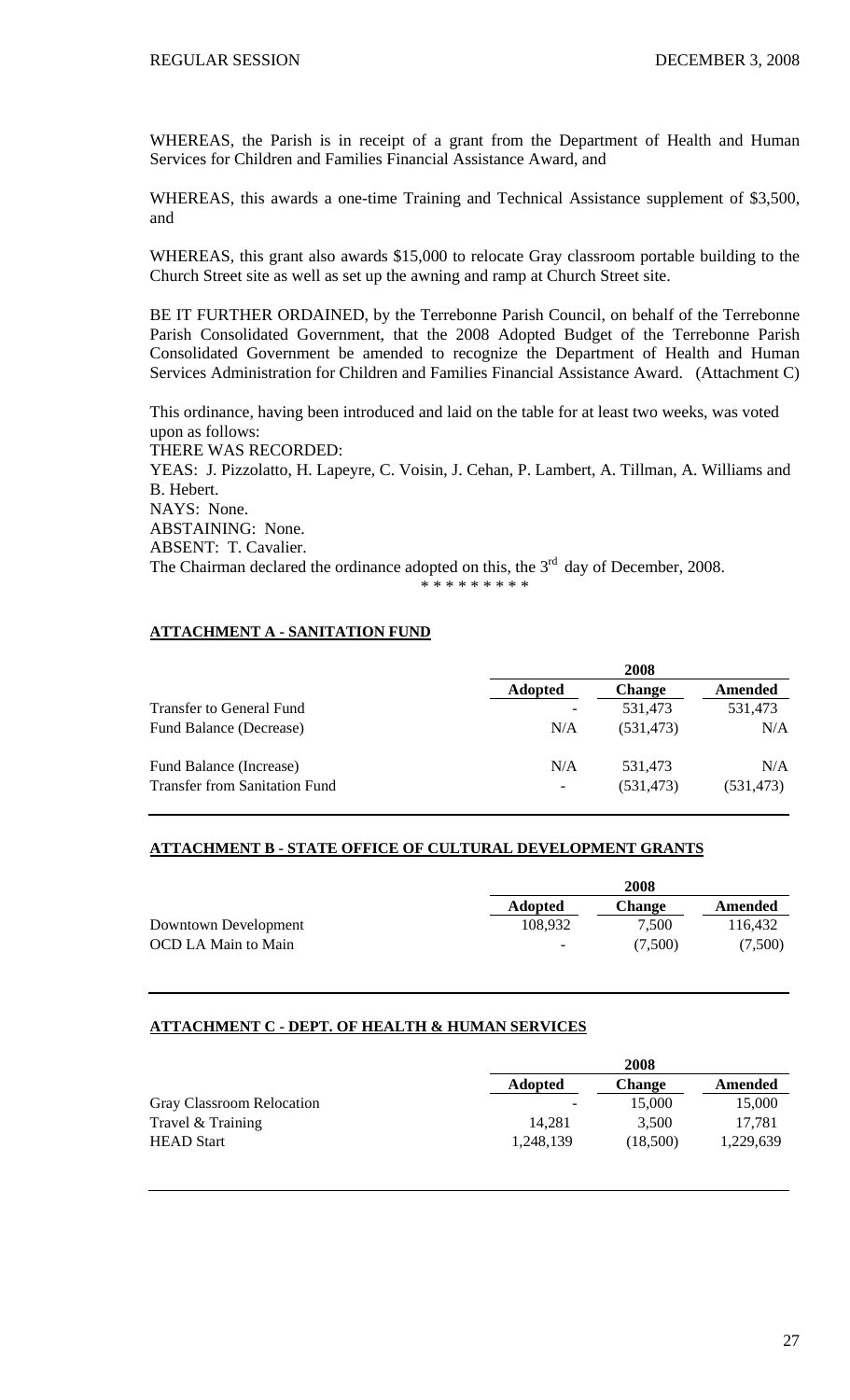Mr. P. Lambert moved, seconded by Ms. A. Williams and Mr. A. Tillman, "THAT, the Council continue with the regular order of business."

 The Chairman called for a vote on the motion offered by Mr. P. Lambert. UPON ROLL CALL THERE WAS RECORDED: YEAS: J. Pizzolatto, H. Lapeyre, C. Voisin, J. Cehan, P. Lambert, A. Tillman, A. Williams, and B. Hebert NAYS: None ABSENT: T. Cavalier The Chairman declared the motion adopted.

The Chairman recognized Mr. David Belanger, Academy St. resident, who stated his residence is the closest to Sub-mar and his household is often disturbed by the noise of the eighteen-wheelers. He expressed his opposition to the concrete plant that is intended to operate there.

The Chairman recognized Mr. Kenneth McAllester, President of Sub-mar, Inc., who stated that Sub-mar has been at this facility since 1983. He stated he does agree with the residents on the trucking issues. He extended his willingness to work with the Parish to solve the problem of the trucks traveling on residential streets. He stated that Sub-mar is a concrete company and has been batching concrete for the last fifteen years. He stated that they are just upgrading their equipment by instead of purchasing ready mix they will batch it on-site with new and more modern equipment. He explained that the zoning issues go back to the 1940's and they did attempt to find a different location, but it was not feasible.

The Chairman recognized Mr. Eugene Dusenbrry, Dunn St. resident, who expressed his concerns relative to truck traffic and the proposed cement plant on Dunn St. because of his health problems. He expressed his concerns that drainage catch basins that may be affected.

The Chairman recognized Mr. John Watson, High St. resident, who stated that it is his belief that Sub-mar was maybe "grandfathered" in as it relates to zoning. He stated that it is clear to him that the company has outgrown its facility. He stated that he also believes that the concrete facility, which is changing what they are presently doing, would require the business to be brought up to Code, Zoning standards and Planning Department approval to make cement.

Councilman J. Pizzolatto suggested that the matter of the Permit Department notifying the Council Member of any commercial business attempting to locate within 500' of a residential neighborhood be discussed in the Policy, Procedure & Legal Committee.

Councilman A. Tillman stated that a few years ago, he had requested that Council Members be notified by the Permit Department, informing Council Members of any commercial business attempting to locate within 500' of a residential neighborhood and the action was approved by the Council.

Councilman B. Hebert explained a situation that recently took place in Lisa Park Subdivision when a furniture truck traveling on a residential street pulled down utility poles and wires. He stated he plans to address approved truck routes for businesses in Terrebonne Parish so as not to disrupt the residential neighborhoods in Terrebonne Parish and fines for those who do not adhere to them.

Councilman A. Tillman stated that he would like to call the meeting to discuss Sub-mar and their proposed cement plant on Wednesday, December 10 at  $11:00$  a.m. in the  $6<sup>th</sup>$  floor conference room. He stated all interested parties are invited to attend. He instructed the Parish Manager to direct Drainage staff to investigate the catch basins to make sure there are no problems with the water draining into the canal.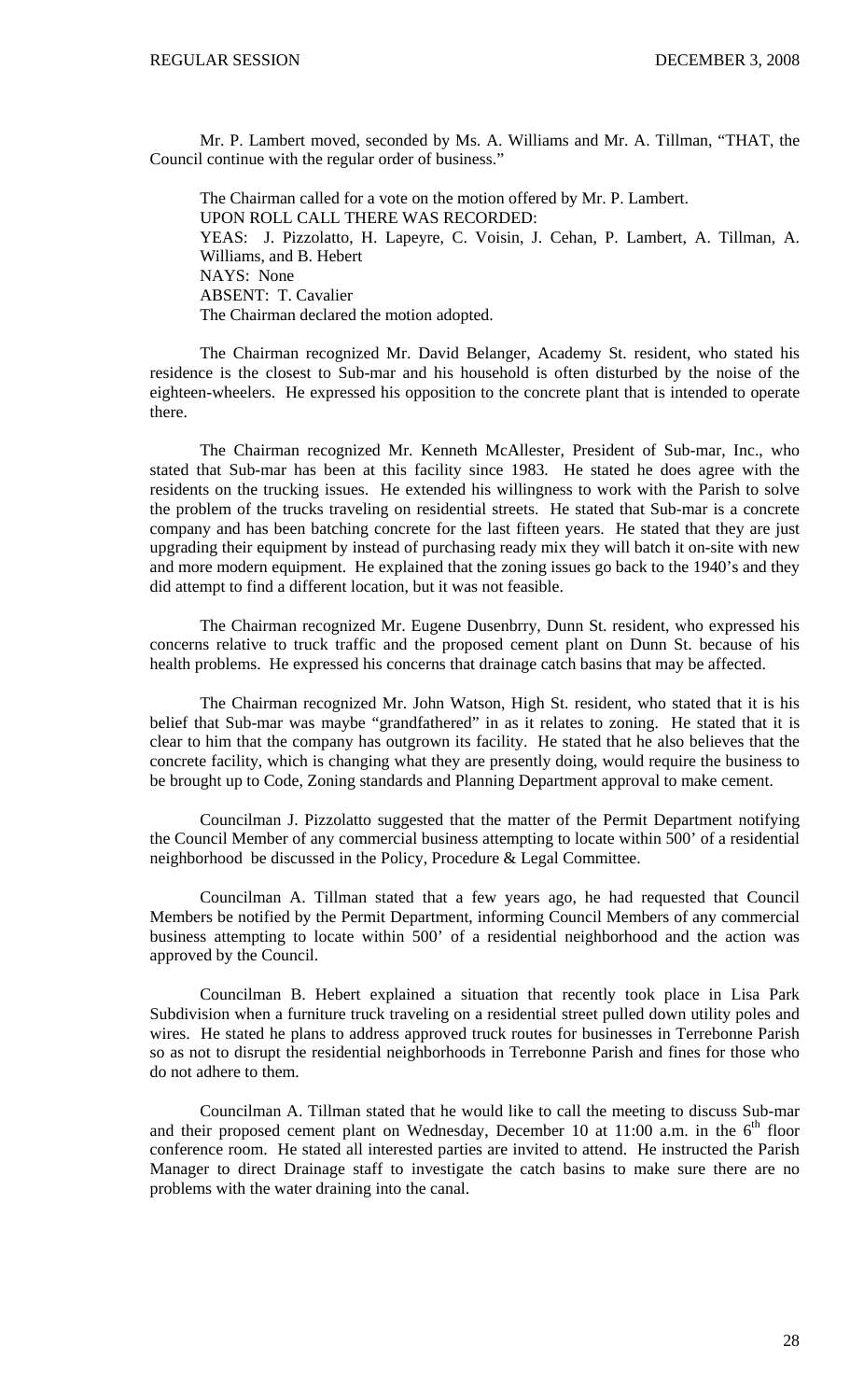The Chairman recognized Mr. Reggie Bourg, Dulac resident, who expressed his concerns relative to the thirty million dollar levee project in Dulac and the Morganza to the Gulf, Jr. levee. He expressed his concerns relative to the truth and correctness in what is being proposed for the levee in Dulac. He expressed his concerns relative to the lack of a Dulac/Grand Caillou/Ashland Hurricane protection plan or any levee on the west side of Grand Caillou. He stated that he believes flooding will happen again unless a circle levee is placed around Dulac/Grand Caillou or some type of barrier with Morganza to the Gulf to stop water from coming in. He questioned whether the Morganza levee would be a Federal levee.

 The Chairman called for a report on the Policy, Procedure, & Legal Committee meeting held on 12/1/08, whereupon the Committee Chairwoman rendered the following:

#### **POLICY, PROCEDURE, & LEGAL COMMITTEE**

### **DECEMBER 1, 2008**

 The Chairwoman, Arlanda Williams, called the Policy, Procedure, & Legal Committee meeting to order at 5:31 p.m. in the Terrebonne Parish Council Meeting Room with the Invocation led by T. Cavalier and the Pledge of Allegiance led by P. Lambert. Upon roll call, Committee Members recorded as present were: T. Cavalier, J. Cehan, B. Hebert, P. Lambert, H. Lapeyre, J. Pizzolatto, C. Voisin, and A. Williams. Committee Member A. Tillman was recorded as absent. A quorum was declared present.

 The Chairwoman announced that Committee Member A. Tillman was delayed in traffic and would arrive later in the proceedings.

 Mr. B. Hebert moved, seconded by Mr. P. Lambert, "THAT, the Policy, Procedure, & Legal Committee retain the matter relative to mobile access to e-mail and instant messages on Council laptops in committee for two weeks."

 The Chairwoman called for the vote on the motion offered by Mr. B. Hebert. UPON ROLL CALL THERE WAS RECORDED: YEAS: T. Cavalier, J. Cehan, B. Hebert, P. Lambert, H. Lapeyre, J. Pizzolatto, C. Voisin, and A. Williams. NAYS: None. ABSENT: A. Tillman. The Chairwoman declared the motion adopted.

 Mr. J. Cehan moved, seconded by Mr. C. Voisin, "THAT, the Public Services Committee add on to the agenda the matter relative to establishing a policy with regards to Administrative meetings with citizens."

 The Chairwoman called for vote on the motion to add on offered by Mr. J. Cehan. UPON ROLL CALL THERE WAS RECORDED: YEAS: J. Cehan, B. Hebert, P. Lambert, H. Lapeyre, J. Pizzolatto, C. Voisin, and A. Williams. NAYS: T. Cavalier. ABSENT: A. Tillman. The Chairwoman declared the motion *fails* due to an opposing vote.

 Mr. J. Cehan moved, seconded by Mr. B. Hebert, "THAT, there being no further business to come before the Policy, Procedure, & Legal Committee, the meeting be adjourned."

The Chairwoman called for the vote on the motion offered by Mr. J. Cehan.

UPON ROLL CALL THERE WAS RECORDED:

YEAS: T. Cavalier, J. Cehan, B. Hebert, P. Lambert, H. Lapeyre, J. Pizzolatto, C. Voisin, and A. Williams.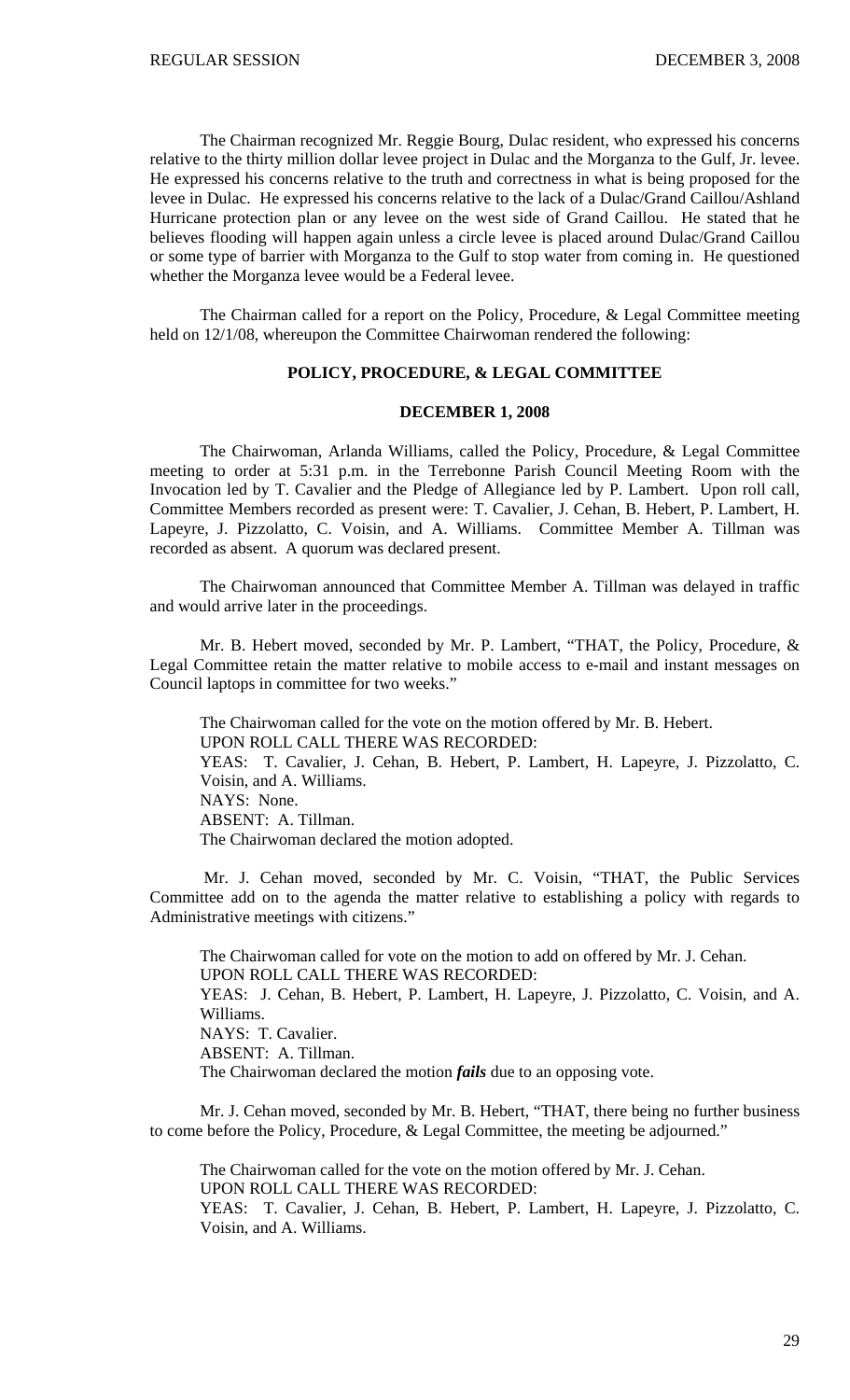NAYS: None.

ABSENT: A. Tillman.

 The Chairwoman declared the motion adopted and the meeting was adjourned at 5:34 p.m.

Arlanda Williams, Chairwoman

Suzette Thomas, Minute Clerk

Ms. A. Williams, seconded by Mr. J. Cehan and Mr. J. Pizzzolatto, "THAT, the Council accept and ratify the minutes of the Policy, Procedure, & Legal Committee meeting held on 12/1/08."

 The Chairman called for a vote on the motion offered by Ms. A.Williams. UPON ROLL CALL THERE WAS RECORDED: YEAS: J. Pizzolatto, H. Lapeyre, C. Voisin, J. Cehan, P. Lambert, A. Williams, and B. Hebert NAYS: None ABSENT: A. Tillman and T. Cavalier The Chairman declared the motion adopted.

 The Chairman called for a report on the Public Services Committee meeting held on 12/1/08, whereupon the Committee Chairman rendered the following:

## **PUBLIC SERVICES COMMITTEE**

## **DECEMBER 1, 2008**

 The Chairman, Johnny Pizzolatto, called the Public Services Committee meeting to order at 5:38 p.m. in the Terrebonne Parish Council Meeting Room with the Invocation led by A. Williams and the Pledge of Allegiance led by B. Hebert. Upon roll call, Committee Members recorded as present were: T. Cavalier, J. Cehan, B. Hebert, P. Lambert, H. Lapeyre, J. Pizzolatto, A. Tillman, C. Voisin, and A. Williams. A quorum was declared present.

OFFERED BY: Mr. A. Tillman. SECONDED BY: Mr. C. Voisin.

RESOLUTION NO. 08-489

A Resolution providing for the acceptance of work performed by Chem Spray South, Inc, in accordance with the Certificate of Substantial Completion for Parish Project No. 08-NRCS-36, Hurricane Gustav Bayou Terrebonne Tree Removal, Terrebonne Parish, Louisiana.

WHEREAS, by contract dated September 26, 2008, Terrebonne Parish Consolidated Government did award a contract to Chem Spray South, Inc. for Parish Project No. 08-NRCS-36, Hurricane Gustav Bayou Terrebonne Tree Removal, Terrebonne Parish, Louisiana, as will be seen by reference to said contract which is recorded under Entry No. 1307361 of the Records of Terrebonne Parish, and

WHEREAS, the work performed under the contract has been inspected by authorized representatives of Owner, Engineers and Contractor.

NOW, THEREFORE BE IT RESOLVED that the Terrebonne Parish Council (Public Services Committee), on behalf of the Terrebonne Parish Consolidated Government, does hereby accept the work performed in accordance with the contract and specifications in accordance with the Certificate of Substantial Completion, effective as of the date of recording of this resolution, and does authorize and direct the Clerk of Court and Ex-Officio Recorder of Mortgages of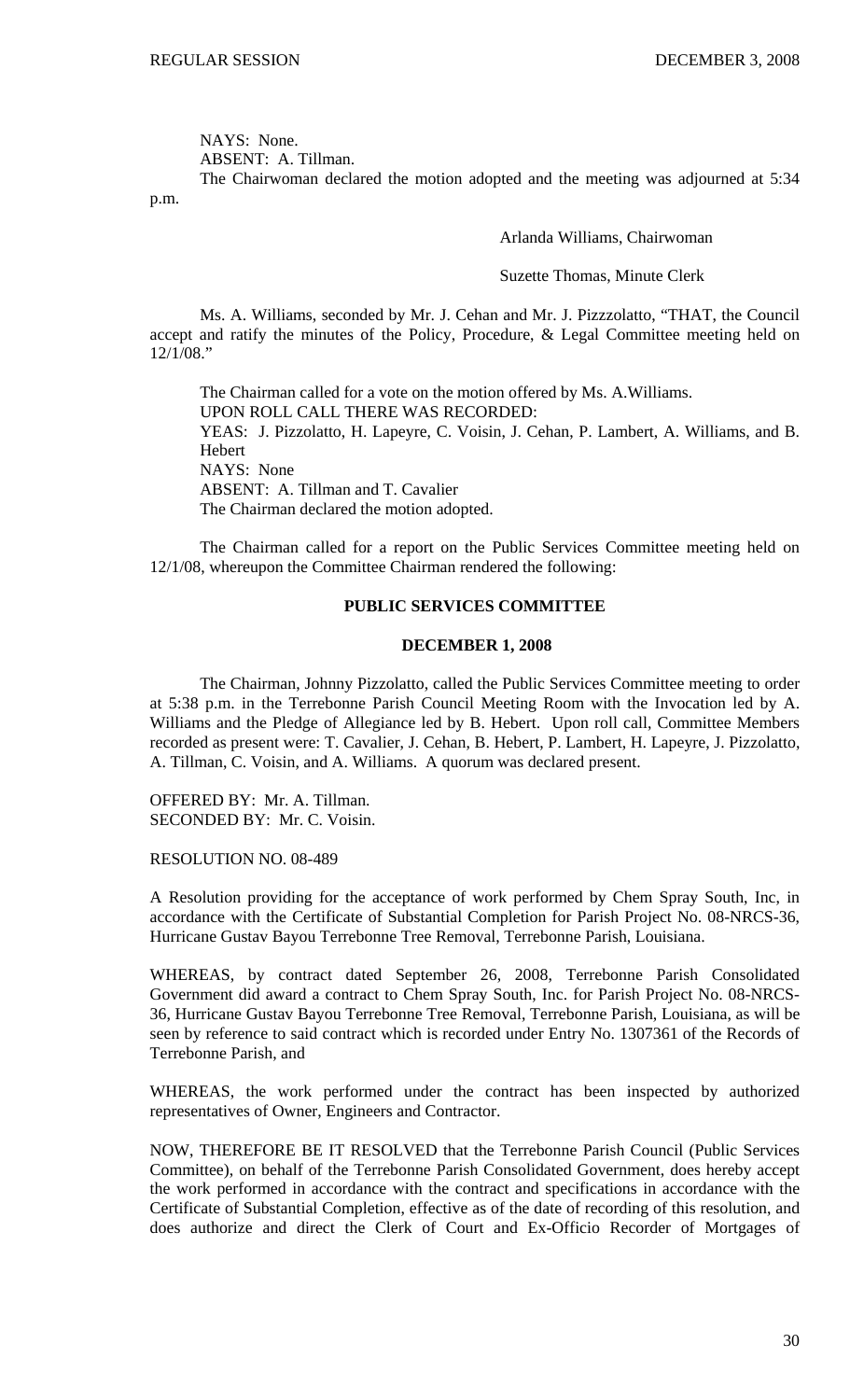Terrebonne Parish to note this acceptance thereof in the margin of the inscription of said contract under Entry No. 1307361 of the Records of Terrebonne Parish, Louisiana, and

BE IT FURTHER RESOLVED that a certified copy of this resolution be recorded in the office of the Clerk of Court of Terrebonne Parish to commence a 45-day clear lien period, and

BE IT FURTHER RESOLVED that the Administration is authorized to make payment of retainage upon the presentation of a Clear Lien Certificate.

#### THERE WAS RECORDED:

YEAS: T. Cavalier, J. Cehan, B. Hebert, P. Lambert, H. Lapeyre, J. Pizzolatto, A. Tillman, C. Voisin and A. Williams. NAYS: None. ABSTAINING: None. ABSENT: None. The Chairman declared the resolution adopted on this, the  $1<sup>st</sup>$  day of December, 2008. \* \* \* \* \* \* \* \* \*

OFFERED BY: Mr. H. Lapeyre. SECONDED BY: Ms. A. Williams.

RESOLUTION NO. 08-490

A resolution authorizing the execution of Change Order No. 1 for the Construction Agreement for Parish Project No. 02-DRA-28, Forced Drainage Project 1-1A Drainage Improvements, Phase 8 (La 311 Box Culvert Cleanout and Trash Screen), Terrebonne Parish, Louisiana.

WHEREAS, the Terrebonne Parish Consolidated Government entered into a contract with Low Land Construction Company, Inc., for Parish Project No. 02-DRA-28, Forced Drainage Project 1-1A Drainage Improvements, Phase 8 (La 311 Box Culvert Cleanout and Trash Screen), Terrebonne Parish, Louisiana, and

WHEREAS, this change order is to increase project time due to weather conditions and delays associated with Hurricanes Gustav and Ike, and

WHEREAS, the contractor is requesting an additional 55 days, with no increase in price, and

WHEREAS, this Change Order No. 1 has been recommended by the ENGINEER for this project, T. Baker Smith, Inc.

NOW, THEREFORE BE IT RESOLVED that the Terrebonne Parish Council (Public Services Committee), on behalf of the Terrebonne Parish Consolidated Government, does hereby approve and authorize the execution by Terrebonne Parish President Michel Claudet of Change Order No. 1 to the construction agreement with Low Land Construction Company, Inc., to perform construction services for project No.02-DRA-28, Forced Drainage Project 1-1A Drainage Improvements, Phase 8 for an additional 55 contract days with no increase in contract amount, and

BE IT FURTHER RESOLVED that a certified copy of the resolution be forwarded to the Engineer, T. Baker Smith, Inc.

THERE WAS RECORDED:

YEAS: T. Cavalier, J. Cehan, B. Hebert, P. Lambert, H. Lapeyre, J. Pizzolatto, A. Tillman, C. Voisin and A. Williams. NAYS: None. ABSTAINING: None. ABSENT: None.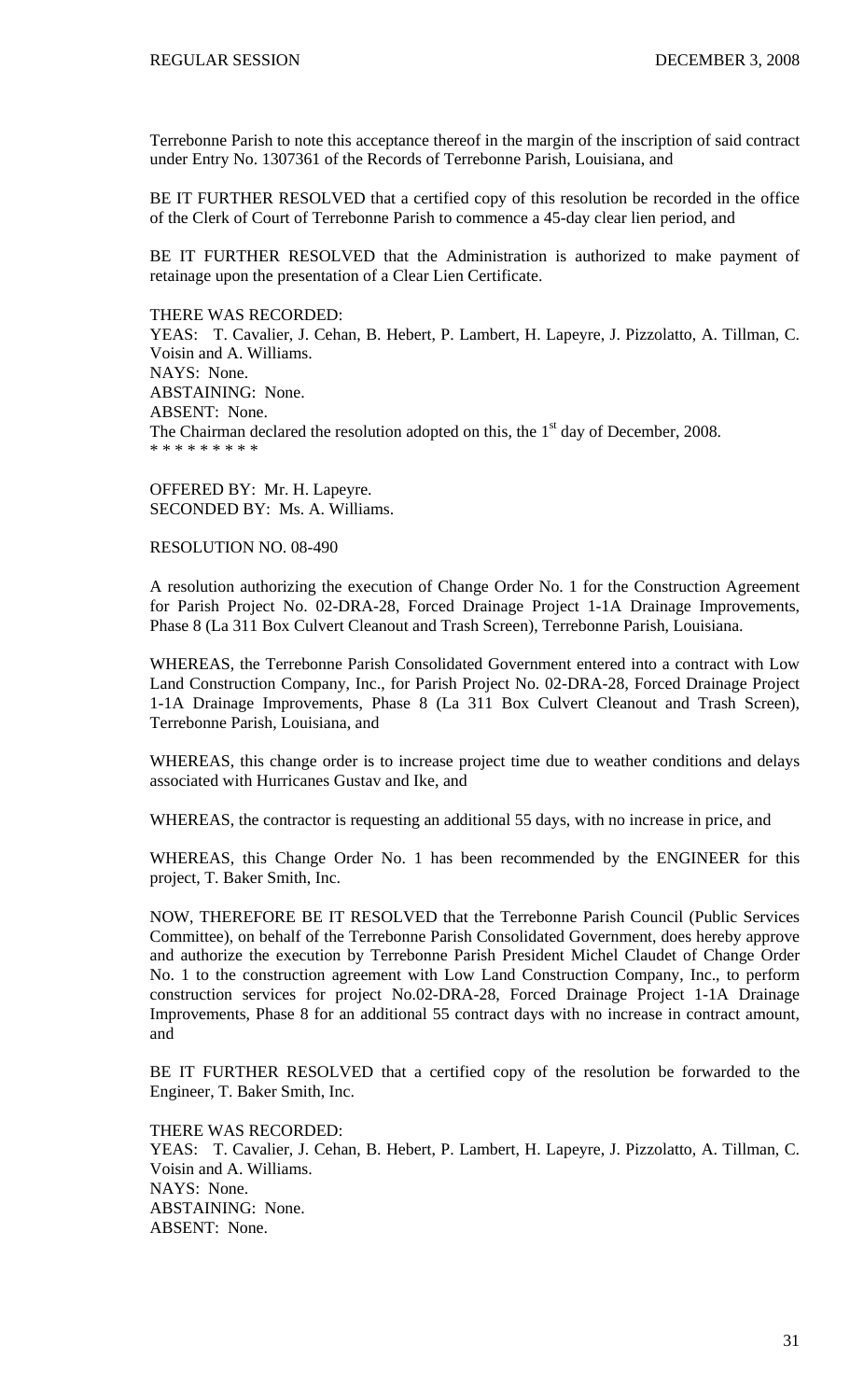The Chairman declared the resolution adopted on this, the  $1<sup>st</sup>$  day of December, 2008. \* \* \* \* \* \* \* \*

OFFERED BY: Ms. T. Cavalier. SECONDED BY: Mr. B. Hebert.

RESOLUTION NO. 08-491

A resolution approving Change Order No. 1 of the construction agreement with Fordice Construction Company, for Parish Project No. 01-DRA-40, 1-1B Forced Drainage System Channels, Phase 2 (Six Foot Ditch at La 182 Northward to the Intersection of St. Louis Canal with CCC Ditch), Terrebonne Parish, Louisiana

WHEREAS, the Terrebonne Parish Consolidated Government entered into a construction agreement with Fordice Construction Company, for Parish Project No. 01-DRA-40, 1-1B Forced Drainage System Channels, Phase 2 (Six Foot Ditch at La 182 Northward to the Intersection of St. Louis Canal with CCC Ditch), Terrebonne Parish, Louisiana, and

WHEREAS, a change order is necessary to remove two trees in the no work zone of the project, and

WHEREAS, this change order is necessary in order to increase the contract price by \$6,000.00 to provide for these services, and

WHEREAS, the Engineer for this project, T. Baker Smith, Inc., recommends this change order, and

NOW, THEREFORE BE IT RESOLVED that the Terrebonne Parish Council (Public Services Committee), on behalf of the Terrebonne Parish Consolidated Government, does hereby approve and authorize the Parish President Michel Claudet, to execute this change order which results in a cost increase in the amount of Six Thousand Dollars and No Cents (\$6,000.00), for Parish Project No. 01-DRA-40, 1-1B Forced Drainage System Channels, Phase 2, Terrebonne Parish, Louisiana.

### THERE WAS RECORDED:

YEAS: T. Cavalier, J. Cehan, B. Hebert, P. Lambert, H. Lapeyre, J. Pizzolatto, A. Tillman, C. Voisin and A. Williams. NAYS: None. ABSTAINING: None. ABSENT: None. The Chairman declared the resolution adopted on this, the  $1<sup>st</sup>$  day of December, 2008. \* \* \* \* \* \* \* \* \*

The Chairman announced that Item No. 4 (RESOLUTION: Authorizing the execution of Change Order No. 1 (Balancing) with Sealevel Construction, Inc. for the construction agreement for the South Houma Boat Launch Improvements Project . . . . . . *decrease of \$36,575.00*) has been withdrawn from the agenda, as per the request of Administration.

Public Works Director Greg Bush explained that Administration received complaints regarding problems at the South Houma Boat Launch; that the contractor completed the work; that Administration was in the process of preparing a change order; that a field order was issued regarding the placement of the bolts; that the Council opposed the current placement of the bolts; that the contractor was re-authorized to reset the bolts; and that there will be a credit of approximately \$34,000.00 as a result of the changes.

Council Clerk Paul Labat noted that the Public Works - Engineering Division requested that the item be removed prior to its placement on the agenda. (NO ACTION TAKEN)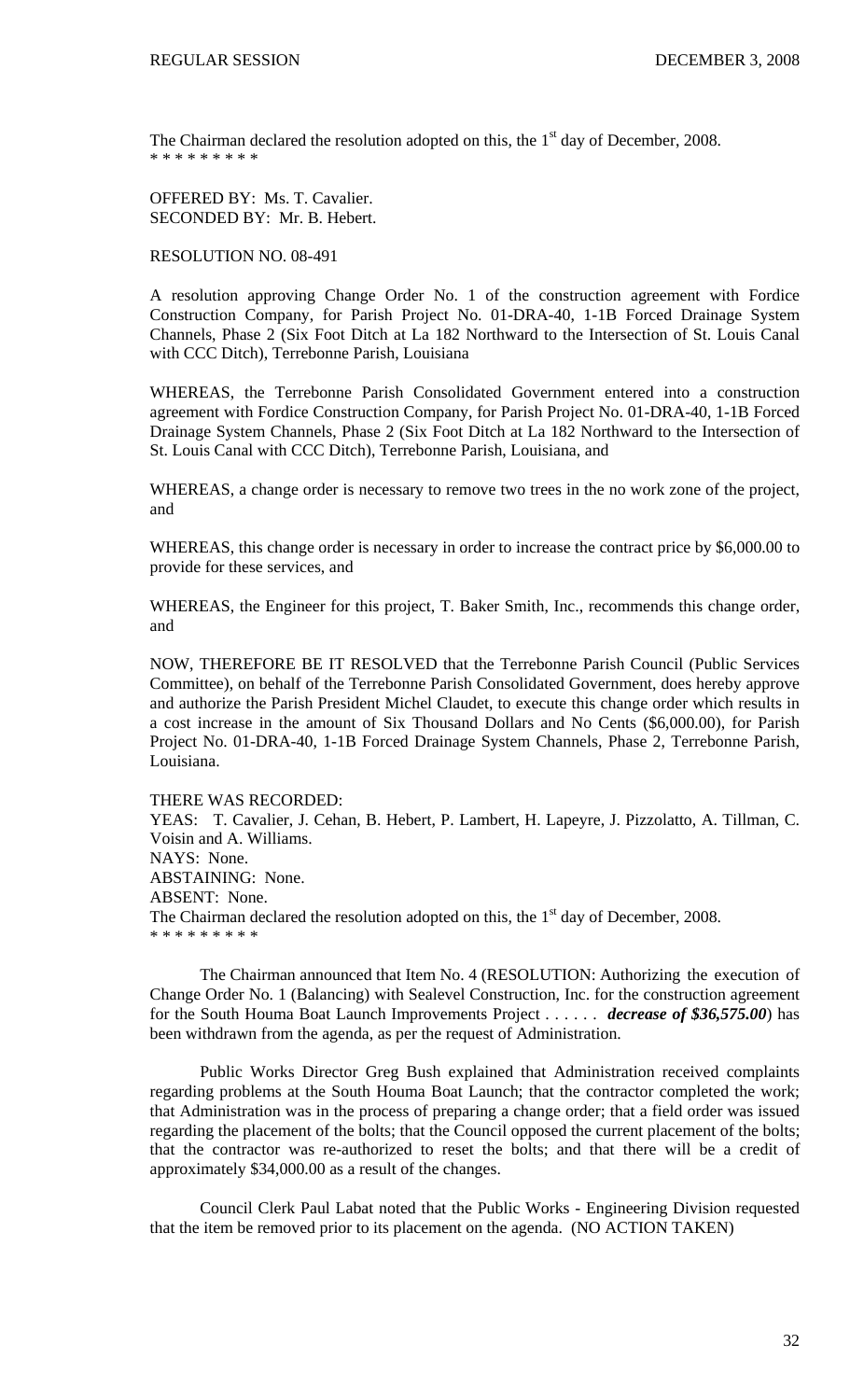OFFERED BY: Mr. A. Tillman. SECONDED BY: Mr. J. Cehan.

### RESOLUTION NO. 08-492

A resolution approving Change Order No. 4 to the Construction Agreement with Civil Constructors, Inc. for the Ashland Landfill Drainage Improvements and Resident Drop Off Facility resulting in a decrease of \$49,429.95.

WHEREAS, the Terrebonne Consolidated Government entered into an construction agreement with Civil Constructors, Inc. dated February 14, 2008 for Ashland Landfill Drainage Improvements and Resident Drop Off Facility at Ashland Landfill Pickup Station, and

WHEREAS, the project engineer, Shaw Coastal, recommends favorable consideration of this Change Order No. 4 to the construction agreement.

NOW, THEREFORE BE IT RESOLVED, that the Terrebonne Parish Council (Public Services Committee), on behalf of the Terrebonne Parish Consolidated Government, does hereby approve Change Order No. 4 of the construction agreement with Civil Constructors, Inc. for the Ashland Landfill Drainage Improvement and Residential Drop Off Facility resulting in a decrease of \$49,429.95.

THERE WAS RECORDED: YEAS: T. Cavalier, J. Cehan, B. Hebert, P. Lambert, H. Lapeyre, J. Pizzolatto, A. Tillman, C. Voisin and A. Williams. NAYS: None. ABSTAINING: None. ABSENT: None. The Chairman declared the resolution adopted on this, the  $1<sup>st</sup>$  day of December, 2008. \* \* \* \* \* \* \* \* \*

OFFERED BY: Mr. C. Voisin. SECONDED BY: Mr. B. Hebert.

RESOLUTION NO. 08-493

A resolution ratifying the appointment of the engineering firm of Gulf South Engineers, Inc. to provide engineering services for the Investigation / Repairs of Drainage Pump Stations and authorizing execution of an engineering agreement for these services.

WHEREAS, the Terrebonne Parish Consolidated Government wishes to have an evaluation performed on drainage pump stations affected by Hurricanes Gustav and Ike, and

WHEREAS, the primary purpose of these services is to evaluate the structural, electrical, and mechanical integrity of the damaged pump stations, insuring that the entire process is done properly and expeditiously, and

WHEREAS, the engineering firm of Gulf South Engineers, Inc., has been selected through the Request for Qualifications process to provide the required services for the Investigation / Repairs of Drainage Pump Stations; and

NOW, THEREFORE BE IT RESOLVED that the Terrebonne Parish Council (Public Services Committee), does hereby ratify the appointment of the engineering firm of Gulf South Engineers, Inc. by Terrebonne Parish President Michel Claudet for professional engineering services for the Investigation / Repairs of Drainage Pump Stations; and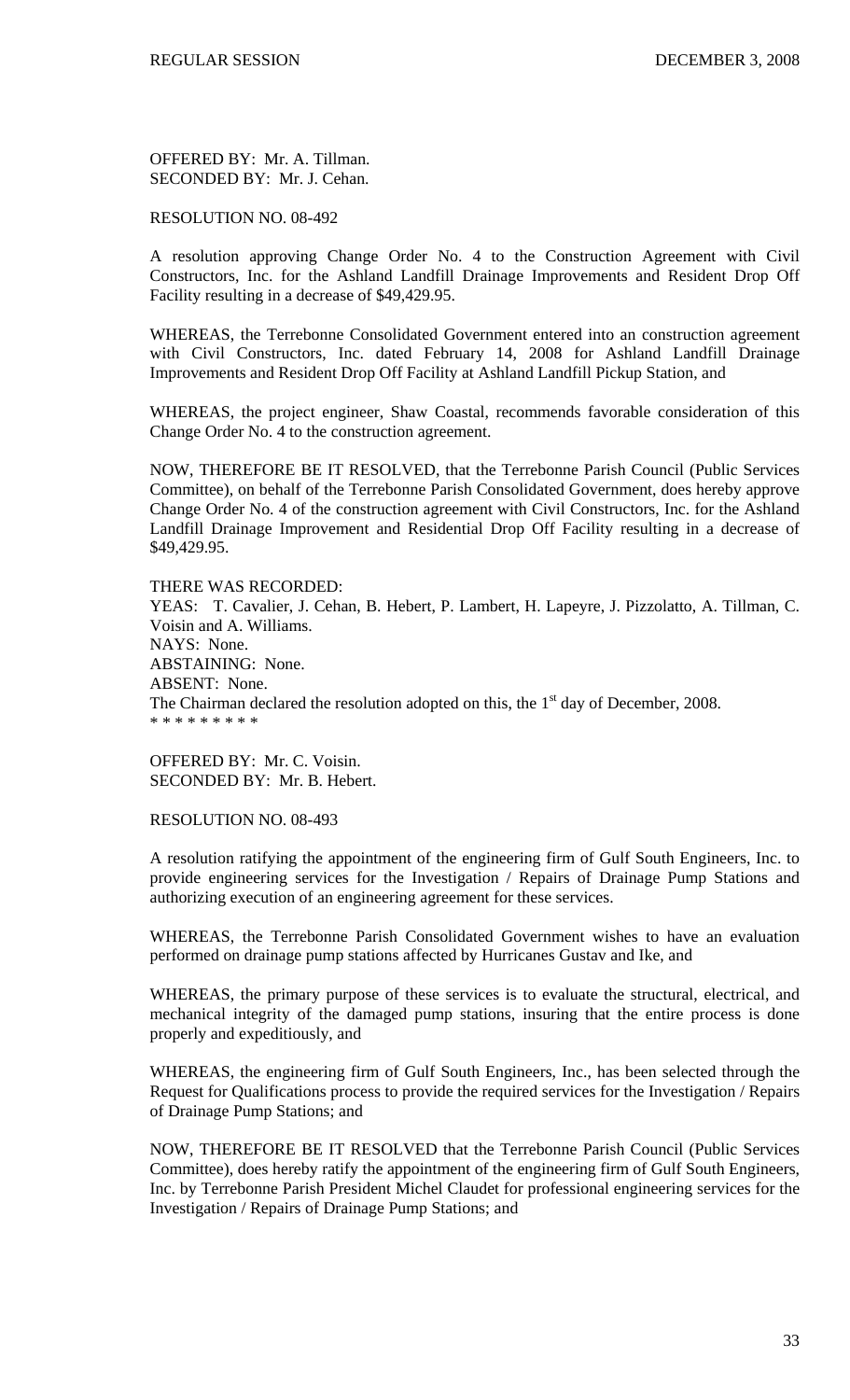BE IT FURTHER RESOLVED that the Terrebonne Parish Council, on behalf of the Terrebonne Parish Consolidated Government, does hereby authorize the execution of an engineering agreement with the engineering firm of Gulf South Engineers, Inc. by Terrebonne Parish President Michel Claudet, for the Investigation / Repairs of Drainage Pump Stations.

THERE WAS RECORDED: YEAS: T. Cavalier, J. Cehan, B. Hebert, P. Lambert, H. Lapeyre, J. Pizzolatto, A. Tillman, C. Voisin and A. Williams. NAYS: None. ABSTAINING: None. ABSENT: None. The Chairman declared the resolution adopted on this, the  $1<sup>st</sup>$  day of December, 2008. \* \* \* \* \* \* \* \* \*

 Mr. P. Lambert moved, seconded by Ms. A. Williams, "THAT, the Public Services Committee authorize the Parish President to award and sign the construction contract for the Isle de Jean Charles Road Emergency Shoulder Road Repairs Project and authorize the issuance of the Notice to Proceed." (\*\*RESOLUTION OFFERED AFTER DISCUSSION)

 Interim Parish Manager Patrick Gordon noted that the aforementioned matter is predicated upon the adoption of a budget amendment at Wednesday's Council meeting.

OFFERED BY: Mr. P. Lambert. SECONDED BY: Ms. A. Williams.

RESOLUTION NO. 08-494

A Resolution awarding and authorizing the signing of the Construction Contract for Parish Project No. 08-ROAD-52, Isle of Jean Charles Road Emergency Shoulder Road Repairs, Terrebonne Parish, Louisiana, and authorizing the issuance of the Notice to Proceed.

WHEREAS, the Terrebonne Parish Consolidated Government did receive construction bids on Parish Project No. 08-ROAD-52, Isle of Jean Charles Road Emergency Shoulder Road Repairs, Terrebonne Parish, Louisiana, and

WHEREAS, the firm of Phylway Construction, L.L.C., submitted the lowest responsible bid of \$1,922,500.00 to construct this project, and

WHEREAS, Administration has recommended that the award of the contract be made to the firm of Phylway Construction, L.L.C., and

NOW, THEREFORE BE IT RESOLVED, that all bid items necessary for the completion of Parish Project No. 09-ROAD-52, Isle of Jean Charles Road Emergency Shoulder Road Repairs, be awarded to the firm of Phylway Construction, L.L.C., and

NOW, THEREFORE BE IT RESOLVED by the Terrebonne Parish Council (Public Services Committee), on behalf of the Terrebonne Parish Consolidated Government, that the recommendation of Administration be approved, and that the bid submitted by, Phylway Construction, L.L.C, in the amount of One Million, Nine Hundred Twenty Two Thousand, Five Hundred Dollars and zero cents (\$1,922,500.00) be accepted as per attached bid forms, and

BE IT FURTHER RESOLVED, that the Parish President be authorized to execute all necessary Contract Documents to authorize Phylway Construction, L.L.C to proceed with all necessary services for the completion of the project, and

BE IT FURTHER RESOLVED, that the approval of this contract be contingent upon the adoption of a budget amendment ordinance providing funds for said project.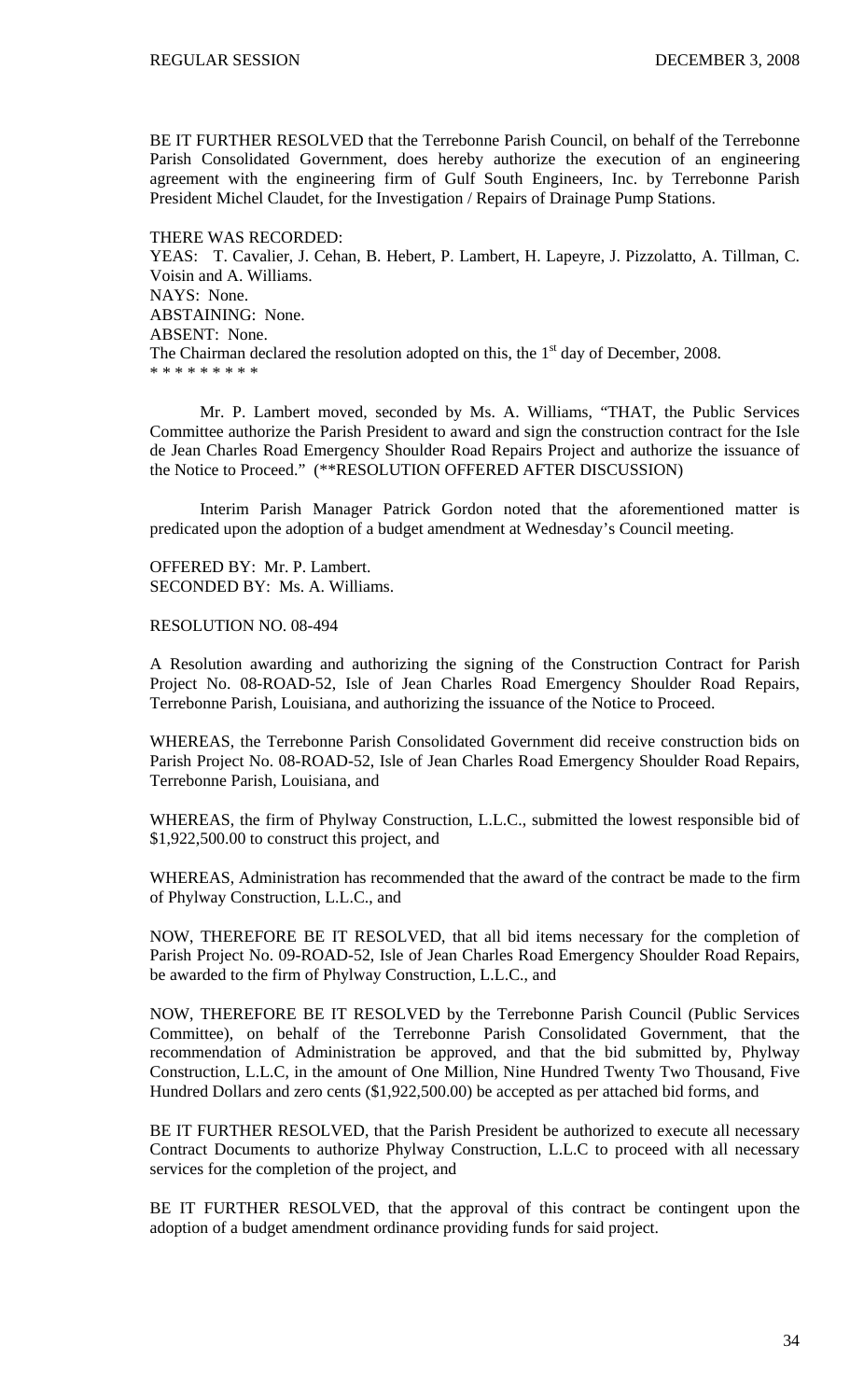THERE WAS RECORDED: YEAS: T. Cavalier, J. Cehan, B. Hebert, P. Lambert, H. Lapeyre, J. Pizzolatto, A. Tillman, C. Voisin and A. Williams. NAYS: None. ABSTAINING: None. ABSENT: None. The Chairman declared the resolution adopted on this, the  $1<sup>st</sup>$  day of December, 2008. \* \* \* \* \* \* \* \* \*

OFFERED BY: Mr. C. Voisin. SECONDED BY: Mr. H. Lapeyre.

RESOLUTION NO. 08-495

A resolution ratifying the appointment of the engineering firm of Gulf South Engineers, Inc. to provide engineering services for Parish Project No. 08-IKE-44, Hurricane Ike Levee Repairs Monitoring and Maintenance and authorizing execution of an engineering agreement for these services.

WHEREAS, the Terrebonne Parish Consolidated Government wishes to appoint an Engineer for the monitoring and management of the repairs of levees in Terrebonne to pre-storm condition following Hurricane Ike, and

WHEREAS, the primary purpose of these services is to insure that the entire levee repair is done properly and expeditiously, and

WHEREAS, the engineering firm of Gulf South Engineers, Inc., has been selected through the Request for Qualifications process to provide the required services for the Hurricane Ike Levee Repairs Monitoring and Maintenance; and

NOW, THEREFORE BE IT RESOLVED that the Terrebonne Parish Council (Public Services Committee), does hereby ratify the appointment of the engineering firm of Gulf South Engineers, Inc. by Terrebonne Parish President Michel Claudet for professional engineering services for the Hurricane Ike Levee Repairs Monitoring and Maintenance; and

BE IT FURTHER RESOLVED that the Terrebonne Parish Council, on behalf of the Terrebonne Parish Consolidated Government, does hereby authorize the execution of an engineering agreement with the engineering firm of Gulf South Engineers, Inc. by Terrebonne Parish President Michel Claudet, for Parish Project No. 08-IKE-44, Hurricane Ike Levee Repairs Monitoring and Maintenance.

THERE WAS RECORDED:

YEAS: T. Cavalier, J. Cehan, B. Hebert, P. Lambert, H. Lapeyre, J. Pizzolatto, A. Tillman, C. Voisin and A. Williams. NAYS: None. ABSTAINING: None. ABSENT: None. The Chairman declared the resolution adopted on this, the  $1<sup>st</sup>$  day of December, 2008. \* \* \* \* \* \* \* \* \*

OFFERED BY: Mr. C. Voisin. SECONDED BY: Ms. A. Williams.

RESOLUTION NO. 08-496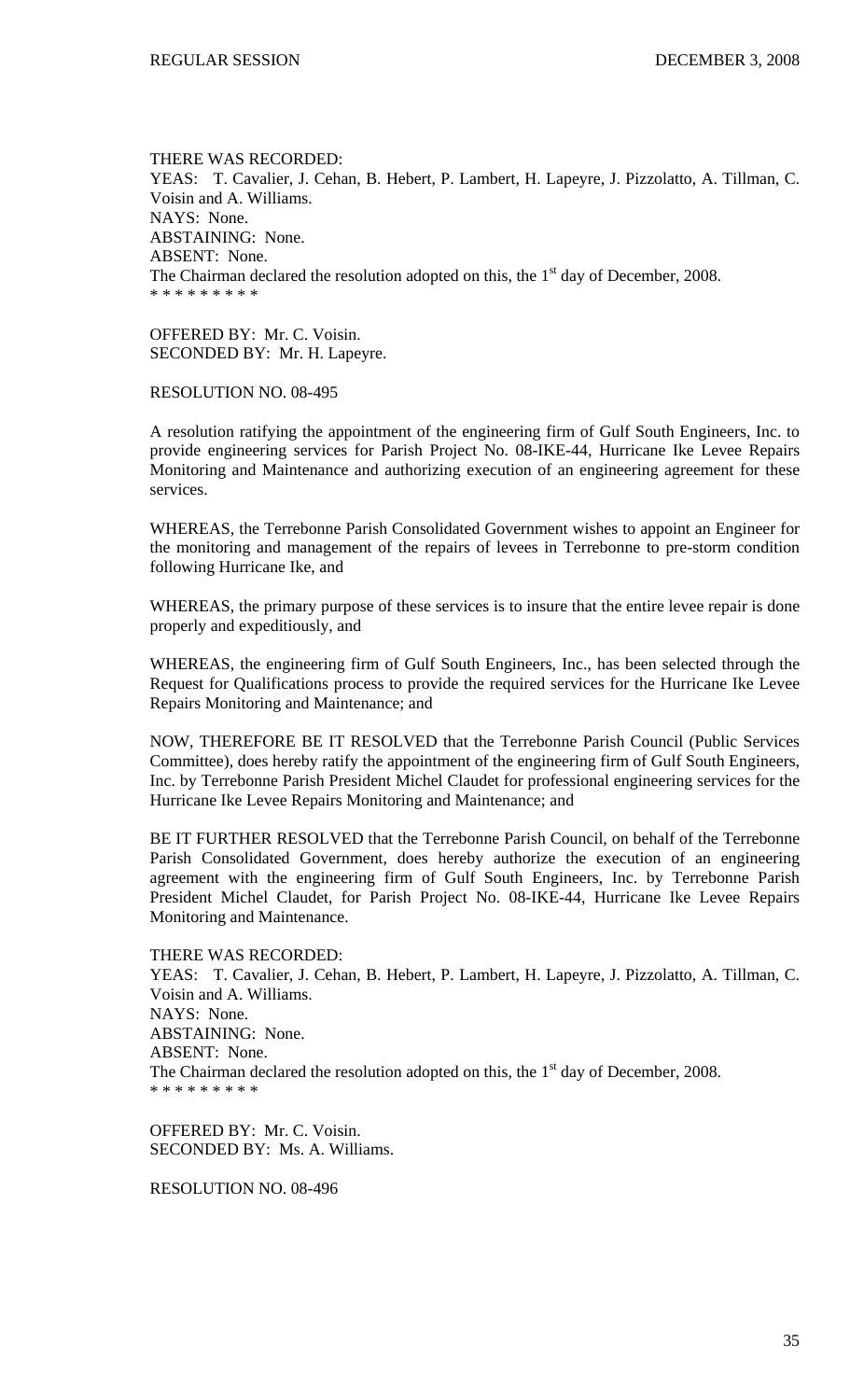WHEREAS, the Terrebonne Parish Consolidated Government has entered into a contract with Rylee Contracting, Inc., for the project known as "Plantation Gardens Gasline Improvements, Parish Project # 07-GAS-14", filed under Entry # 1291818 and dated 3/19/08, in the Terrebonne Parish Courthouse, and

WHEREAS, the Project Engineer, Milford & Associates, Inc., has submitted a Final & Equalizing Plan Change for this project in the amount of \$12,934.81 OVERRUN.

NOW, THEREFORE, BE IT RESOLVED that the Terrebonne Parish Council (Public Services Committee), on behalf of the Terrebonne Parish Consolidated Government, does authorize Parish President Michel Claudet to execute Change Order # 1 (Final & Equalizing Plan Change) to the contract for the Plantation Gardens Gasline Improvements, and does authorize and direct the Clerk of Court and Ex-Officio Recorder of Mortgages of Terrebonne Parish to note this acceptance thereof in the margin of the inscription of said contract under Entry No. 1291818, dated 3/19/08, of the records of Terrebonne Parish, Louisiana;

THERE WAS RECORDED: YEAS: T. Cavalier, J. Cehan, B. Hebert, P. Lambert, H. Lapeyre, J. Pizzolatto, A. Tillman, C. Voisin and A. Williams. NAYS: None. ABSTAINING: None. ABSENT: None. The Chairman declared the resolution adopted on this, the  $1<sup>st</sup>$  day of December, 2008. \* \* \* \* \* \* \* \* \*

OFFERED BY: Mr. C. Voisin. SECONDED BY: Mr. J. Cehan.

RESOLUTION NO. 08-497

A resolution ratifying the appointment of the engineering firm of Gulf South Engineers, Inc. to provide engineering services for the Restoring Aggregate Shoulders and Roadways in Affected Areas of Terrebonne Parish, Category "B" Work, Parish Project No. 08-IKE-38; and authorizing execution of an engineering agreement for these services.

WHEREAS, the Terrebonne Parish Consolidated Government wishes to restore the aggregate shoulders and roadways in affected areas of Terrebonne Parish due to Hurricanes Gustav and Ike, and

WHEREAS, the engineering firm of Gulf South Engineers, Inc., has been selected through the Request for Qualifications process to provide the required services for the Restoration of Aggregate Shoulders and Roadways in Affected Areas of Terrebonne Parish, Category "B" Work, Parish Project No. 08-IKE-38; and

NOW, THEREFORE BE IT RESOLVED that the Terrebonne Parish Council (Public Services Committee), does hereby ratify the appointment of the engineering firm of Gulf South Engineers, Inc. by Terrebonne Parish President Michel Claudet for professional engineering services for the Restoration of Aggregate Shoulders and Roadways in Affected Areas of Terrebonne Parish, Category "B" Work, Parish Project No. 08-IKE-38; and

BE IT FURTHER RESOLVED that the Terrebonne Parish Council, on behalf of the Terrebonne Parish Consolidated Government, does hereby authorize the execution of an engineering agreement with the engineering firm of Gulf South Engineers, Inc. by Terrebonne Parish President Michel Claudet, for the Restoration of Aggregate Shoulders and Roadways in Affected Areas of Terrebonne Parish, Category "B" Work, Parish Project No. 08-IKE-38.

THERE WAS RECORDED: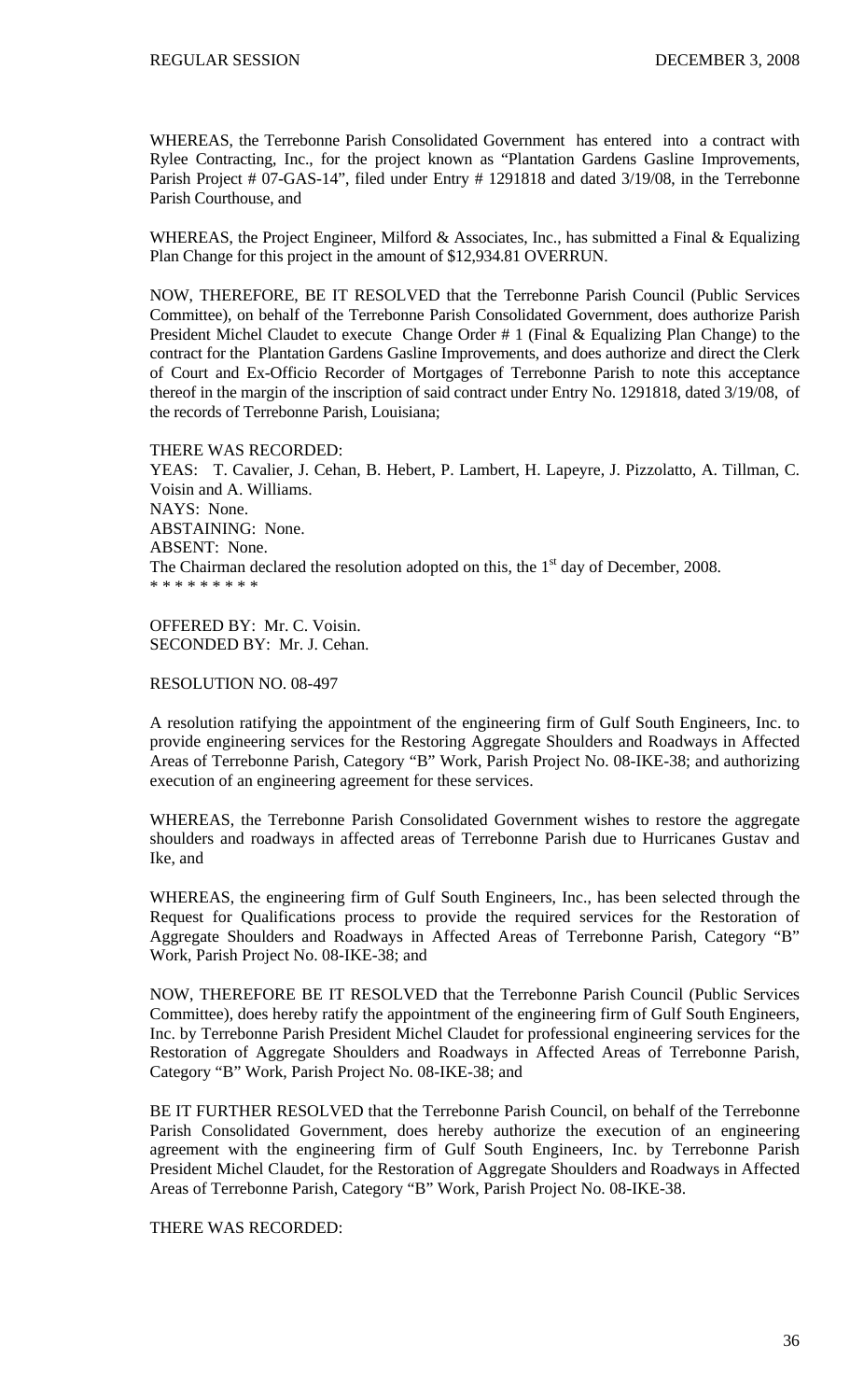YEAS: T. Cavalier, J. Cehan, B. Hebert, P. Lambert, H. Lapeyre, J. Pizzolatto, A. Tillman, C. Voisin and A. Williams. NAYS: None. ABSTAINING: None. ABSENT: None. The Chairman declared the resolution adopted on this, the  $1<sup>st</sup>$  day of December, 2008. \* \* \* \* \* \* \* \*

 Public Works Director Greg Bush stated that the aforementioned project includes all roadways in Terrebonne Parish that were flooded by storm water.

 Committee Member P. Lambert expressed concern regarding the rapid deterioration of limestone and the base foundation of roadways extending from Prospect Road to Cocoderie in the recent past.

 Mr. Bush stated that Administration would investigate the grading technique used for the placement of limestone on Parish roadways.

OFFERED BY: Mr. C. Voisin. SECONDED BY: Mr. H. Lapeyre.

RESOLUTION NO. 08-498

A resolution authorizing the execution of Amendment No. 1 for the Engineering Agreement for Parish Project No. 07-ROAD-24 (Thompson Road Extension Study and Report).

WHEREAS, the Terrebonne Parish Consolidated Government entered into an engineering agreement dated August 1, 2007, with Shaw Coastal, Inc., to perform engineering services for Parish Project No. 07-ROAD-24, Thompson Road Extension Study and Report, and

WHEREAS, the engineering agreement between OWNER and ENGINEER has provisions for certain limitations for Basic and Additional Services, and

WHEREAS, the Terrebonne Parish Consolidated Government would like to continue with the engineering effort necessary to proceed with this project, and

WHEREAS, the limitation of cost for Additional Services needs to be increased to continue the permitting process, and

NOW, THEREFORE BE IT RESOLVED that the Terrebonne Parish Council (Public Services Committee), on behalf of the Terrebonne Parish Consolidated Government, does hereby approve and authorize the execution by Terrebonne Parish President Michel Claudet of Amendment No. 1 for the engineering agreement with Shaw Coastal, Inc., to perform engineering services for project No. 07-ROAD-24 (Thompson Road Extension Study and Report) which results in a total increase of Eighteen Thousand One Hundred Eighty Dollars and No Cents (\$18,180.00) to the original contract amount; and,

BE IT FURTHER RESOLVED that a certified copy of the resolution be forwarded to the Engineer, Shaw Coastal, Inc.

THERE WAS RECORDED: YEAS: T. Cavalier, J. Cehan, B. Hebert, P. Lambert, H. Lapeyre, J. Pizzolatto, A. Tillman, C. Voisin and A. Williams. NAYS: None. ABSTAINING: None. ABSENT: None. The Chairman declared the resolution adopted on this, the  $1<sup>st</sup>$  day of December, 2008.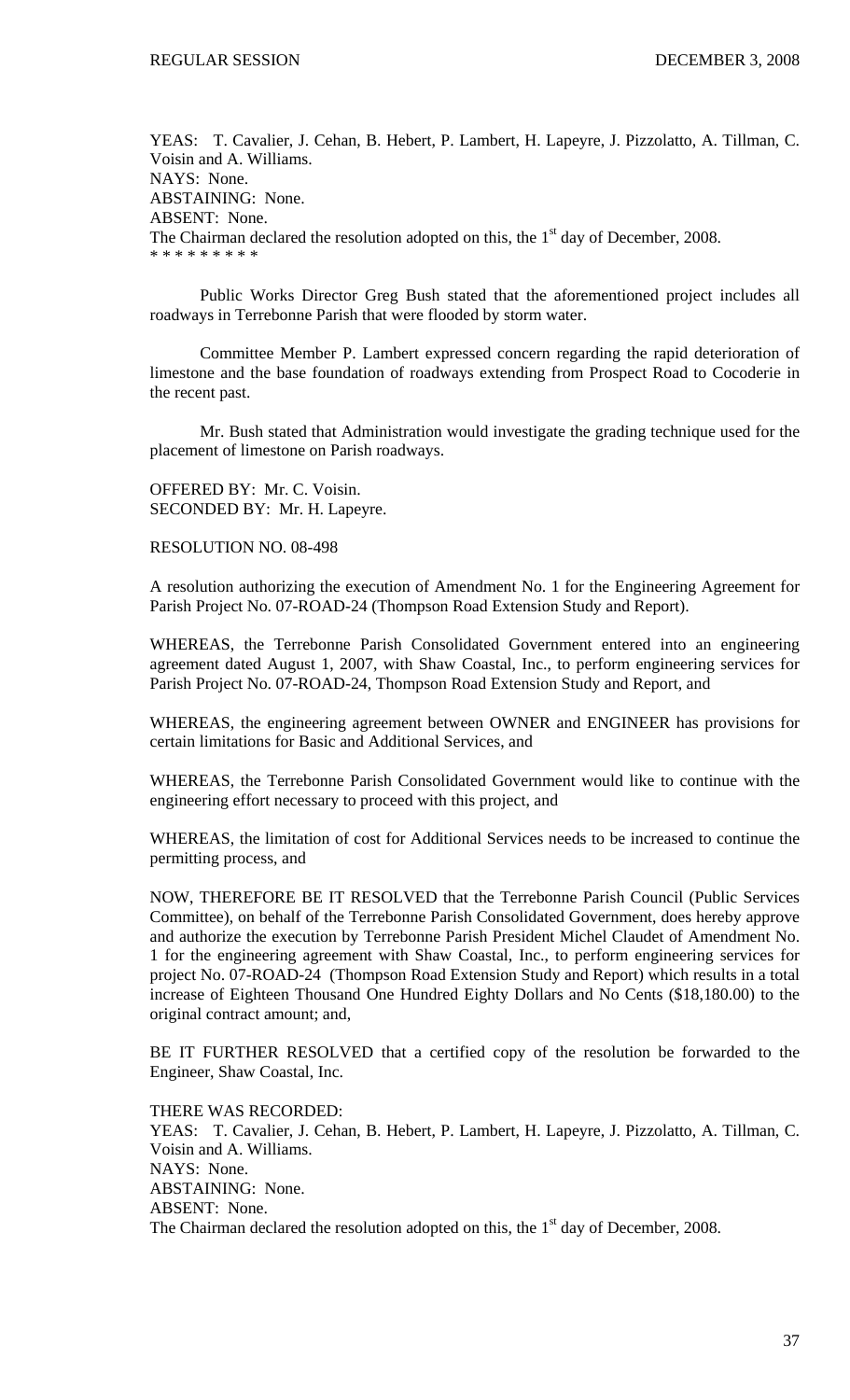\* \* \* \* \* \* \* \*

OFFERED BY: Mr. J. Cehan. SECONDED BY: Ms. A. Williams.

RESOLUTION NO. 08-499

A Resolution awarding and authorizing the signing of the Construction Contract for Parish Project No. 08-LEV-41, SPN 576-55-0023, Upper Ward 7 Levee Reconstruction Phase 2A; Emergency Project: North of Bayou Neuf to South Central Blvd., Terrebonne Parish, Louisiana, and authorizing the issuance of the Notice to Proceed.

WHEREAS, the Terrebonne Parish Consolidated Government did receive construction bids on Parish Project No. 08-LEV-41, SPN 576-55-0023, Upper Ward 7 Levee Reconstruction Phase 2A; Emergency Project: North of Bayou Neuf to South Central Blvd., Terrebonne Parish, Louisiana, and

WHEREAS, the lowest and best bid was that submitted by Phylway Construction, LLC, Thibodaux, Louisiana, in the overall amount of \$1,882,755.00, and

NOW, THEREFORE, BE IT RESOLVED that the Terrebonne Parish Council (Public Services Committee), on behalf of the Terrebonne Parish Consolidated Government, award the construction contract to Phylway Construction, LLC, in the overall amount of \$1,882,755.00, and

BE IT FURTHER RESOLVED that the President of Terrebonne Parish Consolidated Government is hereby authorized and empowered to sign a construction contract for and on behalf of the Terrebonne Parish Consolidated Government with Phylway Construction, LLC, upon receipt of the performance bond in the amount of the contract price, and

BE IT FURTHER RESOLVED that upon receipt of required certificates of insurance evidencing coverage as provided in the project specifications and upon execution and recordation of all contract documents, that the Engineer is hereby authorized to issue the Notice to Proceed to the Contractor to commence construction of the project.

### THERE WAS RECORDED:

YEAS: T. Cavalier, J. Cehan, B. Hebert, P. Lambert, H. Lapeyre, J. Pizzolatto, A. Tillman, C. Voisin and A. Williams. NAYS: None. ABSTAINING: None. ABSENT: None. The Chairman declared the resolution adopted on this, the  $1<sup>st</sup>$  day of December, 2008. \* \* \* \* \* \* \* \* \*

Committee Member H. Lapeyre requested that the next Council District 6 representative address and seek funding in the 2009/2010 Budget to take restorative action with respect to drainage concerns in the vicinity of Country Club Drive/Concord Road.

Public Works Director Greg Bush stated that GSE Associates, Inc. completed an engineering study in 2005 that included the Country Club Drive area; that the firm recommended the construction of a levee in the area inclusive of two culverts with flap gates; and that the project cost is estimated to be \$225,000.00.

Mr. H. Lapeyre moved, seconded by Mr. C. Voisin, "THAT, the Public Services Committee retain the matter with respect to drainage concerns along Country Club Drive in committee for further evaluation."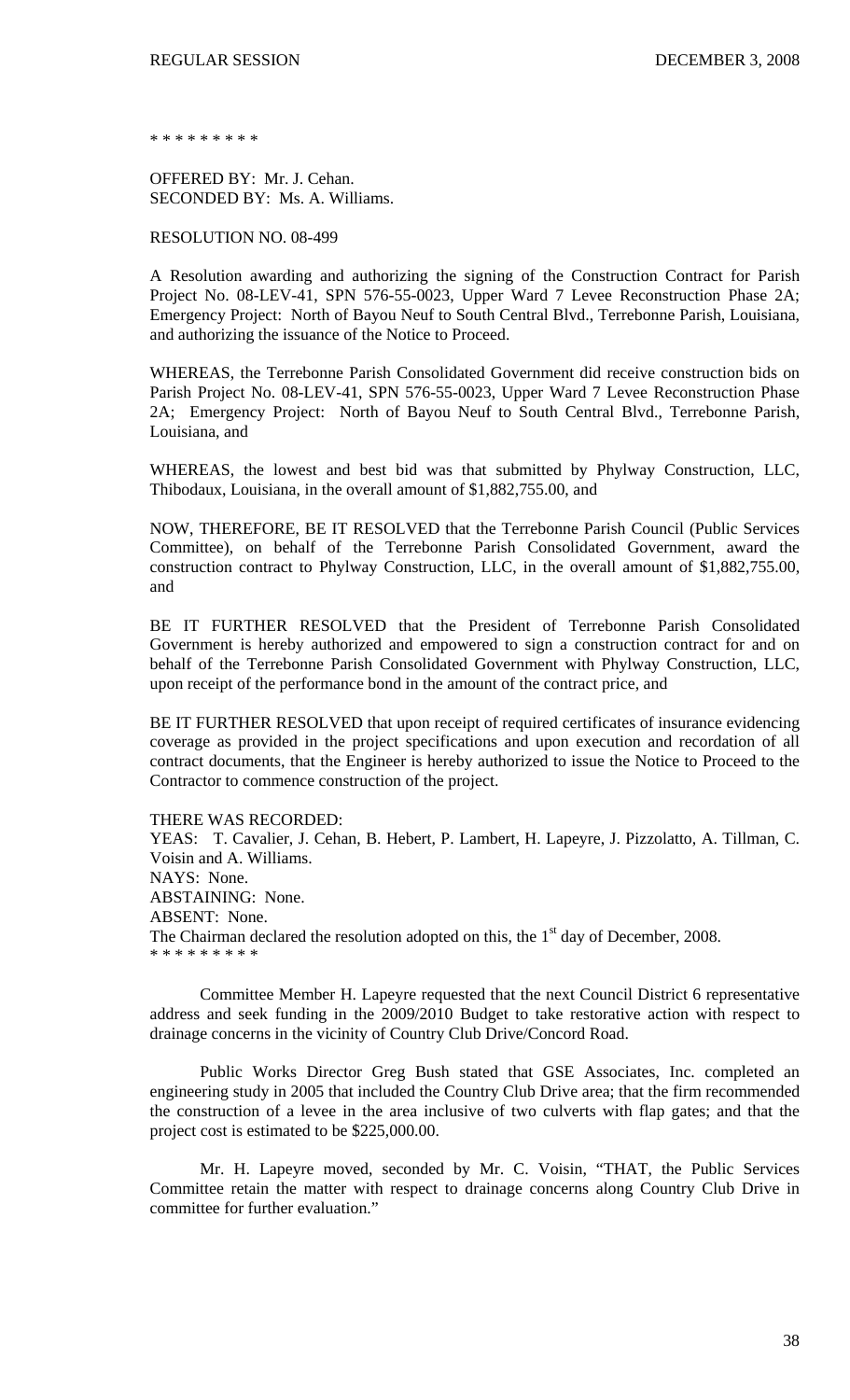The Chairman called for the vote on the motion offered by Mr. H. Lapeyre. UPON ROLL CALL THERE WAS RECORDED: YEAS: T. Cavalier, J. Cehan, B. Hebert, P. Lambert, H. Lapeyre, J. Pizzolatto, A. Tillman, C. Voisin, and A. Williams. NAYS: None. ABSENT: None. The Chairman declared the motion adopted.

 Parish Attorney Courtney Alcock stated that the Legal Department intended to submit the drainage servitude agreement for the Baker and Friendswood Drives behind Odelia Street; however, the submission has been delayed in anticipation of additional changes to the agreement by the land owner. (NO ACTION TAKEN)

 Mr. A. Tillman moved, seconded by Mr. C. Voisin and Mr. J. Cehan, "THAT, there being no further business to come before the Public Services Committee, the meeting be adjourned."

 The Chairman called for the vote on the motion offered by Mr. A. Tillman. UPON ROLL CALL THERE WAS RECORDED: YEAS: T. Cavalier, J. Cehan, B. Hebert, P. Lambert, H. Lapeyre, J. Pizzolatto, A. Tillman, C. Voisin, and A. Williams. NAYS: None. ABSENT: None. The Chairman declared the motion adopted and the meeting was adjourned at 5:56 p.m.

Johnny Pizzolatto, Chairman

Suzette Thomas, Minute Clerk

Mr. J. Pizzolatto moved, seconded by Ms. A. Williams, "THAT, the Council accept and ratify the minutes of the Public Services Committee meeting held on 12/1/08."

 The Chairman called for a vote on the motion offered by Mr. J. Pizzolatto. UPON ROLL CALL THERE WAS RECORDED: YEAS: J. Pizzolatto, H. Lapeyre, C. Voisin, J. Cehan, P. Lambert, A. Williams, and B. **Hebert** NAYS: None ABSENT: A. Tillman and T. Cavalier The Chairman declared the motion adopted.

 The Chairman called for a report on the Community Development & Planning Committee meeting held on 12/1/08, whereupon the Committee Chairman, noting that ratification of the minutes calls public hearings on 12/17/08 and 1/14/09, rendered the following:

### **COMMUNITY DEVELOPMENT & PLANNING COMMITTEE**

#### **DECEMBER 1, 2008**

 The Chairman, Joey Cehan, called the Community Development & Planning Committee meeting to order at 6:02 p.m. in the Terrebonne Parish Council Meeting Room with the Invocation led by A. Tillman and the Pledge of Allegiance led by P. Lambert. Upon roll call, Committee Members recorded as present were: T. Cavalier, J. Cehan, B. Hebert, P. Lambert, H. Lapeyre, J. Pizzolatto, A. Tillman, C. Voisin, and A. Williams. A quorum was declared present.

OFFERED BY: Mr. C. Voisin. SECONDED BY: Mr. H. Lapeyre.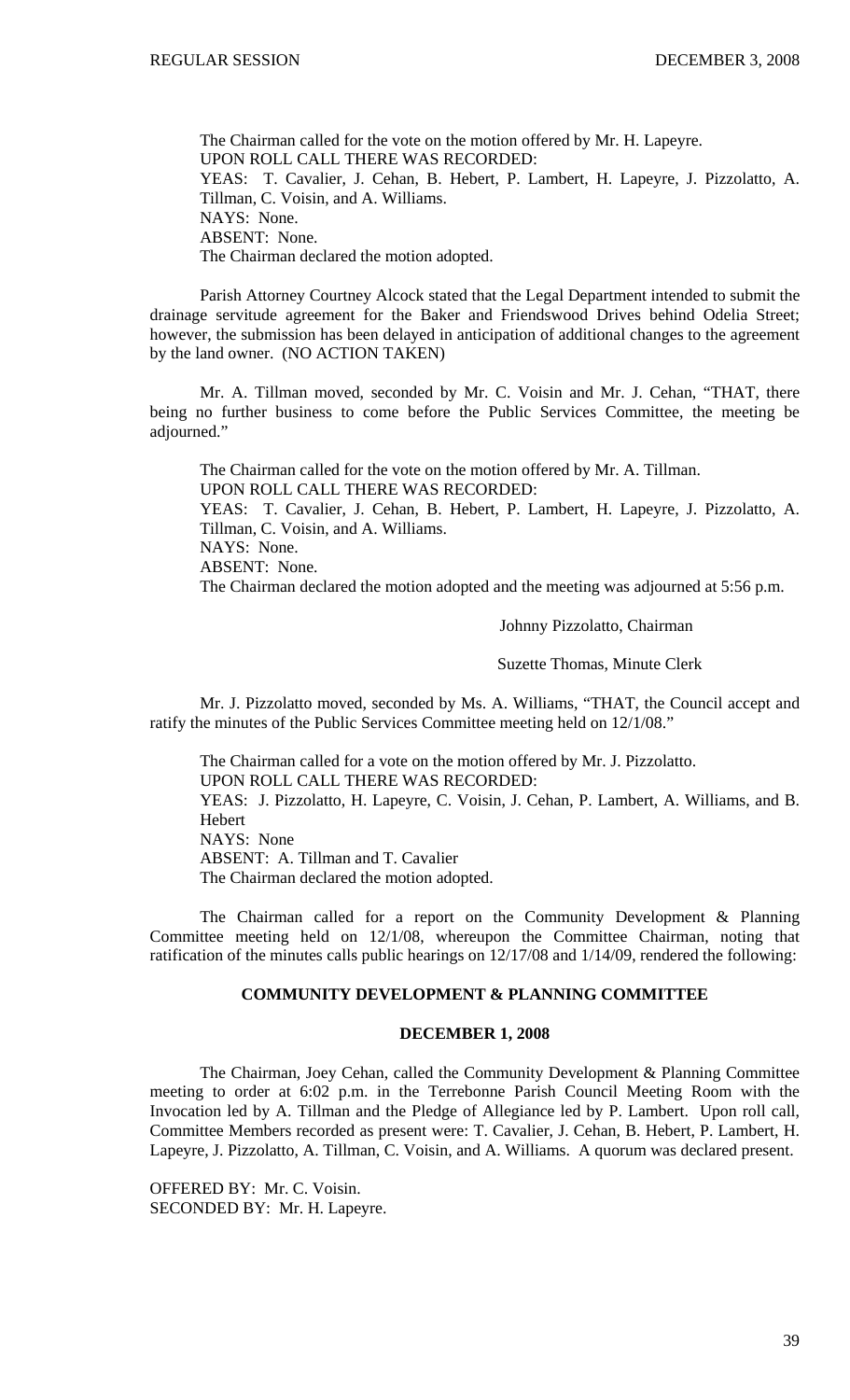#### RESOLUTION NO. 08-500

A Resolution giving Notice of Intent to adopt an Ordinance to approve the issuance of Certificate of Public Convenience and Necessity to Pitre's Cab.

NOW THEREFORE, BE IT RESOLVED by the Terrebonne Parish Council (Community Development and Planning Committee), on behalf of the Terrebonne Parish Consolidated Government, that Notice of Intent is given for adopting an Ordinance to approve the issuance of Certificate of Public Convenience and Necessity to the service of Pitre's Cab; and,

BE IT FURTHER RESOLVED that a public hearing on said ordinance be called for Wednesday, December 17, 2008 at 6:30 p.m.

THERE WAS RECORDED: YEAS: T. Cavalier, J. Cehan, B. Hebert, P. Lambert, H. Lapeyre, J. Pizzolatto, A. Tillman, C. Voisin and A. Williams. NAYS: None. ABSTAINING: None. ABSENT: None. The Chairman declared the resolution adopted on this, the  $1<sup>st</sup>$  day of December, 2008. \* \* \* \* \* \* \* \* \*

OFFERED BY: Ms. A. Williams. SECONDED BY: Mr. H. Lapeyre.

RESOLUTION NO. 08-501

A Resolution giving Notice of Intent to adopt an Ordinance to dedicate and accept the maintenance/operation of the street(s), drainage servitudes, gas, and rights-of-way for Rebecca Plantation and to incorporate "WEATHERFORD DRIVE" and "REBECCAS POND ROAD" into the Enhanced 911 Emergency Response System for the purpose of providing a better means of locating addresses.

THEREFORE, BE IT RESOLVED by the Terrebonne Parish Council, on behalf of the Terrebonne Parish Consolidated Government, that Notice of Intent is given for adopting an ordinance to dedicate and accept the maintenance/operation of the street(s), drainage servitudes, gas, and rights-of-way for Rebecca Plantation and to incorporate "WEATHERFORD DRIVE" and "REBECCAS POND ROAD" into the Enhanced 911 Emergency Response System for the purpose of providing a better means of locating addresses.

BE IT FURTHER RESOLVED that a public hearing on said ordinance be called for Wednesday, December 17, 2008.

#### THERE WAS RECORDED:

YEAS: T. Cavalier, J. Cehan, B. Hebert, P. Lambert, H. Lapeyre, J. Pizzolatto, A. Tillman, C. Voisin and A. Williams. NAYS: None. ABSTAINING: None. ABSENT: None. The Chairman declared the resolution adopted on this, the  $1<sup>st</sup>$  day of December, 2008. \* \* \* \* \* \* \* \* \*

 In response to questioning, Interim Parish Manager Patrick Gordon stated that the aforementioned subdivision is in compliance with Parish regulations and that the Parish Engineering Department has inspected the roadways.

OFFERED BY: Mr. A. Tillman.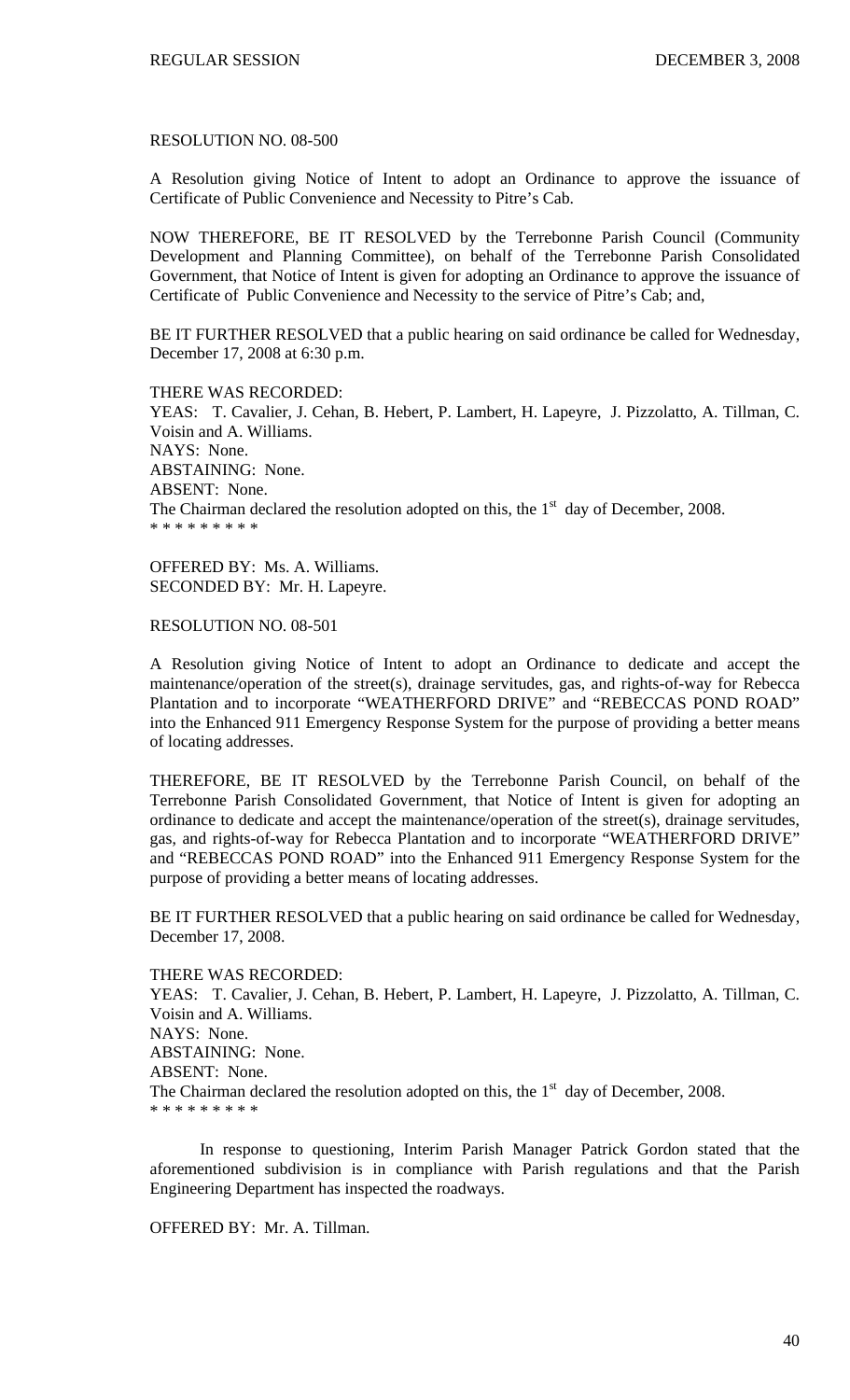SECONDED BY: Ms. A. Williams.

RESOLUTION NO. 08-502

A RESOLUTION GIVING NOTICE OF INTENT TO ADOPT AN ORDINANCE TO AMEND THE ZONING MAP OF THE PARISH OF TERREBONNE SO AS TO REZONE FROM R-1 (SINGLE-FAMILY RESIDENTIAL DISTRICT) TO R-2 (TWO-FAMILY RESIDENTIAL DISTRICT, LOW-DENSITY), LOTS 18 & 19, SQUARE 5, BARROWTOWN, 2612 & 2614 MADGE STREET; JUDY H. CARTER, APPLICANT; AND CALLING A PUBLIC HEARING ON SAID MATTER FOR WEDNESDAY, JANUARY 14, 2009 AT 6:30 P.M.

BE IT RESOLVED by the Terrebonne Parish Council (Community Development and Planning Committee), that notice be hereby given to adopt an ordinance to amend the Zoning Map of the Parish of Terrebonne so as to rezone from R-1 (Single-Family Residential District) to R-2 (Two-Family Residential District, Low-Density), Lots 18 & 19, Square 5, Barrowtown, 2612 & 2614 Madge Street; and

NOW, THEREFORE, BE IT RESOLVED that a public hearing be called on said matter for Wednesday, January 14, 2009 at 6:30 p.m.

THERE WAS RECORDED: YEAS: T. Cavalier, J. Cehan, B. Hebert, P. Lambert, H. Lapeyre, J. Pizzolatto, A. Tillman, C.

Voisin and A. Williams. NAYS: None. ABSTAINING: None. ABSENT: None. The Chairman declared the resolution adopted on this, the  $1<sup>st</sup>$  day of December, 2008. \* \* \* \* \* \* \* \* \*

 Upon questioning, Interim Parish Manager Patrick Gordon stated that the aforementioned ordinance calls a public hearing on the matter and noted that the Houma-Terrebonne Regional Planning Commission recommended denial of the rezoning application.

 Ms. A. Williams moved, seconded by Mr. H. Lapeyre, "THAT, the Community Development & Planning Committee grant an extension for waiving hurricane damage related building permit fees." (\*\*MOTION AMENDED AFTER DISCUSSION)

 Council Clerk Paul Labat noted that the Council previously enacted a waiver period for hurricane related building permit fees and that the waiver period is expected to expire in December. Mr. Labat suggested that if an extension is granted, a time period be established for the waiver of hurricane related building permit fees.

Ms. A. Williams offered an *amendment*, seconded by Mr. H. Lapeyre, "THAT, the Community Development & Planning Committee extend the waiver period for hurricane damage related building permit fees for 60-days." (\*\*SECOND AMENDED MOTION OFFERED AND ADOPTED)

Interim Parish Manager Patrick Gordon stated that applications for hurricane related building permits have increased from approximately 20 permits a day to occasionally over 100 permits per day due to owners beginning to receive insurance payments. He noted that the waiver period enacted after Hurricane Rita was extended for a longer period and requested that the extension period does not extend for a lengthy period.

Ms. A. Williams offered a *second amendment*, seconded by Mr. H. Lapeyre, "THAT, the Community Development & Planning Committee extend the waiver period for hurricane damage related building permit fees for 90-days."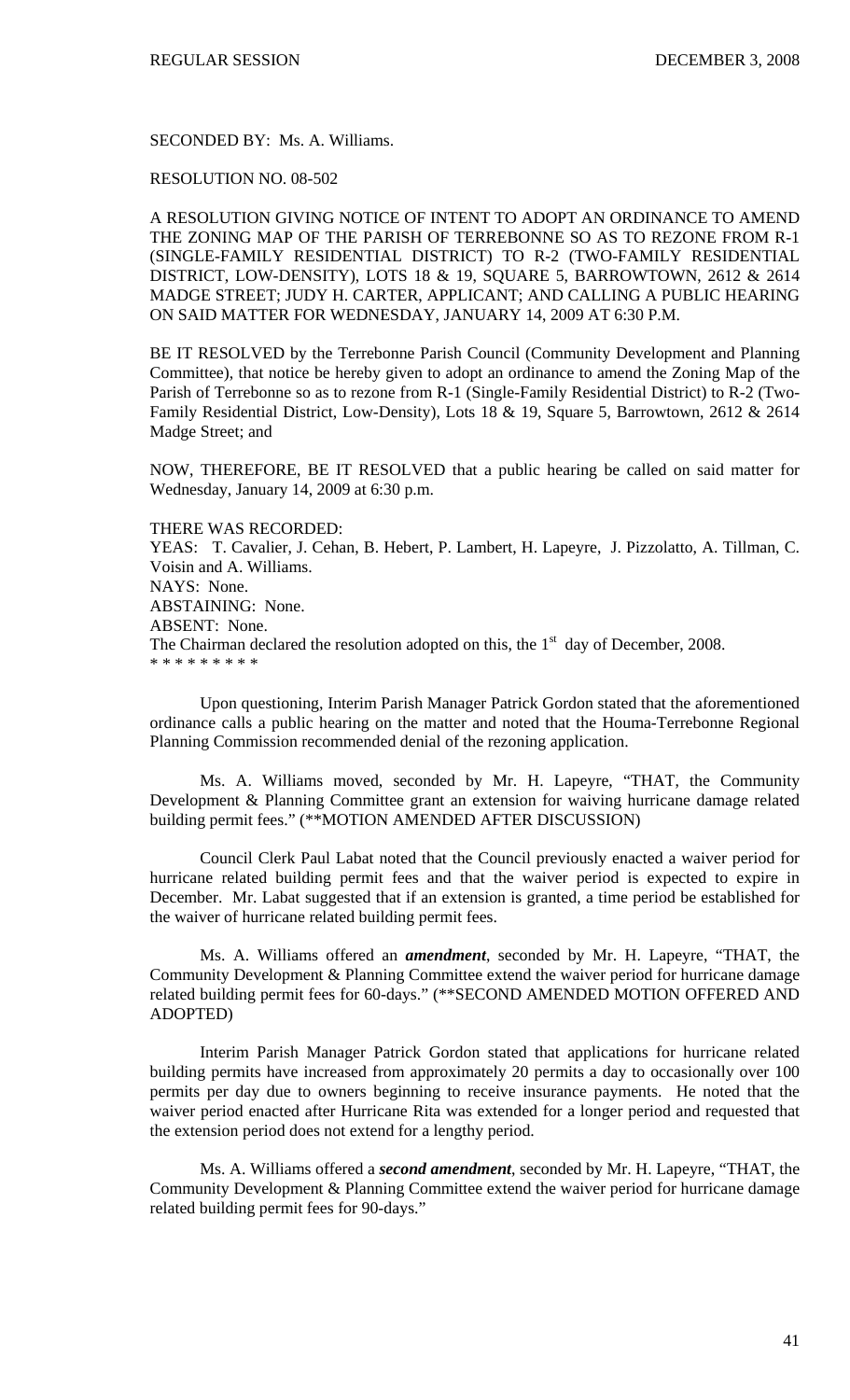\*\*The Chairman called for the vote on the *second amended* motion offered by Ms. A. Williams.

UPON ROLL CALL THERE WAS RECORDED:

YEAS: T. Cavalier, J. Cehan, B. Hebert, P. Lambert, H. Lapeyre, J. Pizzolatto, A. Tillman, C. Voisin, and A. Williams.

NAYS: None.

ABSENT: None.

The Chairman declared the *second amended* motion adopted.

 Ms. A. Williams moved, seconded by Mr. B. Hebert, "THAT, there being no further business to come before the Community Development & Planning Committee, the meeting be adjourned."

 The Chairman called for the vote on the motion offered by Ms. A. Williams. UPON ROLL CALL THERE WAS RECORDED:

YEAS: T. Cavalier, J. Cehan, B. Hebert, P. Lambert, H. Lapeyre, J. Pizzolatto, A. Tillman, C. Voisin, and A. Williams.

NAYS: None.

ABSENT: None.

The Chairman declared the motion adopted and the meeting was adjourned at 6:07 p.m.

Joey Cehan, Chairman

Suzette Thomas Minute Clerk

Mr. J. Cehan moved, seconded by Mr. B. Hebert, "THAT, the Council accept and ratify the minutes of the Community Development & Planning Committee meeting held on 12/1/08."

 The Chairman called for a vote on the motion offered by Mr. J. Cehan. UPON ROLL CALL THERE WAS RECORDED: YEAS: J. Pizzolatto, H. Lapeyre, C. Voisin, J. Cehan, P. Lambert, A. Williams, and B. Hebert NAYS: None ABSENT: A. Tillman and T. Cavalier The Chairman declared the motion adopted.

The Chairman called for a report on the Budget & Finance Committee meeting held on 12/1/08, whereupon the Committee Chairman, noting that ratification of the minutes calls public hearings on 12/17/08, rendered the following:

### **BUDGET & FINANCE COMMITTEE**

#### **DECEMBER 1, 2008**

 The Chairman, Billy Hebert, called the Budget & Finance Committee meeting to order at 6:17 p.m. in the Terrebonne Parish Council Meeting Room with the Invocation led by J. Pizzolatto and the Pledge of Allegiance led by J. Cehan. Upon roll call, Committee Members recorded as present were: T. Cavalier, J. Cehan, B. Hebert, P. Lambert, H. Lapeyre, J. Pizzolatto, A. Tillman, C. Voisin, and A. Williams. A quorum was declared present.

 Mr. J. Cehan moved, seconded by Ms. A. Williams, "THAT, the Budget & Finance Committee introduce an ordinance to amend the 2008 Adopted Budget to make necessary adjustments for the following items:

- 1) LIHEAP Program
- 2) Lashbrook P/S Bulkhead (NRCS)
- 3) Community Readiness Initiative

and call a public hearing on said matter on Wednesday, December 17, 2008 at 6:30 p.m."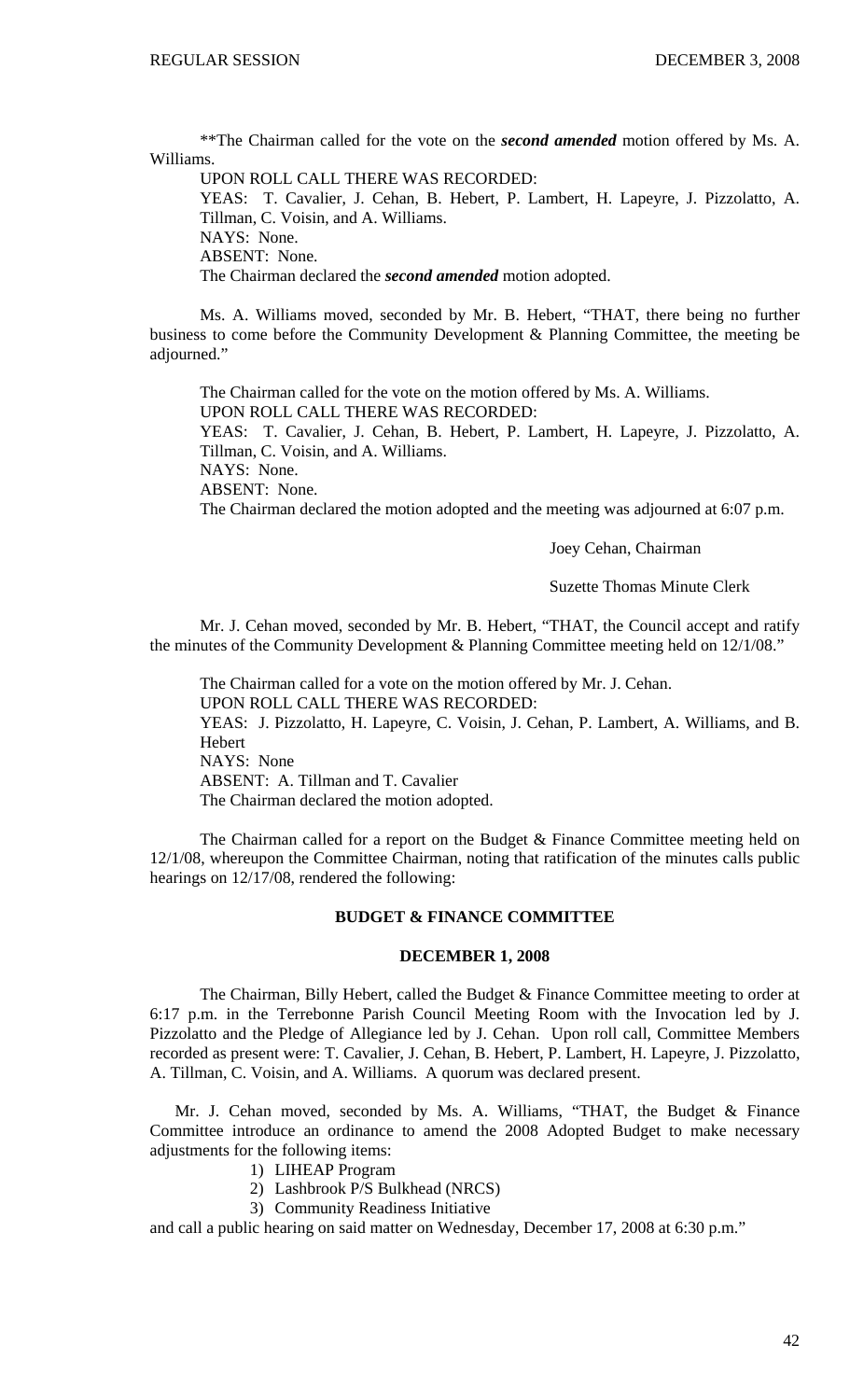The Chairman called for the vote on the motion offered by Mr. J. Cehan. UPON ROLL CALL THERE WAS RECORDED: YEAS: T. Cavalier, J. Cehan, B. Hebert, P. Lambert, H. Lapeyre, J. Pizzolatto, A. Tillman, C. Voisin, and A. Williams. NAYS: None. ABSENT: None. The Chairman declared the motion adopted.

OFFERED BY: Mr. P. Lambert. SECONDED BY: Mr. J. Cehan.

#### RESOLUTION NO. 08-503

A Resolution to reject all bids for Bid #08-1/9-33 Purchase One New Unused Track Mounted Excavator for the Drainage Department and re-bid at a later date.

WHEREAS, on September 30, 2008, bids were received by the Terrebonne Parish Consolidated Government for Bid #08-1/9-33 Purchase One New Unused Track Mounted Excavator for the Drainage Department, and

WHEREAS, it has been determined that all bids be must be rejected for just cause, and

WHEREAS, the Parish Administration concurs with the recommendation that all bids be rejected for just cause and re-bid at a later date, and

WHEREAS, the Parish Finance Department has verified that funds are still budgeted and available for said purchase.

NOW, THEREFORE BE IT RESOLVED by the Terrebonne Parish Council (Budget and Finance Committee), on behalf of the Terrebonne Parish Consolidated Government, that the recommendation of the Parish Administration be approved and that all the bids Bid #08-1/9-33 Purchase One New Unused Track Mounted Excavator for the Drainage Department be rejected and Re-bid at a later date.

#### THERE WAS RECORDED:

YEAS: T. Cavalier, J. Cehan, B. Hebert, P. Lambert, H. Lapeyre, J. Pizzolatto, A. Tillman, C. Voisin and A. Williams. NAYS: None. ABSTAINING: None. ABSENT: None. The Chairman declared the resolution adopted on this, the  $1<sup>st</sup>$  day of December, 2008. \* \* \* \* \* \* \* \* \*

 Ms. A. Williams moved, seconded by Mr. A. Tillman, "THAT, the Budget & Finance Committee introduce an ordinance to amend the 2008 Adopted Budget to recognize funding for three police grants:

1) Louisiana Commission on Law Enforcement (Task Force Grant)

2) Louisiana Highway Safety Commission (Year Long Grant)

3) Department of Justice, Office of Justice Programs (JAG Grant)

and call a public hearing on said matter on Wednesday, December 17, 2008 at 6:30 p.m."

 The Chairman called for the vote on the motion offered by Ms. A. Williams. UPON ROLL CALL THERE WAS RECORDED:

YEAS: T. Cavalier, J. Cehan, B. Hebert, P. Lambert, H. Lapeyre, J. Pizzolatto, A. Tillman, C. Voisin, and A. Williams. NAYS: None.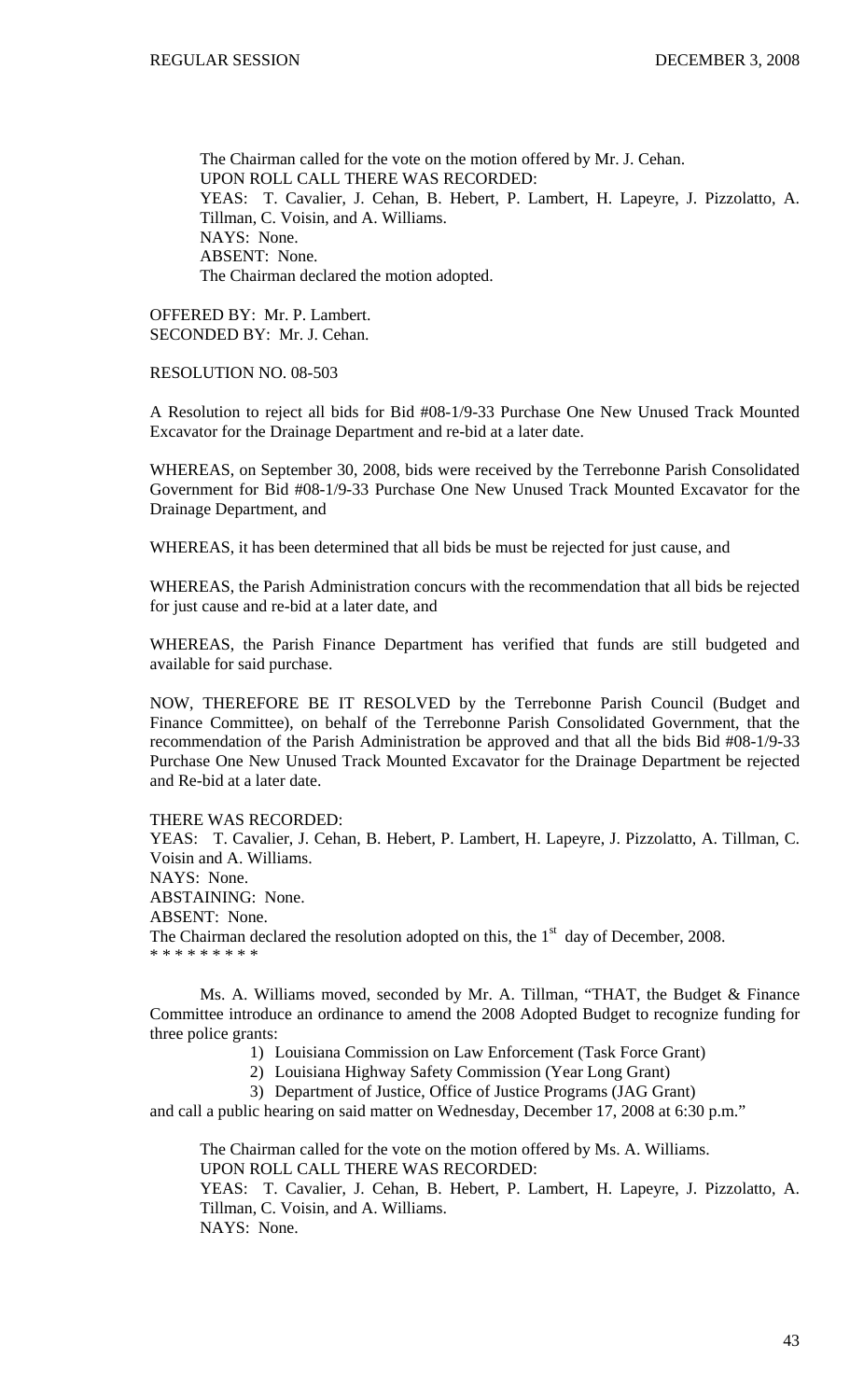ABSENT: None. The Chairman declared the motion adopted.

OFFERED BY: Ms. A. Williams. SECONDED BY: Mr. H. Lapeyre.

#### RESOLUTION NO. 08-504

WHEREAS, sealed quotations were obtained by the Terrebonne Parish Consolidated Government for the purpose of performing all work (labor, materials and equipment) necessary for and incidental to the demolition and removal of three (3) abandoned structures for the Utilities Department, and

WHEREAS, after careful review by Tom Bourg, Utilities Director, it has been determined that the total price of Thirty-nine Thousand, Three Hundred Seventy-five Dollars (\$39,375.00) from Andrew Baudoin Building Contractors for the above referenced demolition services should be accepted per the attached documents, and

WHEREAS, the Parish Finance Department has verified that funds are available in the 2008 Account Number 303-807-8912-01 for the aforementioned referenced demolition services, and

WHEREAS, the Parish Administration has recommended the acceptance of the price for the aforementioned demolition services at a total cost of Thirty-nine Thousand, Three Hundred Seventy-five Dollars (\$39,375.00) as per the attached documents.

NOW, THEREFORE BE IT RESOLVED by the Terrebonne Parish Council (Budget & Finance Committee), on behalf of the Terrebonne Parish Consolidated Government, that the recommendation of the Parish Administration be approved and that the quotation for the aforementioned demolition services be accepted as per the attached forms.

### THERE WAS RECORDED:

YEAS: T. Cavalier, J. Cehan, B. Hebert, P. Lambert, H. Lapeyre, J. Pizzolatto, A. Tillman, C. Voisin and A. Williams. NAYS: None. ABSTAINING: None. ABSENT: None. The Chairman declared the resolution adopted on this, the  $1<sup>st</sup>$  day of December, 2008. \* \* \* \* \* \* \* \* \*

OFFERED BY: Mr. J. Cehan. SECONDED BY: Ms. A. Williams.

RESOLUTION NO. 08-505

WHEREAS, on November 7, 2008 bids were received by the Terrebonne Parish Consolidated Government for Bid No. 08-S/P-32 (Re-Bid) Surplus Sale of Vehicles and Heavy Equipment, and

WHEREAS, after careful review by Parish Administration it has been determined that the highest bids received for items over Five Thousand Dollars (\$5,000.00) in value are those of Dixie Surplus Machinery Inc. for items #21, #27, & #32 in the amount of Seventeen Thousand One Hundred Thirty Four Dollars and Zero Cents (\$17,134.00) and that the bids should be accepted as per attached bid forms, and

WHEREAS, the Parish Administration has recommended the acceptance of the aforementioned bids for Bid No. 08-S/P-32 (Re-Bid) Surplus Sale of Vehicles and Heavy Equipment, for a total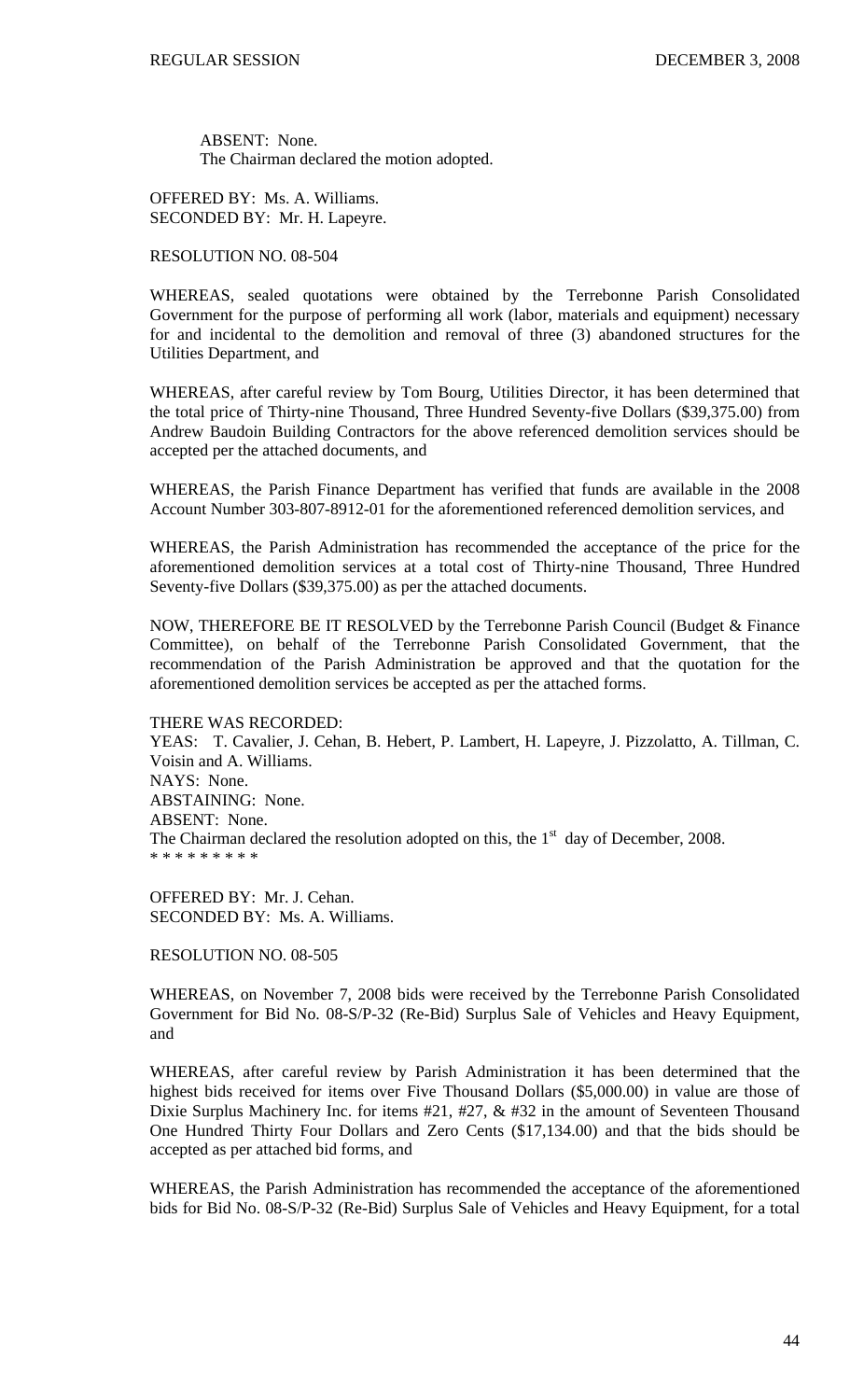amount of Seventeen Thousand One Hundred Thirty Four Dollars and Zero Cents (\$17,134.00) as described in attached hereto and made a part hereof.

NOW, THEREFORE BE IT RESOLVED by Terrebonne Parish Council (Budget and Finance Committee), on behalf of the Terrebonne Parish Consolidated Government, that the recommendation of the Parish Administration is approved and the bids of Dixie Surplus Machinery Inc. are accepted as per attached bid forms.

THERE WAS RECORDED:

YEAS: T. Cavalier, J. Cehan, B. Hebert, P. Lambert, H. Lapeyre, J. Pizzolatto, A. Tillman, C. Voisin and A. Williams. NAYS: None. ABSTAINING: None. ABSENT: None.

The Chairman declared the resolution adopted on this, the  $1<sup>st</sup>$  day of December, 2008. \* \* \* \* \* \* \* \* \*

Ms. A. Williams moved, seconded by Mr. P. Lambert, "THAT, the Budget & Finance Committee introduce an ordinance to amend the 2008 Adopted Budget to make necessary adjustments pursuant to LA R. S. 39:1311, which states that if total revenue fails to meet and expenditures exceed their respective budgets by 5% or more, a budget adjustment is necessary for the following:

- 1) Dedicated Emergency Fund
- 2) Road Lighting District No. 6
- 3) Road Lighting District No. 7
- 4) Road Lighting District No. 9

and call a public hearing on said matter on December 17, 2008 at 6:30 p.m."

 The Chairman called for the vote on the motion offered by Ms. A. Williams. UPON ROLL CALL THERE WAS RECORDED: YEAS: T. Cavalier, J. Cehan, B. Hebert, P. Lambert, H. Lapeyre, J. Pizzolatto, A. Tillman, C. Voisin, and A. Williams. NAYS: None. ABSENT: None. The Chairman declared the motion adopted.

 Chief Finance Officer Jamie Elfert began a recap of the proposed 2009 Budget noting changes made by Administration and requests from the Council and recommended that each change be voted upon separately. Ms. Elfert noted the removal of a fund allocation of \$3,133.00 for membership dues for the National League of Cities as requested during the budget hearings.

 Committee Member J. Pizzolatto questioned the membership benefits of the National League of Cities.

 Both Mrs. Elfert and Council Clerk Paul Labat affirmed that they did not know of any direct membership benefits derived from the National League of Cities.

Council Member A. Tillman noted the benefits of networking with the National League of Cities members.

 For clarification, Committee Member A. Williams noted that the National League of Cities membership dues amount to \$3,133.00 not the \$35,000.00 that encompasses all membership dues.

 Ms. T. Cavalier moved, seconded by Mr. C. Voisin, "THAT, the Budget & Finance Committee amend the proposed 2009 Budget to remove the fund allocation of \$3,133.00 for the National League of Cities membership dues."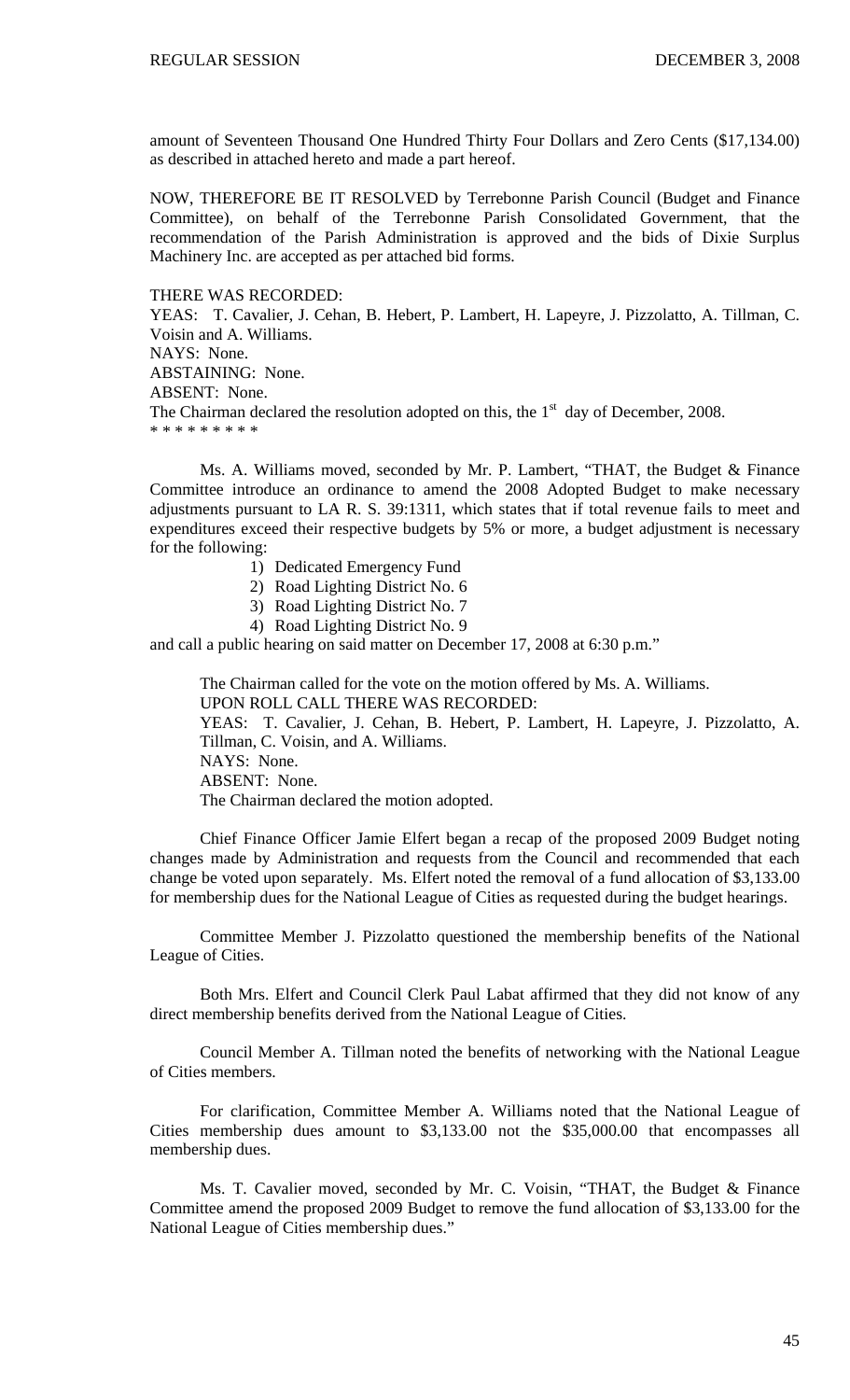The Chairman called for the vote on the motion offered by Ms. T. Cavalier. UPON ROLL CALL THERE WAS RECORDED: YEAS: T. Cavalier, B. Hebert, P. Lambert, H. Lapeyre, C. Voisin, and A. Williams. NAYS: J. Cehan, J. Pizzolatto, and A. Tillman. ABSENT: None. The Chairman declared the motion adopted.

Ms. T. Cavalier moved, seconded by Ms. A. Williams, "THAT, the Budget & Finance Committee concur with the recommendation of Administration to amend the proposed 2009 Budget to set-up a transfer of funds from the General Fund to the Dedicated Emergency Fund to replenish said fund as a result of hurricane recovery efforts."

The Chairman called for the vote on the motion offered by Ms. T. Cavalier. UPON ROLL CALL THERE WAS RECORDED: YEAS: T. Cavalier, J. Cehan, B. Hebert, P. Lambert, H. Lapeyre, J. Pizzolatto, A. Tillman, C. Voisin, and A. Williams. NAYS: None. ABSENT: None. The Chairman declared the motion adopted.

Mr. C. Voisin moved, seconded by Mr. J. Cehan and Mr. P. Lambert, "THAT, the Budget & Finance Committee amend the proposed 2009 Budget to reduce the capital expenditure for the Waterlife Museum from \$20,000.00 to \$8,000.00." (\*\*SUBSTITUTE MOTION OFFERED AFTER DISCUSSION)

In response to questioning, Comptroller Donald Picou stated that the kitchen renovations at the Waterlife Museum entail renovation of the kitchen floor at the museum and that Government Buildings Manager David Drury was contacted regarding the renovation expenditure reduction.

Interim Parish Manager Patrick Gordon explained that the kitchen floor renovation entails removing the hard wood floor and staining and etching the concrete floor foundation.

Upon questioning, Chief Finance Officer Jamie Elfert stated that the renovation project does not have to be let for bid; however, Administration would receive quotes on the proposed floor renovations.

Committee Member A. Williams offered, for clarification, that, in speaking with Main Street Manager Anne Picou, the kitchen floor renovation includes additional flooring work in a portion of the main facility.

Mr. Picou added that, although the project is listed as a "kitchen floor renovation", the project encompasses some of the area in the main facility.

Upon additional questioning, Mr. Gordon suggested that action be deferred until Wednesday's Council meeting so that Mrs. Picou may be present to answer questions.

\*\*Mr. J. Pizzolatto offered a *substitute* motion, seconded by Ms. T. Cavalier, "THAT, the Budget & Finance Committee defer action on the matter relative to amending the proposed 2009 Budget to reduce the capital expenditure for the Waterlife Museum from \$20,000.00 to \$8,000.00 until Wednesday's Council Meeting." (\*\*\*SECOND SUBSTITUTE MOTION \$8,000.00 until Wednesday's Council Meeting." OFFERED AND ADOPTED AFTER DISCUSSION)

Mr. Gordon suggested that the matter be removed from the proposed 2009 Budget and added that the matter, if warranted, would be resubmitted as a budget amendment in 2009.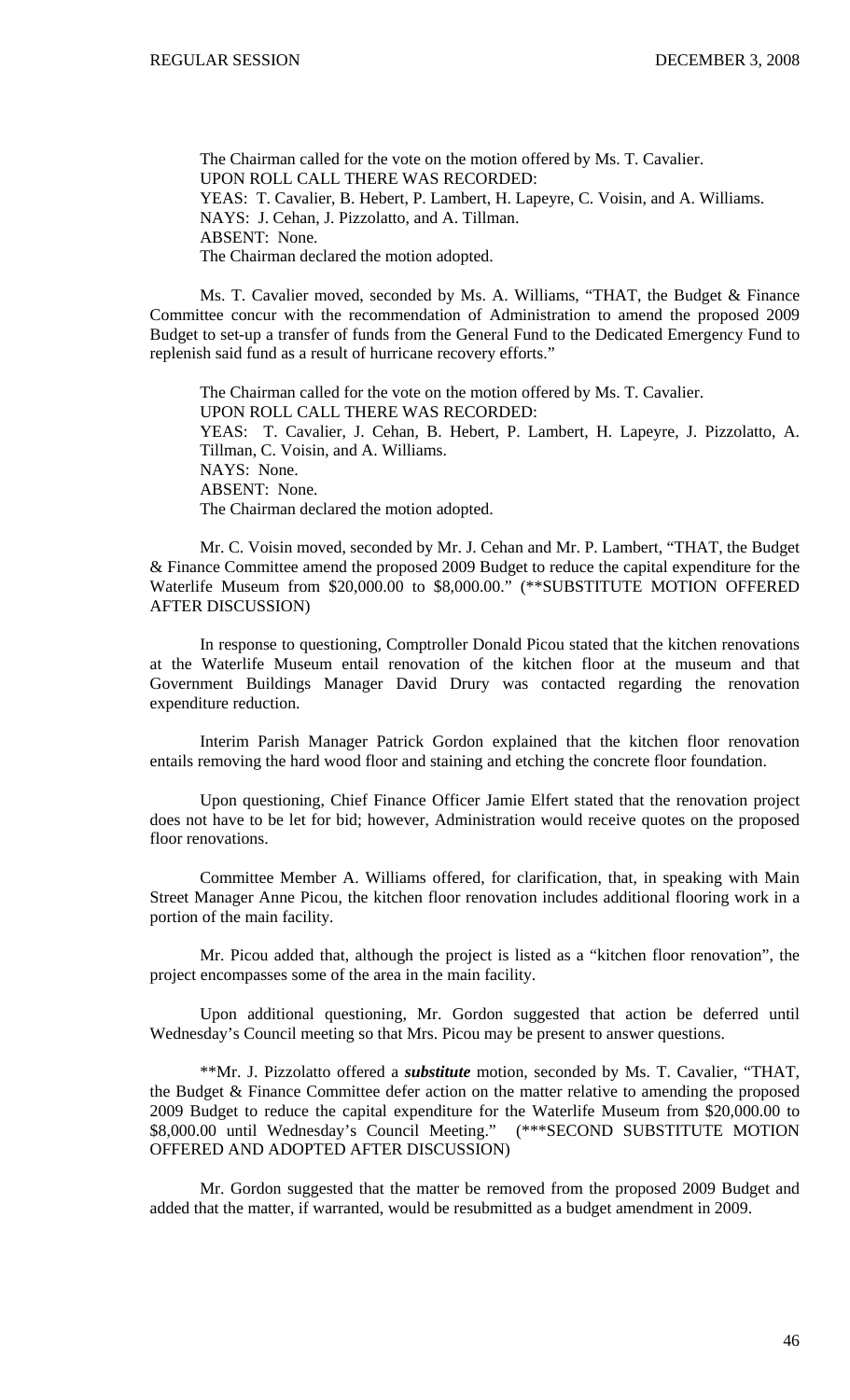\*\*\*Mr. A. Tillman offered a *second substitute* motion, seconded by Ms. A. Williams, "THAT, the Budget & Finance Committee remove the matter relative to the capital expenditure for kitchen floor renovations at the Waterlife Museum from the proposed 2009 Budget."

\*\*\*The Chairman called for the vote on the *second substitute* motion offered by Mr. A. Tillman.

UPON ROLL CALL THERE WAS RECORDED: YEAS: T. Cavalier, J. Cehan, B. Hebert, P. Lambert, H. Lapeyre, J. Pizzolatto, A. Tillman, C. Voisin, and A. Williams. NAYS: None. ABSENT: None. The Chairman declared the *second substitute* motion adopted.

Mr. A. Tillman moved, seconded by Ms. A. Williams and Ms. T. Cavalier, "THAT, the Budget & Finance Committee concur with the recommendation of Administration to increase the proposed 2009 Capital Area Legal Services budget allocation by \$4,000.00 (from \$20,000.00 to \$24,000.00)."

The Chairman called for the vote on the motion offered by Mr. A. Tillman. UPON ROLL CALL THERE WAS RECORDED: YEAS: T. Cavalier, J. Cehan, B. Hebert, P. Lambert, H. Lapeyre, J. Pizzolatto, A. Tillman, C. Voisin, and A. Williams. NAYS: None. ABSENT: None. The Chairman declared the motion adopted.

Mr. J. Pizzolatto moved, seconded by Ms. A. Williams, "THAT, the Budget & Finance Committee amend the proposed 2009 Budget to reduce the fund allocation for the Emergency Operations Center (\$1,500,000.00) and the Ashland Pump Station (\$1,460,000.00) due to an alternate use of funds for the removal of silt and debris from roadside ditches and the cleaning of storm drains."

The Chairman called for the vote on the motion offered by Mr. J. Pizzolatto. UPON ROLL CALL THERE WAS RECORDED: YEAS: T. Cavalier, J. Cehan, B. Hebert, P. Lambert, H. Lapeyre, J. Pizzolatto, A. Tillman, and A. Williams. NAYS: C. Voisin. ABSENT: None. The Chairman declared the motion adopted.

Ms. A. Williams moved, seconded by Mr. J. Cehan, "THAT, the Budget & Finance Committee amend the proposed 2009 Budget to change the name of the North Terrebonne Sewers Fund to the Highway 24 Sewers and to correct listing the from Council District 1 to Council District No. 2."

The Chairman called for the vote on the motion offered by Ms. A. Williams. UPON ROLL CALL THERE WAS RECORDED: YEAS: T. Cavalier, J. Cehan, B. Hebert, P. Lambert, H. Lapeyre, J. Pizzolatto, A. Tillman, C. Voisin, and A. Williams. NAYS: None. ABSENT: None. The Chairman declared the motion adopted.

Ms. T. Cavalier moved, seconded by Ms. A. Williams, "THAT, the Budget & Finance Committee amend the proposed 2009 Budget to provide funding for contract Case Counselors for the Terrebonne Addictive Disorders Clinic and Mental Health (Funding Source: General Fund)."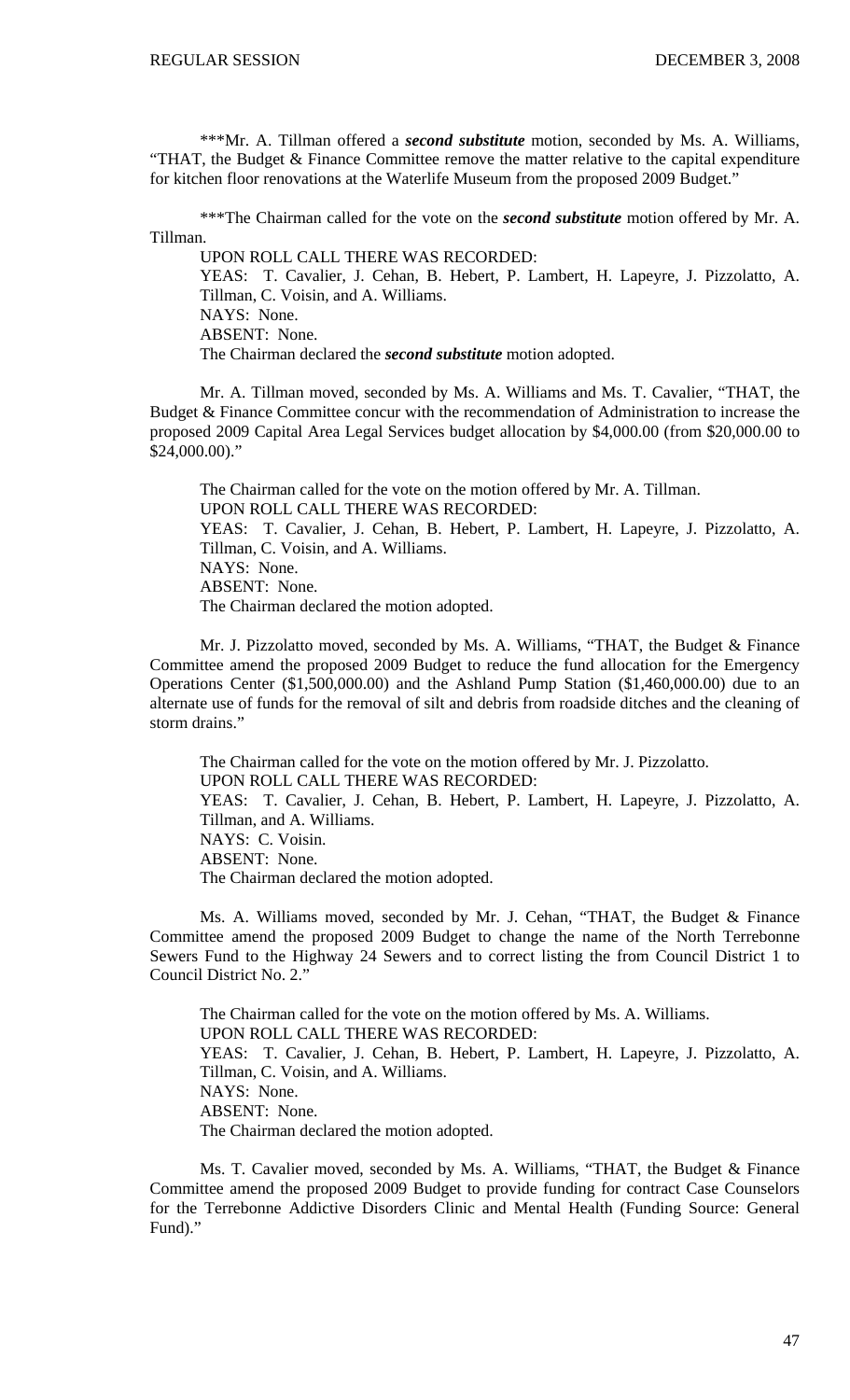The Chairman called for the vote on the motion offered by Ms. T. Cavalier. UPON ROLL CALL THERE WAS RECORDED: YEAS: T. Cavalier, J. Cehan, B. Hebert, P. Lambert, H. Lapeyre, J. Pizzolatto, A. Tillman, C. Voisin, and A. Williams. NAYS: None. ABSENT: None. The Chairman declared the motion adopted.

Chief Finance Officer Jamie Elfert presented changes to the proposed 2009 Office of Homeland Security and Emergency Preparedness Budget noting the following budgetary and personnel changes: 1) Eliminate the Director of Homeland Security and Emergency Preparedness position as a Parish employee, 2) Add an Assistant Emergency Preparedness Director position, 3) Eliminate the Senior Hazardous Material Responder position, 4) Add an Executive Secretary position, and 5) Eliminate the Office Manager position.

Mr. J. Pizzolatto moved, seconded by Mr. J. Cehan, "THAT, the Budget & Finance Committee concur with the recommendation of Administration to amend the proposed 2009 Budget to reflect budgeted position changes and corresponding expenditures for the Office of Homeland Security and Emergency Preparedness."

The Chairman called for the vote on the motion offered by Mr. J. Pizzolatto. UPON ROLL CALL THERE WAS RECORDED: YEAS: T. Cavalier, J. Cehan, B. Hebert, P. Lambert, H. Lapeyre, J. Pizzolatto, C. Voisin, and A. Williams. NAYS: A. Tillman. ABSENT: None. The Chairman declared the motion adopted.

 Mr. A. Tillman moved, seconded by Mr. J. Cehan, "THAT, there being no further business to come before the Budget & Finance Committee, the meeting be adjourned."

 The Chairman called for the vote on the motion offered by Mr. A. Tillman. UPON ROLL CALL THERE WAS RECORDED: YEAS: T. Cavalier, J. Cehan, B. Hebert, P. Lambert, H. Lapeyre, J. Pizzolatto, A. Tillman, C. Voisin, and A. Williams. NAYS: None. ABSENT: None. The Chairman declared the motion adopted and the meeting was adjourned at 6:37 p.m.

#### Billy Hebert, Chairman

#### Suzette Thomas, Minute Clerk

 Mr. B. Hebert moved, seconded by Mr. J. Cehan, "THAT, the Council accept and ratify the minutes of the Budget & Finance Committee meeting held on 12/1/08."

 The Chairman called for a vote on the motion offered by Mr. B. Hebert. UPON ROLL CALL THERE WAS RECORDED: YEAS: J. Pizzolatto, H. Lapeyre, C. Voisin, J. Cehan, P. Lambert, A. Williams, and B. Hebert NAYS: None ABSENT: A. Tillman and T. Cavalier The Chairman declared the motion adopted.

 Mr. P. Lambert moved, seconded by Ms. A. Williams, "THAT, the Council approve the following street light list: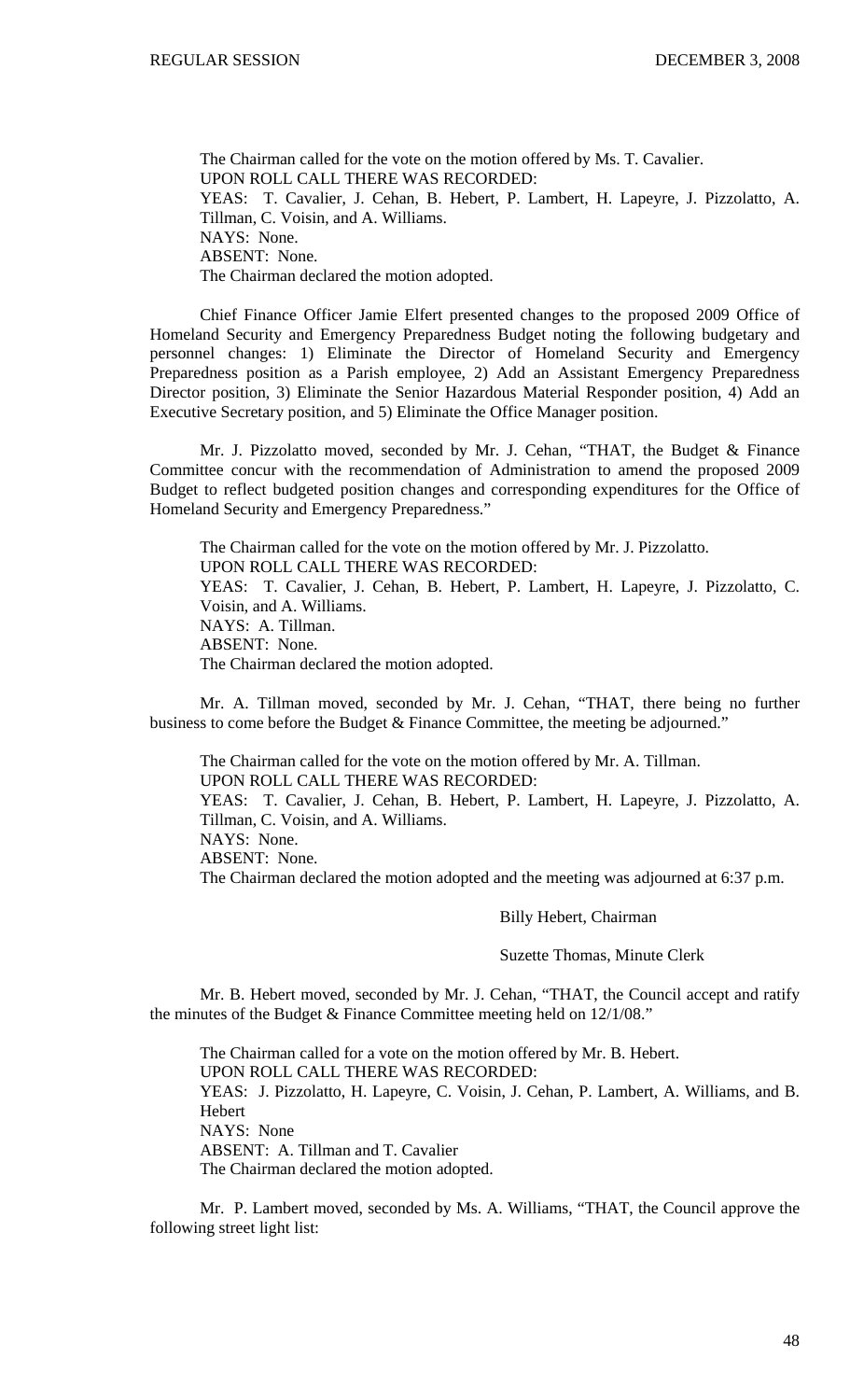ENERGIZE STREET LIGHT @ 4554 NORTH BAYOU BLACK DR. (MR. JAMES HARWELL); SLECA; RLD #8; ARLANDA WILLIAMS."

The Chairman called for a vote on the motion offered by Mr. P. Lambert. UPON ROLL CALL THERE WAS RECORDED: YEAS: J. Pizzolatto, H. Lapeyre, C. Voisin, J. Cehan, P. Lambert, A. Tillman, A. Williams, and B. Hebert NAYS: None ABSENT: T. Cavalier The Chairman declared the motion adopted.

 Mr. A. Tillman moved, seconded by Ms. A. Williams, "THAT, the Council approve attendance at the following meeting as per the current Council Travel Policy:

A) Annul Attorney General's Justices of the Peace and Constables Training Courses, March 4- 6, 2009, Marksville, LA."

 The Chairman called for a vote on the motion offered by Mr. A. Tillman. UPON ROLL CALL THERE WAS RECORDED: YEAS: J. Pizzolatto, H. Lapeyre, C. Voisin, J. Cehan, P. Lambert, A. Tillman, A. Williams, and B. Hebert NAYS: None ABSENT: T. Cavalier The Chairman declared the motion adopted.

 Ms. A. Williams moved, seconded by Mr. A. Tillman, "THAT, the Council nominate Mr. Jeff Teuton and Mr. Mike Kreller for the one vacancy on the Houma Airport Commission, formerly held by Mr. Leonard Pizzolatto, Sr., that nominations be closed, and that a voice vote of the Council be taken to determine who will fill the vacancy."

 The Chairman called for a vote on the motion offered by Ms. A. Williams. UPON ROLL CALL THERE WAS RECORDED: YEAS: J. Pizzolatto, H. Lapeyre, C. Voisin, J. Cehan, P. Lambert, A. Tillman, A. Williams, and B. Hebert NAYS: None ABSENT: T. Cavalier The Chairman declared the motion adopted.

 The Chairman called for a voice vote of the Council, whereupon the following was recorded:

## **JEFF TEUTON**

C. Voisin J. Cehan P. Lambert A. Williams

# MIKE KRELLER

J. Pizzolatto H. Lapeyre A. Tillman B. Hebert

T. Cavalier was recorded as absent.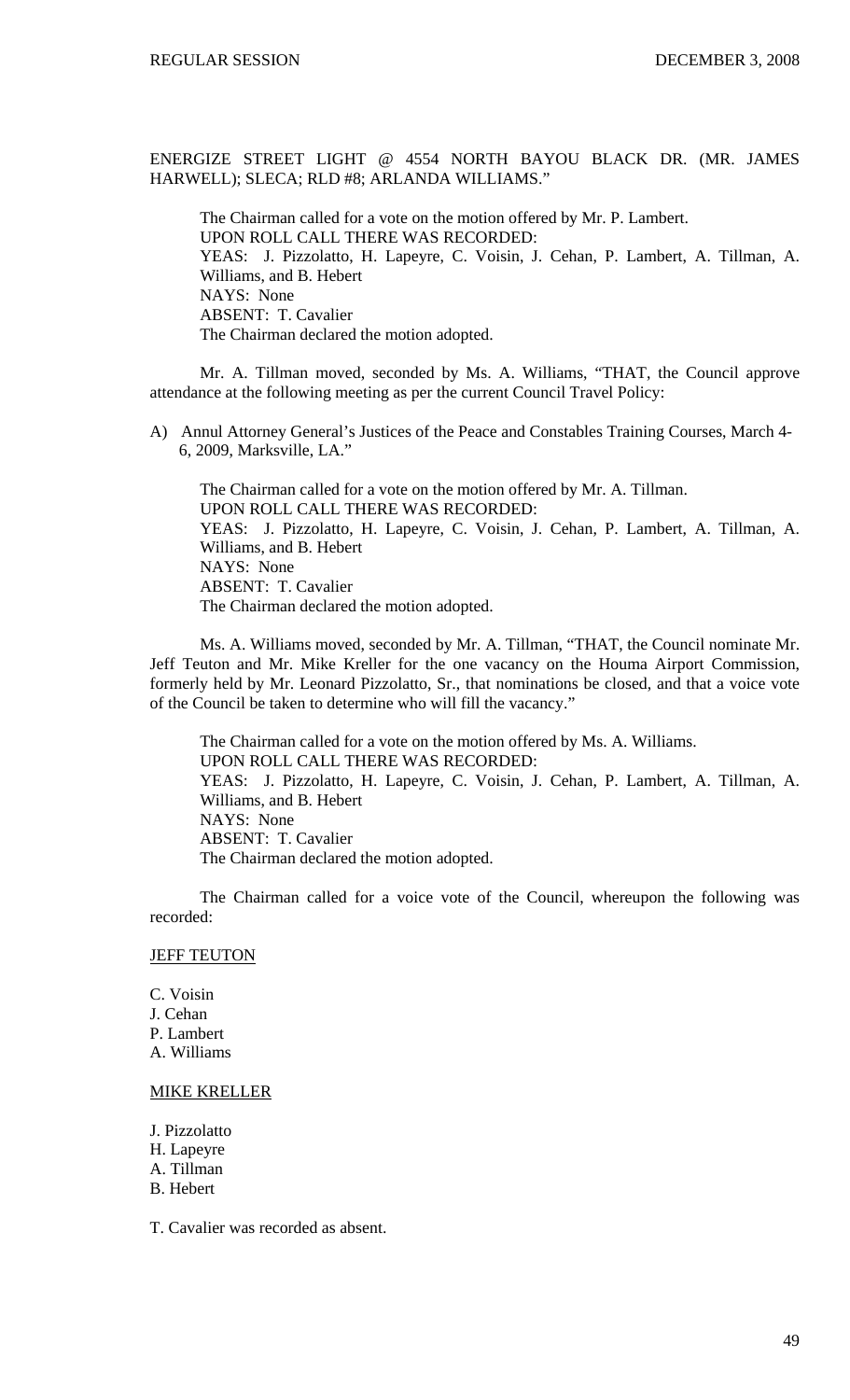The Chairman stated as per the aforementioned tie results another voice vote would be taken to see if the tie could be broken.

 The Chairman called for another voice vote of the Council, whereupon the following was recorded:

### **JEFF TEUTON**

H. Lapeyre C. Voisin J. Cehan P. Lambert A.Williams

## MIKE KRELLER

J. Pizzolatto A. Tillman B. Hebert

T. Cavalier was recorded as absent.

 The Chairman stated as per the aforementioned results, Mr. Jeff Teuton is appointed to fill the position on the Houma Airport Commission, recently held by Mr. Leonard Pizzolatto, Sr.

The Chairman recognized Mr. Jeff Teuton, who thanked the Council for the appointment.

 The Chairman recognized Mr. Mike Kreller, who stated he would like to be considered when another position on the Houma Airport Commission becomes available.

 Ms. A. Williams moved, seconded by Mr. A. Tillman, "THAT, the Council appoint Ms. Karen Moore to the Recreation District No. 1 Board to fill the unexpired term of Ms. Betty Streams, who resigned."

 The Chairman called for a vote on the motion offered by Ms. A. Williams. UPON ROLL CALL THERE WAS RECORDED: YEAS: J. Pizzolatto, H. Lapeyre, C. Voisin, J. Cehan, P. Lambert, A. Tillman, A. Williams, and B. Hebert NAYS: None ABSENT: T. Cavalier The Chairman declared the motion adopted.

 Mr. J. Cehan moved, seconded by Mr. A. Tillman and Ms. A. Williams, "THAT, the Council nominate Ms. Vera Pitre (current member), Mr. Barry Soudelier and Mr. Brian LeBlanc for the two vacancies on the Recreation District No. 7 Board, that nominations be closed and that a voice vote of the Council be taken to determine who will fill vacancies."

 The Chairman called for a vote on the motion offered by Ms. A. Williams. UPON ROLL CALL THERE WAS RECORDED: YEAS: J. Pizzolatto, H. Lapeyre, C. Voisin, J. Cehan, P. Lambert, A. Tillman, A. Williams, and B. Hebert NAYS: None ABSENT: T. Cavalier The Chairman declared the motion adopted.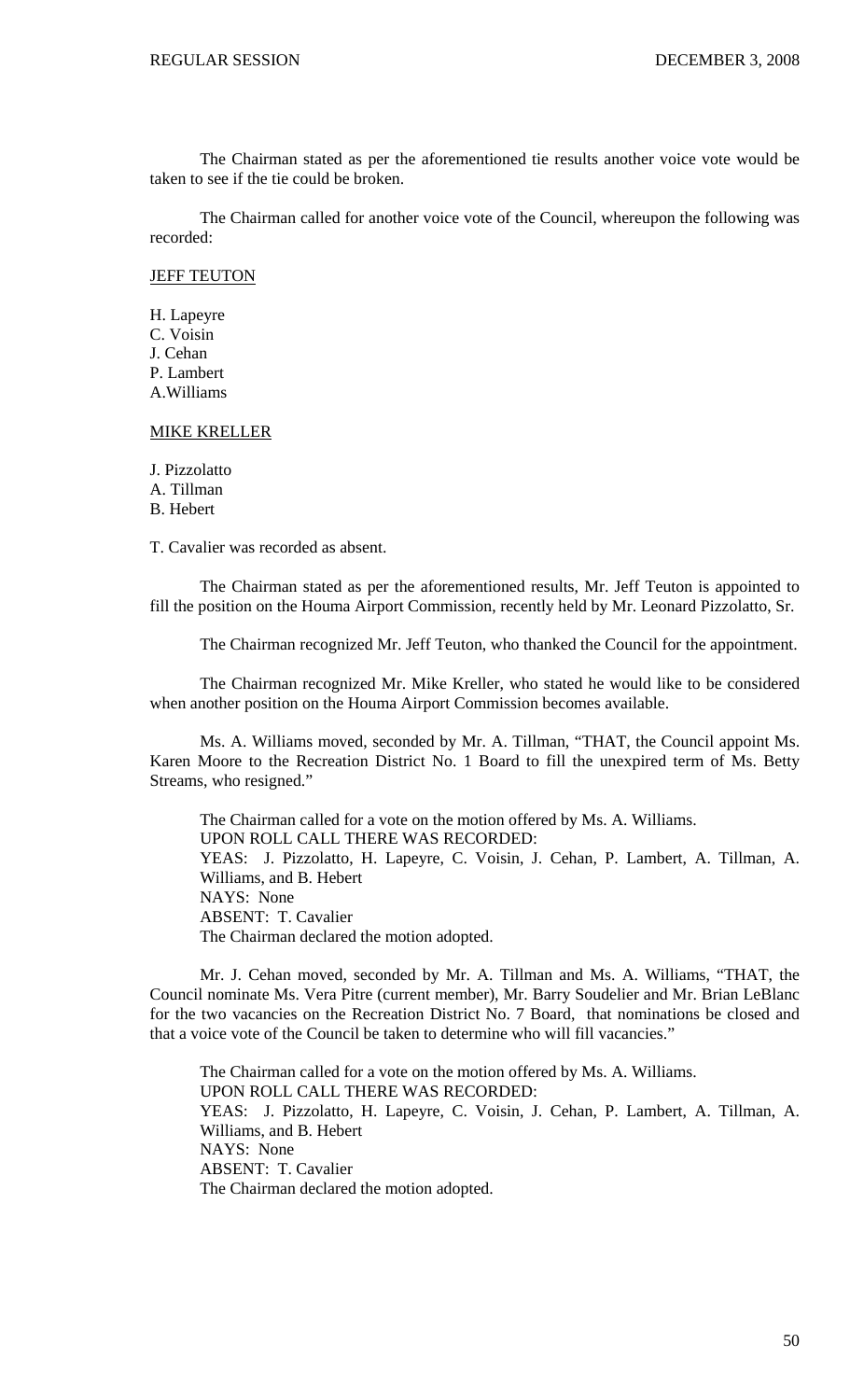The Chairman called for a voice vote of the Council, whereupon the following was recorded:

## BARRY SOUDELIER BRIAN LEBLANC

| J. Pizzolatto    | C. Voisin        |
|------------------|------------------|
| H. Lapeyre       | J. Cehan         |
| C. Voisin        | P. Lambert       |
| J. Cehan         | A. Tillman       |
| P. Lambert       | A. Williams      |
| A. Tillman       | <b>B.</b> Hebert |
| A. Williams      |                  |
| <b>B.</b> Hebert |                  |
|                  |                  |

#### VERA PITRE

J. Pizzolatto H. Lapeyre

T. Cavalier was recorded as absent.

 The Chairman stated as per the aforementioned results, Mr. Barry Soudelier and Mr. Brian LeBlanc are appointed to the two vacancies on the Recreation District No. 7 Board.

 Ms. A. Williams moved, seconded by Mr. H. Lapeyre, "THAT, the Council accept the resignation of Ms. Christine Price for the Terrebonne Parish Women's Commission and that nominations be opened for the vacant position."

 The Chairman called for a vote on the motion offered by Ms. A. Williams. UPON ROLL CALL THERE WAS RECORDED: YEAS: J. Pizzolatto, H. Lapeyre, C. Voisin, J. Cehan, P. Lambert, A. Tillman, A. Williams, and B. Hebert NAYS: None ABSENT: T. Cavalier The Chairman declared the motion adopted.

 The Chairman recognized Ms. Christine Price, former Women's Commission, who explained the reasoning behind her decision to resign.

 Council Chairman C. Voisin stated that he would have a meeting with the parties involved regarding a matter of the Terrebonne Parish Women's Commission.

 In regards to agenda item 7A1, Parish Attorney C. Alcock informed Councilman A. Tillman that the property owner on Baker and Friendswood Drive and behind Odelia Street has agreed to sign a drainage servitude agreement and will come by her office to sign.

 Councilman A. Tillman instructed the Council Clerk to take this item off of future Council agendas.

 Councilman B. Hebert gave a brief update on possible tax advantages for people who did not receive reimbursement/grant opportunities due to hurricane related damage. He stated that a casualty loss could only be taken if you itemize. He encouraged people who have lost a lot of items in their home plus their home to seek a tax expert cause it could mean a savings on their income taxes. He also encouraged anyone who receives a penalty notice from the IRS to contact the number on the notice to abate any interest or late filing penalties that would otherwise apply. He stated that a lot of trees were lost in Terrebonne Parish and possibly can be used as a casualty loss, but the tree may have to be appraised and submitted to a tax preparer to determine a loss.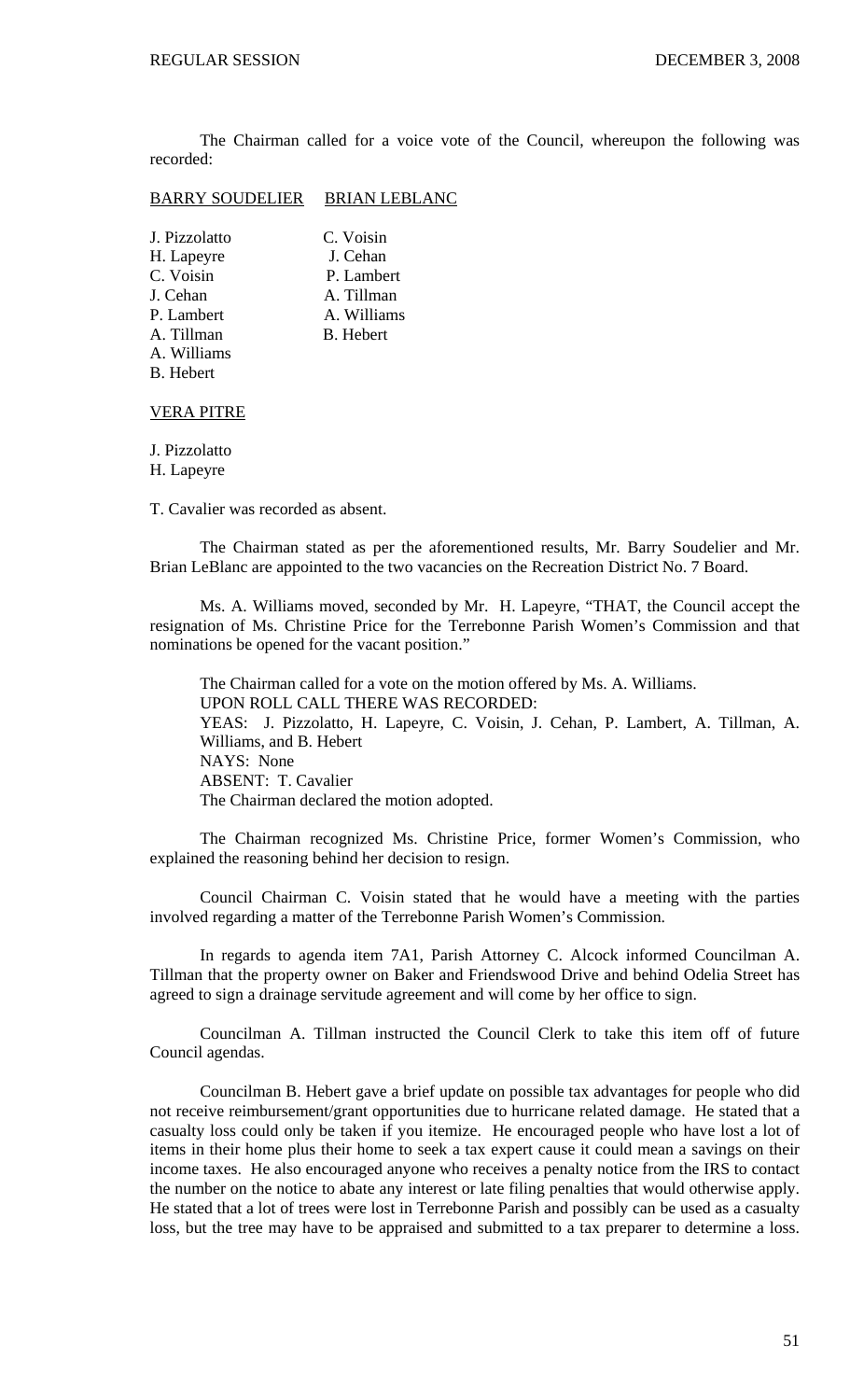He stated to speed up a refund the IRS would allow a filer to go back and amend your 2007 tax return to get a speedy refund.

 Councilman P. Lambert encouraged residents to explore the possibility of claiming casualty losses, evacuation expenses, refrigerator and freezer losses, generator and fuel purchases, damages to yards, etc. on their income taxes and property taxes to be re-assessed.

 Parish President M. Claudet announced that 6.1 billion dollars was allocated for Hurricane Damage this year and Louisiana has already received its first 438 million with two disbursements to be made. He stated that Terrebonne Parish would receive the most funds through CDBG funds. He explained that these funds could be utilized for many infrastructure projects, including non-federal levees. He also announced that FEMA has finally begun reimbursing for hotel stays incurred by victims of Hurricanes Gustav and Ike if you did not receive funds from other sources. He encouraged residents to call electric companies and report burnt street lights out because the lights are paid for whether they are on or off and will help light up the Parish. He also stated that Administration is going to immediately process the contract to the necessary work to shore up Island Road as early as this Friday. He stated that Terrebonne Parish has received in excess of \$600,000 from the state for generators for Terrebonne Parish. President Bush indicated to Governor Jindall that he would make the purchase of generators a 90/10 cost share for Hurricane Gustav. Governor Jindall had requested an additional 14-day extension for Hurricane Ike for categories A and B at 100%, but unfortunately that request will not be honored, but there are still requests to receive a percentage of reimbursement. He reminded everyone there is an election this Saturday, December 6, in District 6 only, and encouraged people to go out and vote.

 Councilman H. Lapeyre thanked the current Council for appointing him to fill the seat of Mr. Leland Robichaux, who passed away and encouraged registered voters of District 6 to go out and cast their vote.

 Council Members expressed their appreciation to Mr. Lapeyre for honoring their request for him to fill the seat for Council District 6 until an election could be held.

 Councilman J. Cehan announced the annual Christmas parade on Friday, December 5, beginning at 6:45 p.m. from Terrebonne High School parking lot traveling down Main Street to the Courthouse Square.

 Ms. A. Williams moved, seconded by Mr. J. Cehan, "THAT, the Council concur with the recommendation of Parish Administration to grant Parish Employees the Friday after Christmas Day and after New Year's Day as holidays to concur with the State Government schedule."

 The Chairman called for a vote on the motion offered by Ms. A. Williams. UPON ROLL CALL THERE WAS RECORDED: YEAS: J. Pizzolatto, H. Lapeyre, C. Voisin, J. Cehan, P. Lambert, A. Tillman, A. Williams, and B. Hebert NAYS: None ABSENT: T. Cavalier The Chairman declared the motion adopted.

 Mr. A. Tillman moved, seconded by Mr. J. Cehan, "THAT, the Council convene into Executive Session to discuss the lawsuit: "SUDO Properties, Inc. and Houma Sports Entertainment, LLC. Vs. 04-2559, Section "C" (2) Terrebonne Parish Consolidated Government" and that the Parish Attorney, Parish President and Parish Council be invited in on said session."

 The Chairman called for a vote on the motion offered by Mr. A. Tillman. UPON ROLL CALL THERE WAS RECORDED: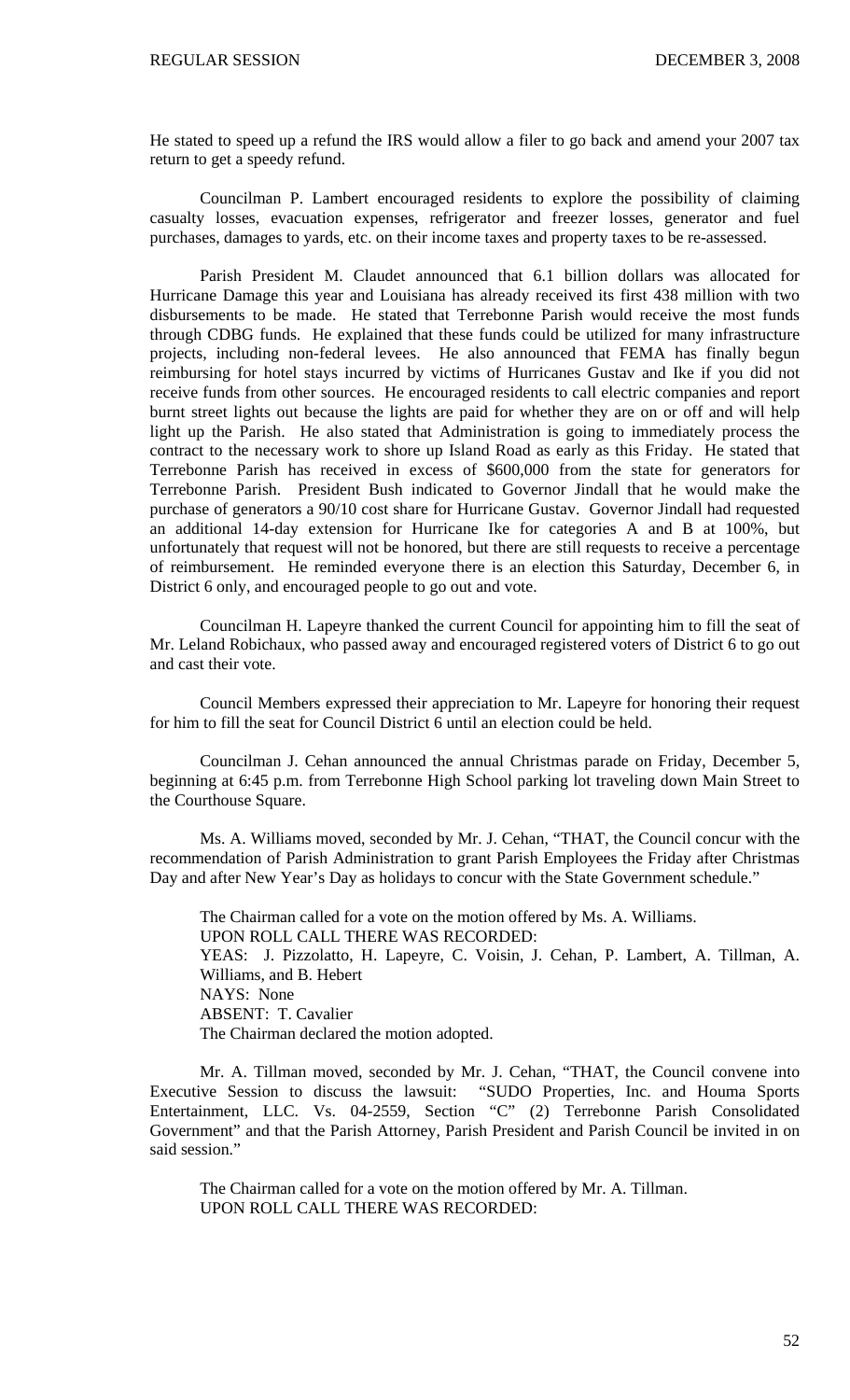YEAS: J. Pizzolatto, H. Lapeyre, C. Voisin, J. Cehan, P. Lambert, A. Tillman, A. Williams, and B. Hebert NAYS: None ABSENT: T. Cavalier The Chairman declared the motion adopted.

 Mr. H. Lapeyre moved, seconded by Mr. J. Pizzolatto and Mr. P. Lambert, "THAT, the Council convene back to the regular order of business."

 The Chairman called for a vote on the motion offered by Mr. H. Lapeyre. UPON ROLL CALL THERE WAS RECORDED: YEAS: J. Pizzolatto, H. Lapeyre, C. Voisin, J. Cehan, P. Lambert, A. Tillman, A. Williams, and B. Hebert NAYS: None ABSENT: T. Cavalier The Chairman declared the motion adopted.

 Mr. H. Lapeyre moved, seconded by Mr. J. Cehan and Ms. A. Williams, "THAT, the Council concur with the Parish Attorney on the lawsuit "SUDO Properties, Inc. and Houma Sports Entertainment, LLC. Vs. 04-2559, Section "C" (2) Terrebonne Parish Consolidated Government."

 The Chairman called for a vote on the motion offered by Mr. H. Lapeyre. UPON ROLL CALL THERE WAS RECORDED: YEAS: J. Pizzolatto, H. Lapeyre, C. Voisin, J. Cehan, P. Lambert, A. Tillman, A. Williams, and B. Hebert NAYS: None ABSENT: T. Cavalier The Chairman declared the motion adopted.

There were no matters to address under agenda item 9C – Parish President.

 Mr. A. Tillman, seconded by Mr. P. Lambert, "THAT, the Council accept the following Monthly Engineering Reports:

- A) GSE Associates, Inc.
- B) Milford and Associates, Inc.
- C) T. Baker Smith, Inc."

 The Chairman called for a vote on the motion offered by Mr. A. Tillman. UPON ROLL CALL THERE WAS RECORDED: YEAS: J. Pizzolatto, H. Lapeyre, C. Voisin, J. Cehan, P. Lambert, A. Tillman, A. Williams, and B. Hebert NAYS: None ABSENT: T. Cavalier The Chairman declared the motion adopted.

 Ms. A. Williams moved, seconded by Mr., "THAT, there being no further business to come before the Council, the meeting be adjourned."

 The Chairman called for a vote on the motion offered by Ms. A. Williams. UPON ROLL CALL THERE WAS RECORDED: YEAS: J. Pizzolatto, H. Lapeyre, C. Voisin, J. Cehan, P. Lambert, A. Tillman, A. Williams, and B. Hebert NAYS: None ABSENT: T. Cavalier The Chairman declared the motion adopted and the meeting adjourned at 7:58 p.m.